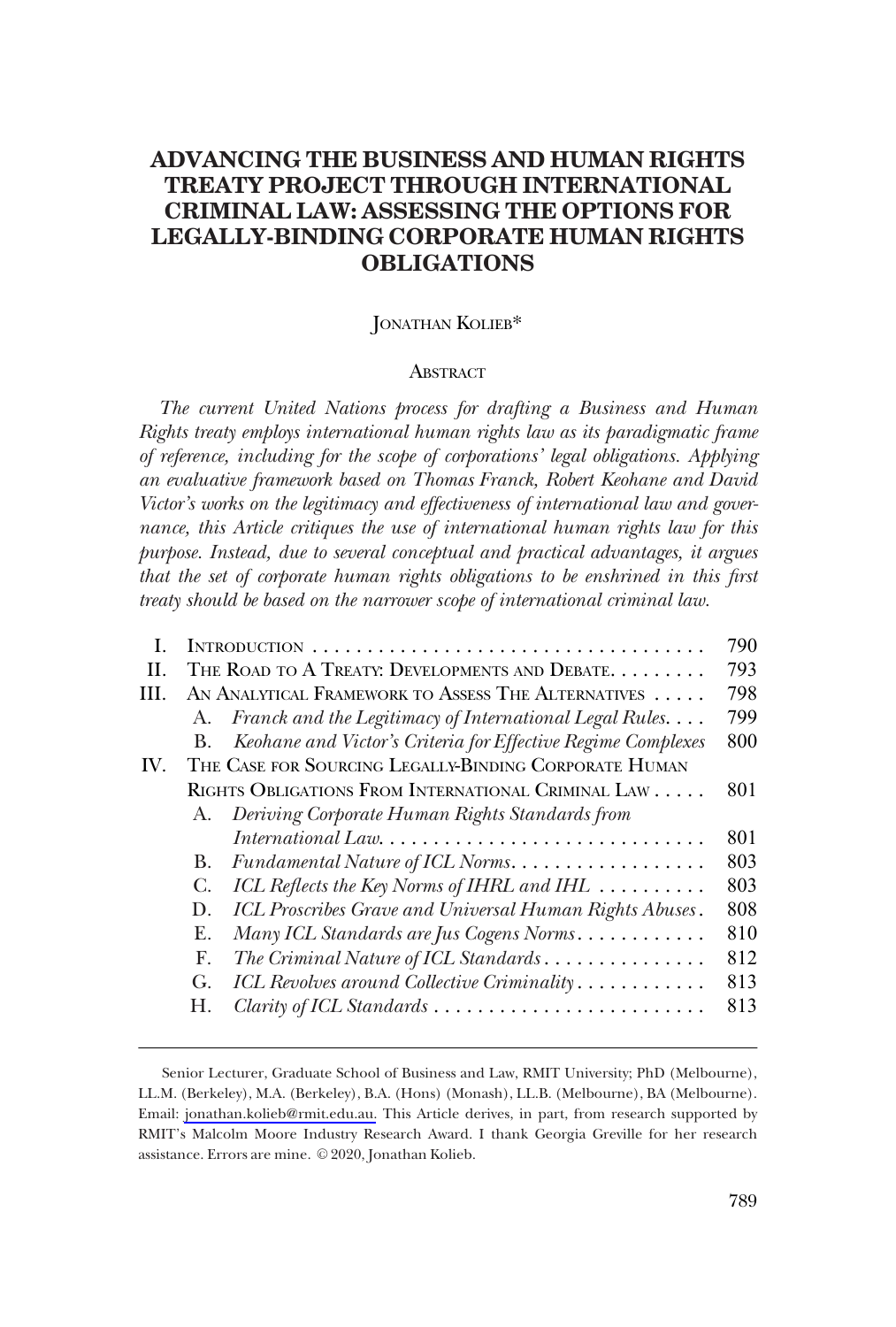<span id="page-1-0"></span>

| Ι.      |                                                                                               | 814                                                                                                                                                                                                                                                                                                         |
|---------|-----------------------------------------------------------------------------------------------|-------------------------------------------------------------------------------------------------------------------------------------------------------------------------------------------------------------------------------------------------------------------------------------------------------------|
| $\cdot$ |                                                                                               | 815                                                                                                                                                                                                                                                                                                         |
| Κ.      | "Rights" is Wrong                                                                             | 818                                                                                                                                                                                                                                                                                                         |
|         | 1. Corporatization of Human Rights                                                            | 819                                                                                                                                                                                                                                                                                                         |
| L.      | Applicability of ICL and IHRL to Corporations                                                 | 820                                                                                                                                                                                                                                                                                                         |
| М.      | Overcoming the Problem of International Legal Personality                                     |                                                                                                                                                                                                                                                                                                             |
|         | $for \textit{Corporations} \dots \dots \dots \dots \dots \dots \dots \dots \dots \dots \dots$ | 820                                                                                                                                                                                                                                                                                                         |
| N.      | ICL Already Regulates Corporate Activities.                                                   | 823                                                                                                                                                                                                                                                                                                         |
| О.      | Applying ICL to Corporate Entities: An Issue of Fairness                                      | 824                                                                                                                                                                                                                                                                                                         |
| P.      | Broader Accountability Opportunities for ICL.                                                 | 826                                                                                                                                                                                                                                                                                                         |
| Q.      | Possibility of Corporate Accountability at the International                                  |                                                                                                                                                                                                                                                                                                             |
|         | Criminal Court                                                                                | 827                                                                                                                                                                                                                                                                                                         |
| R.      |                                                                                               |                                                                                                                                                                                                                                                                                                             |
|         |                                                                                               | 828                                                                                                                                                                                                                                                                                                         |
| S.      | Overcoming Corporate Resistance to a BHR Treaty                                               | 829                                                                                                                                                                                                                                                                                                         |
|         | Universal Scope of Human Rights Law Cuts Both<br>1.                                           |                                                                                                                                                                                                                                                                                                             |
|         |                                                                                               | 829                                                                                                                                                                                                                                                                                                         |
|         | 2.                                                                                            |                                                                                                                                                                                                                                                                                                             |
|         |                                                                                               | 831                                                                                                                                                                                                                                                                                                         |
|         |                                                                                               |                                                                                                                                                                                                                                                                                                             |
|         |                                                                                               | 833                                                                                                                                                                                                                                                                                                         |
| A.      |                                                                                               | 836                                                                                                                                                                                                                                                                                                         |
|         |                                                                                               | 837                                                                                                                                                                                                                                                                                                         |
|         |                                                                                               | ICL has a Singular Text<br>Vague and Aspirational Nature of Human Rights Law<br>Domestic Accountability Mechanisms Responding to<br>International Crimes<br>A Plea for Incrementalism: Reflecting on the Fate<br>CONCEPTUALIZING THE PLACE OF IHRL WITHIN BHR<br>Start Here and Seek Continuous Improvement |

## I. INTRODUCTION

Corporations, especially transnational corporations (TNCs), have accrued suffcient socio-economic and even political and military power that their conduct and business decisions have the potential to adversely impact the human rights of millions of people, including along their supply chains, amongst their employees and customers, and in the communities surrounding their operations.<sup>1</sup> In response to the growing power of the corporate sector felt across the globe and the seeming under-regulation of the sector, there have been increasing calls for the adoption of a business and human rights (BHR) treaty to enshrine into international law binding human rights obligations for corporations. These efforts culminated in 2014 with the convening of a United Nations high-level working-group mandated to develop just such a treaty.<sup>2</sup> In July 2018, after years of consultations and debate, the

<sup>1.</sup> MARKOS KARAVIAS, CORPORATE OBLIGATIONS UNDER INTERNATIONAL LAW 84 (2013).

<sup>2.</sup> Human Rights Council Res. 26/9, U.N. Doc. A/26/9 (July 14, 2014).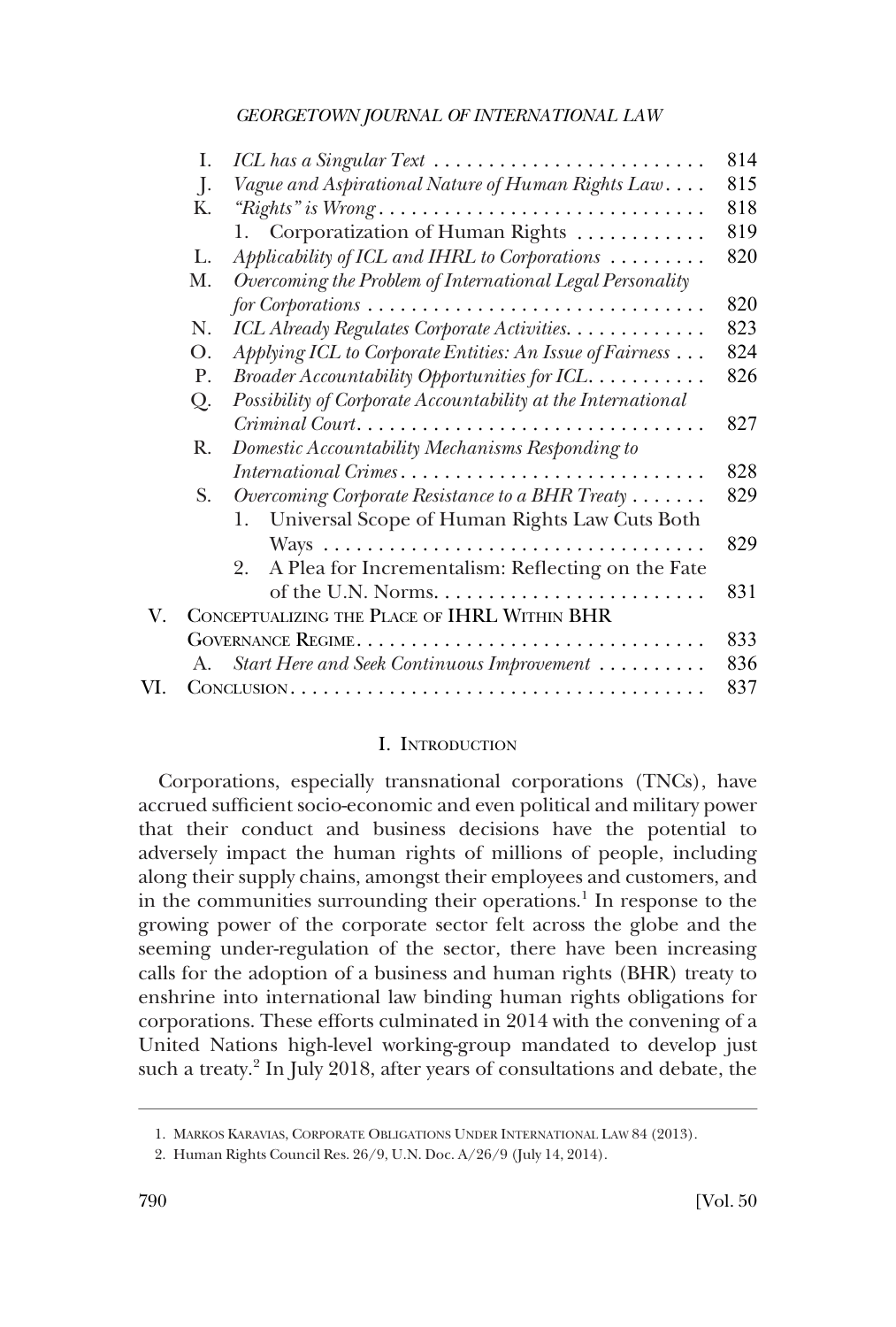working group released a "zero-draft" of a legally binding international instrument to regulate corporations in order to "strengthen the respect, promotion, protection and fulfllment of human rights in the context of business activities of transnational character."<sup>3</sup> In July 2019, the working group released a "revised draft" of the treaty, and the negotiations remain ongoing.4 This treaty, if implemented, would be the frst of its kind.

Prominent contemporary efforts in furtherance of the BHR agenda adopt international human rights law (IHRL) as their paradigmatic frame of reference, and the "zero-draft" and "revised draft" are no exception. Signifcantly, the 2014 U.N. Human Rights Council Resolution that launched the present treaty-drafting process mandates the development of "an international legally binding instrument to regulate TNCs and other business enterprises in international human rights law."5 Indeed, the scope of the BHR treaty's "zero-draft" encompassed "all international human rights,<sup>"6</sup> while the scope of the "revised-draft" covers "all human rights."7 This Article seeks to provide a note of caution to these efforts. It critiques the utility and viability of a BHR treaty with such an expansive scope as the drafts. Specifcally, it questions whether IHRL is the most appropriate body of international law upon which to base such a treaty. Instead, I would contend that, due to several conceptual, political and practical advantages, international criminal law (ICL) is the preferred body of law on which to base the frst BHR treaty, and from which to derive the scope of a legally binding corporate human rights obligations.

With a focus squarely on embedding companies—especially TNCs into the international human rights regime, there are missed opportunities to enhance business conduct regarding their social responsibilities and the impact corporations have on the communities and

<sup>3.</sup> U.N. Hum. Rts. Council, Legally Binding Instrument to Regulate, in International Human Rights Law, the Activities of Transnational Corporations and Other Business Enterprises (Zero-Draft), art. 2(1)(a), (July 16, 2018), [https://www.ohchr.org/documents/hrbodies/hrcouncil/](https://www.ohchr.org/documents/hrbodies/hrcouncil/wgtranscorp/session3/draftlbi.pdf)  [wgtranscorp/session3/draftlbi.pdf](https://www.ohchr.org/documents/hrbodies/hrcouncil/wgtranscorp/session3/draftlbi.pdf) [hereinafter Zero Draft].

<sup>4.</sup> U.N. Hum. Rts. Council, Legally Binding Instrument to Regulate, in International Human Rights Law, the Activities of Transnational Corporations and Other Business Enterprises (Revised-Draft), 16 July 2019, [https://www.ohchr.org/Documents/HRBodies/HRCouncil/](https://www.ohchr.org/Documents/HRBodies/HRCouncil/WGTransCorp/OEIGWG_RevisedDraft_LBI.pdf)  [WGTransCorp/OEIGWG\\_RevisedDraft\\_LBI.pdf.](https://www.ohchr.org/Documents/HRBodies/HRCouncil/WGTransCorp/OEIGWG_RevisedDraft_LBI.pdf) [hereinafter Revised Draft].

<sup>5. &</sup>quot;Elaboration of an international legally binding instrument on transnational corporations and other business enterprises with respect to human rights," United Nations Human Rights Council Resolution 26/9, A/HRC/RES/26/9 (July 14, 2014), available at: [https://documents](https://documents-dds-ny.un.org/doc/UNDOC/GEN/G14/082/52/PDF/G1408252.pdf)[dds-ny.un.org/doc/UNDOC/GEN/G14/082/52/PDF/G1408252.pdf.](https://documents-dds-ny.un.org/doc/UNDOC/GEN/G14/082/52/PDF/G1408252.pdf)

<sup>6.</sup> Zero Draft*, supra* note 3, art. 3(2).

<sup>7.</sup> *Legally Binding Instrument to Regulate, in International Human Rights Law, the Activities of Transnational Corporations and Other Business Enterprises (Revised-Draft)*, Article 3(3).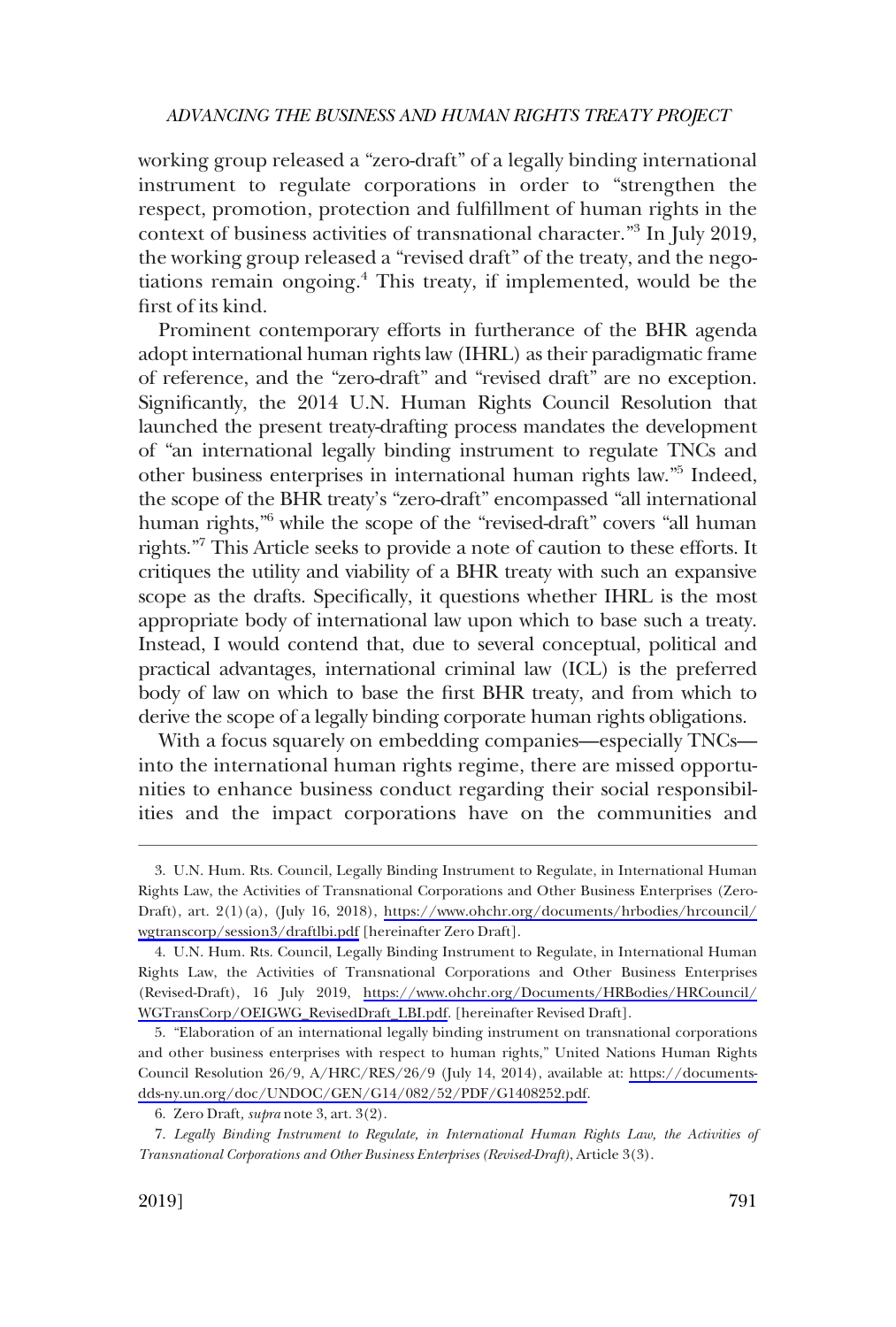environments in which they operate in and rely upon. While efforts to entrench corporate human rights obligations within IHRL structures will continue, the limitations of such an approach must also be acknowledged especially when attempting to curtail TNCs' human rights abuses in developing countries. There remain signifcant challenges in developing a BHR treaty that imposes direct or indirect human rights obligations on companies, including clarifying the objectives and scope of any such treaty and its legal obligations, and ensuring that the fnal treaty text achieves widespread acceptance and adherence.8

This Article contends that greater corporate respect for human rights can be achieved by pursuing a BHR treaty that is narrow in scope, one confned to obliging corporations to abide by ICL norms of accepted behavior. To do so, this Article deploys a novel analytical framework that has heretofore not been applied to assess the appropriate scope of the BHR treaty under development. By applying evaluative principles derived from the scholarship of Thomas Franck on the legitimacy of international legal norms and from Robert Keohane and David Victor's work on the effectiveness of international regulatory regimes, this Article critiques the extraction of corporate human rights standards to be enshrined in a BHR treaty from IHRL.9 Instead, in order to advance the broader BHR project, and the pursuit of a BHR treaty in particular, greater consideration should be given to ICL for the development of the treaty's legally binding corporate human rights standards.

As a body of law, ICL possesses several regulatory, pragmatic, political, and jurisprudential advantages over IHRL that make it the more legitimate and viable source for legally binding human rights standards to be incorporated into a treaty to regulate global corporate conduct.

Part II of this Article provides an overview of the treaty development process thus far. Part III then outlines the theoretical framework built upon Franck, Keohane, and Victor's infuential works that serve as evaluative tools for international rules and governance regimes. Part IV presents an affrmative case for confning the treaty's binding standards of corporate conduct to the norms of ICL, as well as critiquing the lack

<sup>8.</sup> *See, e.g*., Sara McBrearty, *The Proposed Business and Human Rights Treaty: Four Challenges and an Opportunity*, 57 HARV. INT'L L.J. (ONLINE SYMP.) 11 (2016); Surya Deva, *Scope of the Proposed Business and Human Rights Treaty: Navigating through Normativity, Law and Politics*, *in* BUILDING A TREATY ON BUSINESS AND HUMAN RIGHTS: CONTEXTS AND CONTOURS 154 (Surya Deva & David Bilchitz eds., Cambridge University Press 2017).

<sup>9.</sup> Thomas Franck, *Legitimacy in the International System*, 82 AM. J. INT'L L. 705 (1988); Robert Keohane & David Victor, *The Regime Complex for Climate Change*, 9 PERSPECTIVES ON POL. 7 (2011).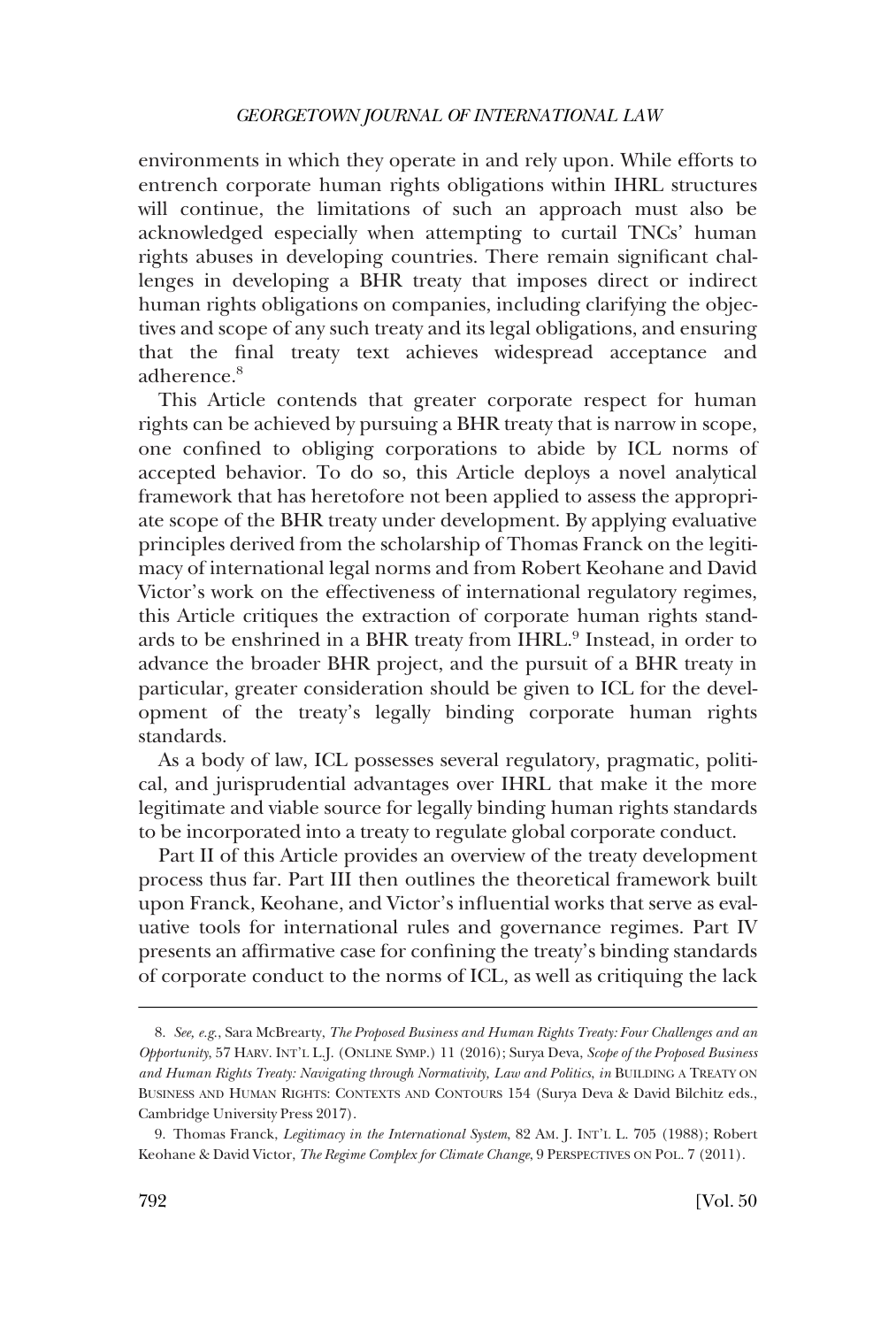<span id="page-4-0"></span>of regulatory effectiveness of IHRL as the source of corporate human rights standards for a BHR treaty. Finally, Part V proposes how IHRL can still play a role in an effective global regulatory regime for business and human rights.

While IHRL reflects some of humanity's great aspirations for how we *should* treat one another, the first BHR treaty has the more crucial purpose of identifying minimum standards of corporate conduct that *must*  be upheld, and of which falling short must be punished and deterred. Victims of corporate actions that breach such standards should also have viable avenues of remedy and redress. Treaty advocates share these objectives. Yet these goals require a clearly articulated, legitimate, and coherent set of minimum standards of behavior for corporations to adhere to, with robust enforcement options and monitoring institutions, capable of attracting "thick-stakeholder consensus."10 For these reasons, I contend that ICL is best equipped to resolve this "clash between normative objectives and political considerations" that is central to the treaty debate.<sup>11</sup>

## II. THE ROAD TO A TREATY: DEVELOPMENTS AND DEBATE

The issue of regulating corporate compliance with human rights standards has been the subject of international attention for decades.<sup>12</sup> Years of debate resulted in the establishment of an "open-ended intergovernmental working group" (OEIGWG) by the United Nations Human Rights Council in July 2014.13 The mandate of the OEIGWG is

<sup>10.</sup> Joost Pauwelyn et al., *When Structures Become Shackles: Stagnation and Dynamics in International Law*, 25 EUR. J. INT'L L. 733, 734 (2014). Hart stated that the term "standards" provides a benchmark "by which particular actions may be thus critically appraised" with reference to which one can evaluate or critically appraise certain behaviour. H.L. Hart, THE CONCEPT OF LAW 33 (Clarendon Press, 2d ed.1 994).

Hart stated that the term "standards" provides a benchmark 'by which particular actions may be thus critically appraised.' with reference to which one can evaluate or critically appraise certain behaviour." (Clarendon Press, 1994) 33.

<sup>11.</sup> Deva, *supra* note 8, at 156.

<sup>12.</sup> *See generally* Michael Santoro, *Business and Human Rights in Historical Perspective*, 14 J. HUM. RTS. 155 (2015); NADIA BERNAZ, BUSINESS AND HUMAN RIGHTS: HISTORY, LAW AND POLICY – BRIDGING THE ACCOUNTABILITY GAP (2016); DOROTHÉE BAUMANN-PAULY & JUSTINE NOLAN, BUSINESS AND HUMAN RIGHTS: FROM PRINCIPLES TO PRACTICE (2016); Christopher May, *Multinational Corporations in World Development: 40 Years On*, 38 THIRD WORLD Q. 2223 (2017); *see also* U.N. Econ. & Soc. Council, *Multinational Corporations in World Development Chapter IV - "Towards a Programme of Action"*, 12 INT'L L. MATERIALS 1109 (1973); U.N. Hum. Rts. Comm'n, Subcomm. on the Promotion and Protection of Hum. Rts., Norms on the Responsibilities of Transnat'l Corps. and Other Bus. Enterprises with Regard to Hum. Rts., U.N. Doc. E/CN.4/ Sub.2/2003/L.11 (2003).

<sup>13.</sup> H.R.C. Res. 26/9., *supra* note 2, art. 1.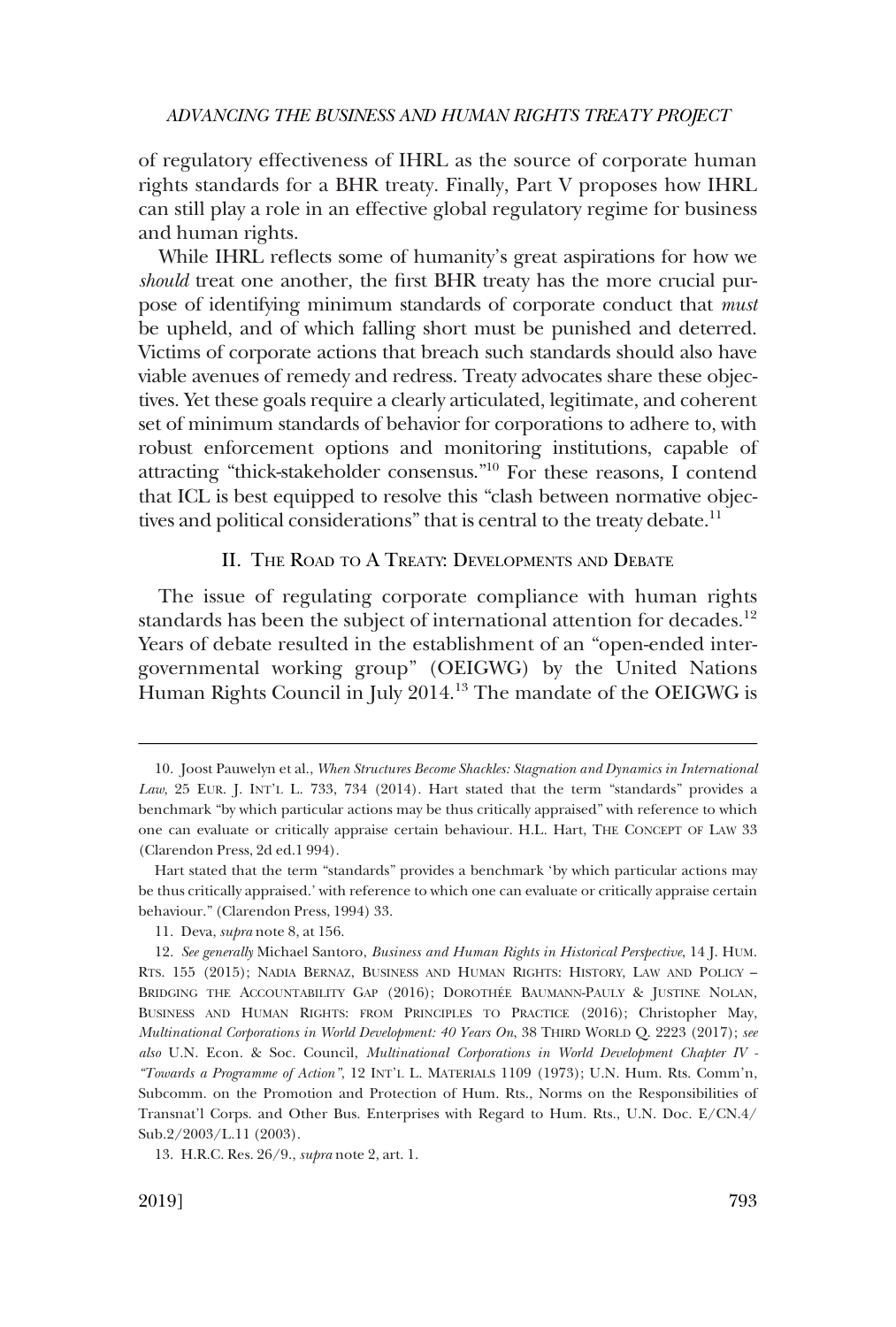to develop "an international legally binding instrument to regulate [TNCs] in international human rights law,"<sup>14</sup> in furtherance of the governance efforts initiated by the Council's 2011 endorsement of the non-binding UN *Guiding Principles on Business and Human Rights*. 15

The treaty development process has proven divisive. Many states, industry groups and civil society organizations have expressed disagreement over the nature and scope of any such instrument, with many prominent industrialized states expressing reluctance towards the adoption of any legally binding instrument.<sup>16</sup> The content and parameters of such a treaty can take many forms. For instance, such an instrument could either indirectly regulate the operations of corporate actors by obligating states to protect human rights and remedy violations occurring at the hands of TNCs and other corporate entities, or it could instead impose direct legal obligations on corporations under IHRL.17 Although the latter approach seems contradictory to the statecentric nature of international law and has been met with strong resistance from industrialized states and corporate stakeholders alike, many commentators have expressed a preference for an instrument that creates direct, binding obligations for corporations.<sup>18</sup>

Furthermore, the *range* of human rights norms to be encompassed within a BHR treaty based on IHRL also prompts many questions, given the panoply of international human rights instruments that exist, and the vast array of issues that they touch upon. Should the treaty enumerate specifc human rights standards that are deemed relevant and

<sup>14.</sup> *Id*.

<sup>15.</sup> *See* John Ruggie, *Report of the Special Representative of the Secretary-General on the Issue of Human Rights and Transnational Corporations and Other Business Enterprises: Guiding Principles on Business and Human Rights: Implementing the United Nations "Protect, Respect and Remedy" Framework*, 29 NETH. Q. HUM. RTS. 224 (2011); Human Rights Council Res. 17/4, U.N. Doc. A/HRC/Res/17/4, ¶ 1 (July 6, 2011).

<sup>16.</sup> Indeed, the 2014 Human Rights Council resolution that launched the OEIGWG's treatydrafting process was opposed by all Western States, including the France, Germany, Japan, United Kingdom and United States of America. *See* Press Release, United States Council for International Business, Employers Reaffrm Commitment to UN Principles on Business and Human Rights (Jun. 30, 2014); Press Release, International Chamber of Commerce, ICC Disappointed by Ecuador Initiative Adoption (Jun. 30 2014).

<sup>17.</sup> For a comparison of these two approaches, *see* Olivier De Schutter, *Towards a New Treaty on Business and Human Rights*, 1 BUS. HUM. RTS. J. 41, 58 (2016); Douglass Cassell & Anita Ramasastry, *White Paper: Options for a Treaty on Business and Human Rights* 6 NOTRE DAME J. INT'L & COMP. L. 1, 48-9 (2016); *See also* Claret Vargas, *A Treaty on Business and Human Rights? A Recurring Debate in a New Governance Landscape*, *in* BUSINESS AND HUMAN RIGHTS: BEYOND THE END OF THE BEGINNING 111 (Cesar Rodriguez-Garavito ed., 2017).

<sup>18.</sup> *See, e.g*., David Bilchitz, *The Necessity for a Business and Human Rights Treaty* 1 BUS. HUM. RTS. J. 203, 208 (2016).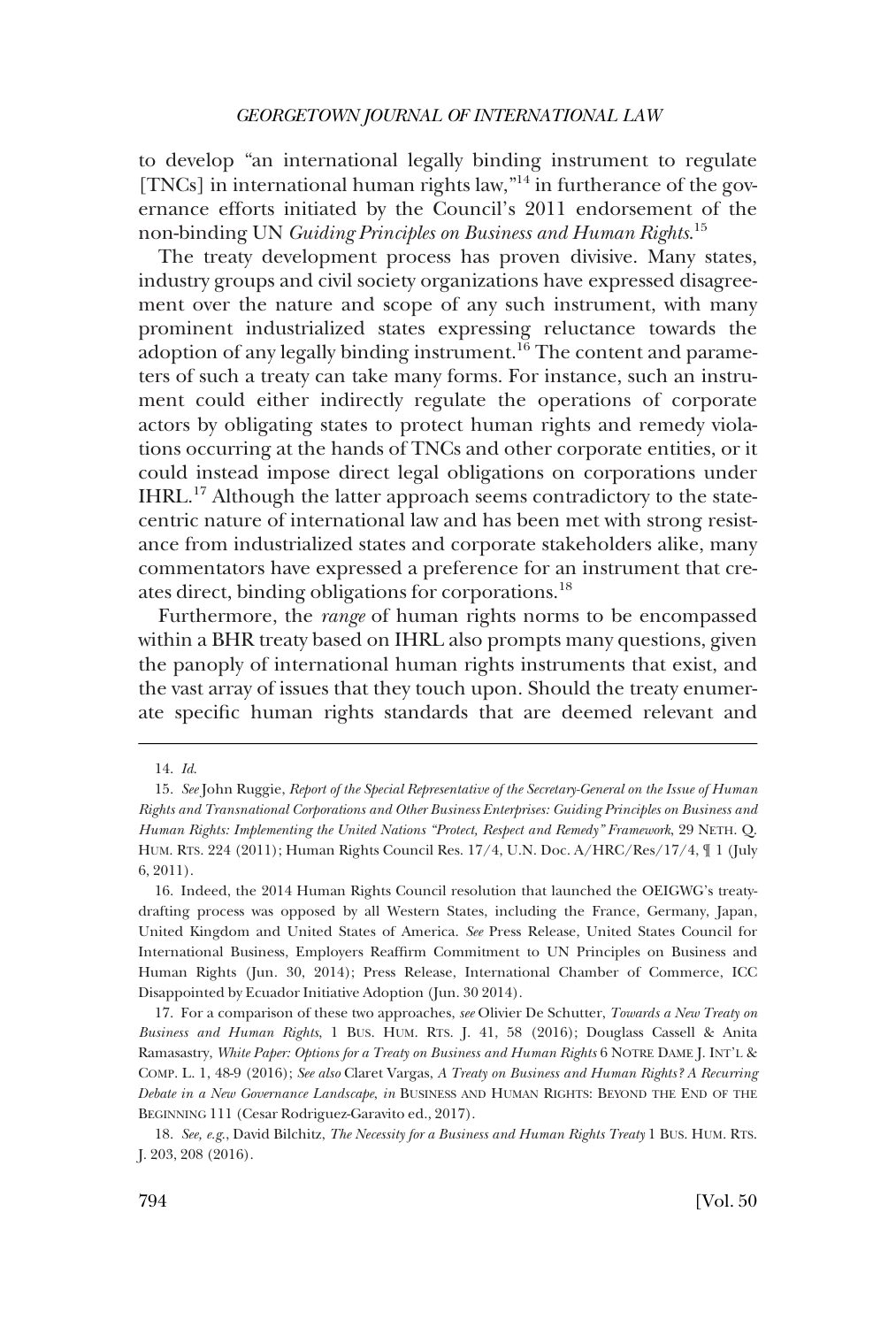applicable to corporations and corporate activities, or merely—as refected in the "revised-draft" instrument—make reference to "all human rights"? As discussed below, these questions are refective of the many conceptual and practical diffculties associated with an IHRLderived treaty when contrasted with one founded on ICL norms.

Unsurprisingly, then, the OEIGWG's deliberations over a potential treaty have been marked with contention.<sup>19</sup> One of the group's principal tasks is to determine the substantive scope or *ratione materiae* of a prospective BHR treaty, that is, the particular species of rights that the legally binding instrument should protect.<sup>20</sup> As Surya Deva, a member of the UN Working Group on Business and Human Rights and leading treaty-advocate, has noted, debate in terms of scope has been "underpinned by a normative aspiration to put in place a treaty which covers all civil, political, social, economic and cultural human rights and the political feasibility of negotiating a narrower treaty around which it might be easier to build consensus."21 While civil society organizations, developing nations and some scholars have advocated for a broad treaty that encompasses all recognized IHRL norms,<sup>22</sup> other states, corporate stakeholders and commentators favor a narrow treaty to cover only the gravest international crimes.<sup>23</sup> The "zero-draft" legally binding instrument presented to the Human Rights Council in 2018 is refective of the former approach—that is, a broadly framed BHR treaty covering "all international human rights."24 The "revised-draft" instrument unveiled in 2019 maintains a broad scope, covering "all human rights."25 This overly expansive and somewhat vague scope has received criticisms from several scholars, and reignited debate on what body of

<sup>19.</sup> *See, e.g*., De Schutter, *supra* note 17; Bilchitz, *supra* note 18, at 208; Cassell & Ramasastry, *supra* note 17, at 48-9; Penelope Simons, *The Value-Added of a Treaty to Regulate Transnational Corporations and Other Business Enterprises: Moving Forward Strategically, in* BUILDING A TREATY ON BUSINESS AND HUMAN RIGHTS: CONTEXTS AND CONTOURS 48 (Surya Deva & David Bilchitz eds., 2017); Larry Cata Backer, *Principled Pragmatism in the Elaboration of a Comprehensive Treaty on Business and Human Rights*, *in* BUILDING A TREATY ON BUSINESS AND HUMAN RIGHTS: CONTEXTS AND CONTOURS 105 (Surya Deva and David Bilchitz eds., 2017).

<sup>20.</sup> Cassell & Ramasastry, *supra* note 17, at 48-9; International Commission of Jurists, *Proposals for Elements of a Legally Binding Instrument on Transnational Corporations and Other Business Enterprises*  19 (Working Paper, Oct. 2016).

<sup>21.</sup> Deva, *supra* note 8, at 173.

<sup>22.</sup> *See, e.g*., Simons, *supra* note 19, at 72.

*See, e.g*., John Ruggie, *Life in the Global Public Domain: Response to Commentaries on the UN*  23. *Guiding Principles and the Proposed Treaty on Business and Human Rights*, HARVARD KENNEDY SCHOOL 5 (Jan. 23, 2015),<https://ssrn.com/abstract=2554726>.

<sup>24.</sup> Zero Draft, *supra* note 3, art. 3(2).

<sup>25.</sup> Revised Draft, *supra* note 4, art. 3(3).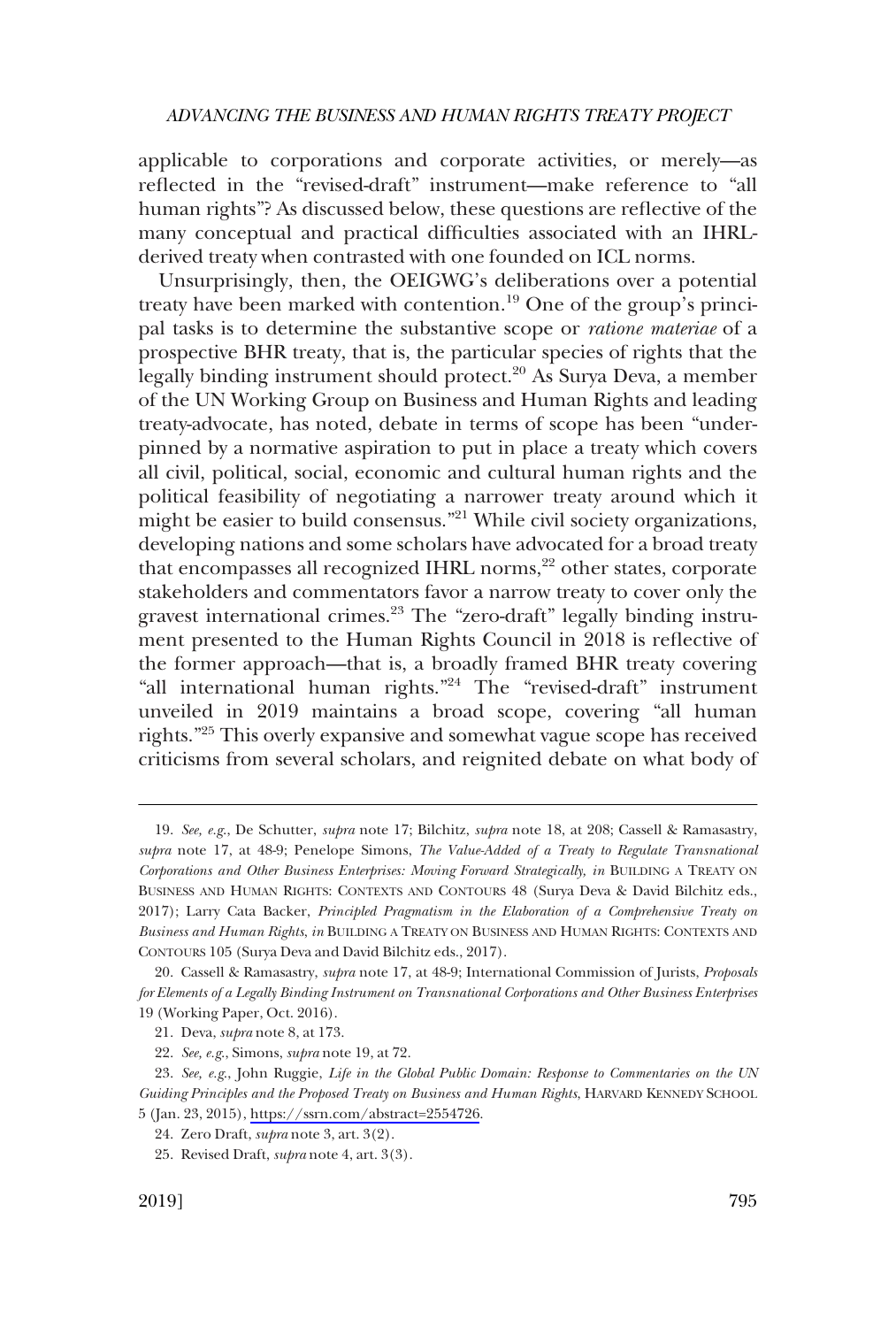international law provides the most suitable foundation for a BHR treaty. 26

At frst blush, IHRL may appear a likely candidate for sourcing minimum standards of conduct for corporations to protect and uphold human rights. Human rights law represents "a common and universal standard," since "[a]n overwhelming majority of governments have formally committed themselves to respect these standards," which have "been interpreted and applied around the world for more than half a century."27 In that period, the development of a complex network of international organizations, advocacy groups, and interested governments has meant that the language of human rights possesses potent "advocacy power," and its invocation can mobilize widespread support.28 Allegations of human rights abuses frequently attract media attention, the "opprobrium of society and, given the international dimension to human rights, [sic] the prospect that the conduct will be of international concern."<sup>29</sup>

Furthermore, human rights law is the paradigm currently adopted by leading global companies to report on their social responsibilities and associated activities.<sup>30</sup> Indeed, human rights law is the paradigm choice for many of the international and industry-based instruments designed to improve the corporate sector's impacts on the communities and environments in which they operate. Existing codes of conduct and soft-law multi-stakeholder initiatives attempting to improve corporations' human rights adherence refer to international human rights treaties and traditions, oftentimes explicitly, such as the UN Global Compact, the Extractive Industries'

*See, e.g*., Carlos Lopez, *Towards an International Convention on Business and Human Rights (Part*  26. *I*) Opinio Juris (July 23, 2018), [http://opiniojuris.org/2018/07/23/towards-an-international](http://opiniojuris.org/2018/07/23/towards-an-international-convention-on-business-and-human-rights-part-i/)[convention-on-business-and-human-rights-part-i/](http://opiniojuris.org/2018/07/23/towards-an-international-convention-on-business-and-human-rights-part-i/).

<sup>27.</sup> INTERNATIONAL COUNCIL ON HUMAN RIGHTS POLICY, BEYOND VOLUNTARISM: HUMAN RIGHTS AND THE DEVELOPING INTERNATIONAL LEGAL OBLIGATIONS OF COMPANIES 15-16 (Report, Feb. 2002).

<sup>28.</sup> *Id*. at 18.

<sup>29.</sup> *Id*.

<sup>30.</sup> Respect for human rights is now incorporated into leading sustainability reporting guidelines. *See, e.g*., *GRI 412*, GLOBAL REPORTING INITIATIVE, HUM. RTS. ASSESSMENT (2016), [https://www.](https://www.globalreporting.org/standards/gri-standards-download-center/gri-412-human-rights-assessment-2016/)  [globalreporting.org/standards/gri-standards-download-center/gri-412-human-rights-assessment-](https://www.globalreporting.org/standards/gri-standards-download-center/gri-412-human-rights-assessment-2016/)[2016/](https://www.globalreporting.org/standards/gri-standards-download-center/gri-412-human-rights-assessment-2016/). Similarly, the sustainability reporting of leading companies now routinely reference human rights and related regulatory instruments. *See, e.g*., *Sustainability Report* EXXONMOBIL, (2017), [https://](https://corporate.exxonmobil.com/Community-engagement/Sustainability-Report)  [corporate.exxonmobil.com/Community-engagement/Sustainability-Report](https://corporate.exxonmobil.com/Community-engagement/Sustainability-Report); *Sustainability Report*, BHP BILLITON (2016), [https://www.bhp.com/-/media/bhp/documents/investors/annual-reports/](https://www.bhp.com/-/media/bhp/documents/investors/annual-reports/2016/bhpbillitonsustainabilityreport2016.pdf)  [2016/bhpbillitonsustainabilityreport2016.pdf](https://www.bhp.com/-/media/bhp/documents/investors/annual-reports/2016/bhpbillitonsustainabilityreport2016.pdf).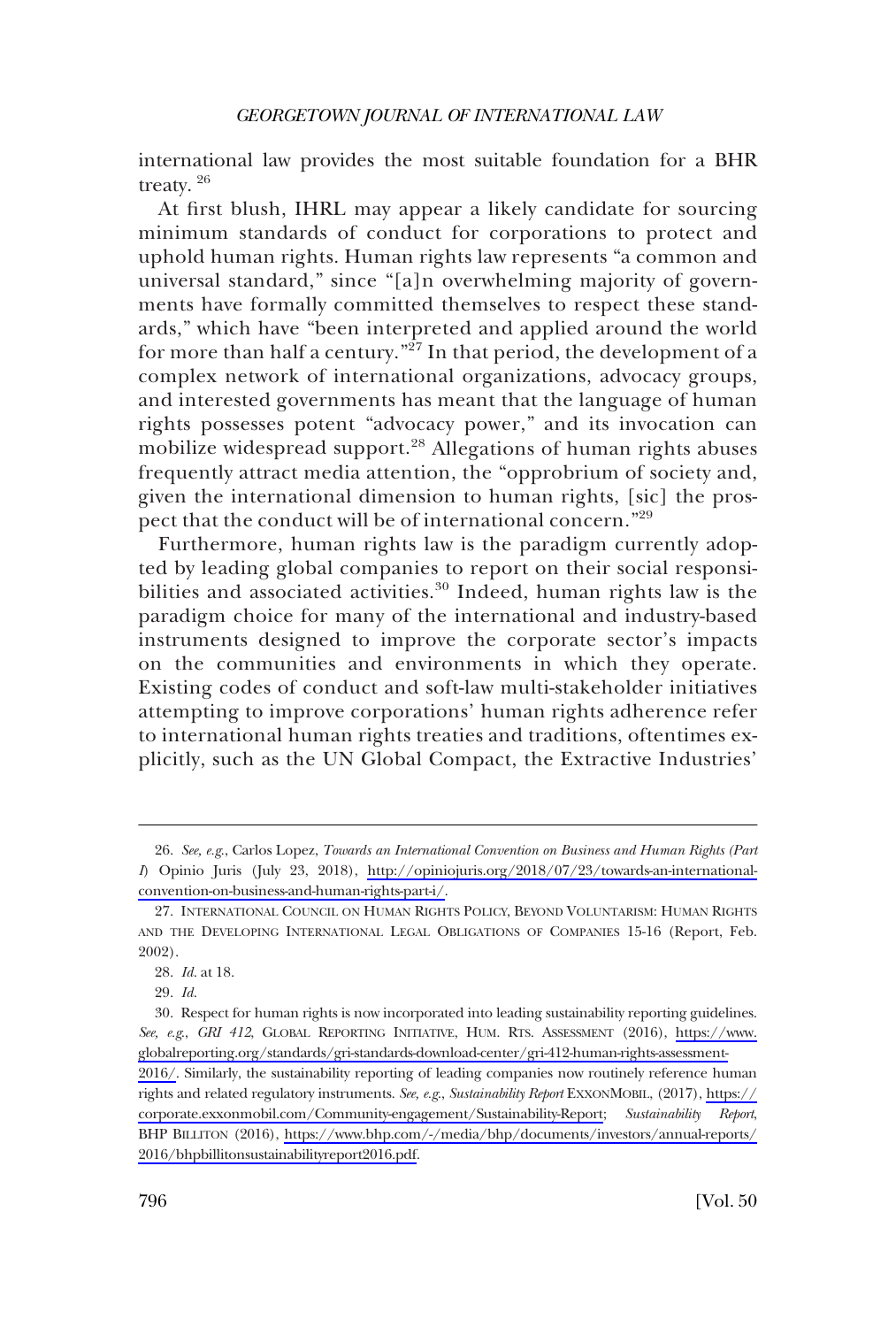Transparency Initiative, and the Voluntary Principles on Security and Human Rights.<sup>31</sup>

Similarly, many government-based regulatory efforts, such as the Organization for Economic Cooperation and Development (OECD)'s Guidelines for Multinational Enterprises, make reference to IHRL.<sup>32</sup> Coupled with the widespread endorsement of the *UN Guiding Principles on Business and Human Rights* (U.N. Guiding Principles) by governments and the global business community, the acceptance of human rights norms as relevant and applicable (in some form) to contemporary business practices is undeniable.<sup>33</sup>

Nevertheless, recognition of the political and practical complexities arising from a broad, all-encompassing IHRL treaty has prompted some to call for an instrument that is narrower in scope. For instance, John Ruggie, author of the U.N. Guiding Principles, has argued that if a BHR treaty is to have "any chance of success," it must be conceived as a "precision tool," enshrining only "gross abuses."34 Similarly, Olivier De Schutter, a prominent Belgian international human rights scholar, examines the possibility of an instrument that creates direct obligations for corporations for "serious violations" of IHRL and international humanitarian law (IHL).<sup>35</sup> According to Ruggie and other proponents of a narrow-scope treaty, limiting the legally binding obligations imposed on corporations by a BHR treaty to the most egregious human rights violations is a more politically viable and practical option.<sup>36</sup> If its focus is on "the gravest crimes of concern to the international community,"37 ICL is a natural source of norms for a narrow-scope BHR treaty.

*See, e.g*., U.N. Global Compact,<http://www.globalcompact.org> (last visited Nov. 25, 2019); 31. *Voluntary Principles on Security and Human Rights*, <http://www.voluntaryprinciples.org> (last visited Nov. 25, 2019).

*See, e.g*., ORG. FOR ECON. COOPERATION AND DEV., *OECD Guidelines for Multinational*  32. *Enterprises* (OECD Publishing, 2011), <http://www.oecd.org/daf/inv/mne/48004323.pdf>. The 2011 update to the Guidelines explicitly incorporated the U.N.'s "Protect, Respect and Remedy Framework" for business human rights obligations.

<sup>33.</sup> *See* Ruggie, *supra* note 15, at 224; *see also* Nicole Deitelhoff & Klaus Dieter Wolf, BUSINESS AND HUMAN RIGHTS: HOW CORPORATE NORM VIOLATORS BECOME NORM ENTREPRENEURS, *in* THE PERSISTENT POWER OF HUMAN RIGHTS: FROM COMMITMENT TO COMPLIANCE 222, 224 (Thomas Risse, Stephen Ropp & Kathryn Sikkink eds., 2013).

<sup>34.</sup> Ruggie, *supra* note 23, at 5.

<sup>35.</sup> De Schutter, *supra* note 17, at 60.

<sup>36.</sup> JOHN RUGGIE, JUST BUSINESS: MULTINATIONAL CORPORATIONS AND HUMAN RIGHTS 200 (2013).

<sup>37.</sup> About the Court, INT'L CRIM. CT., <https://www.icc-cpi.int/about?ln=en> (last visited Oct. 2, 2019).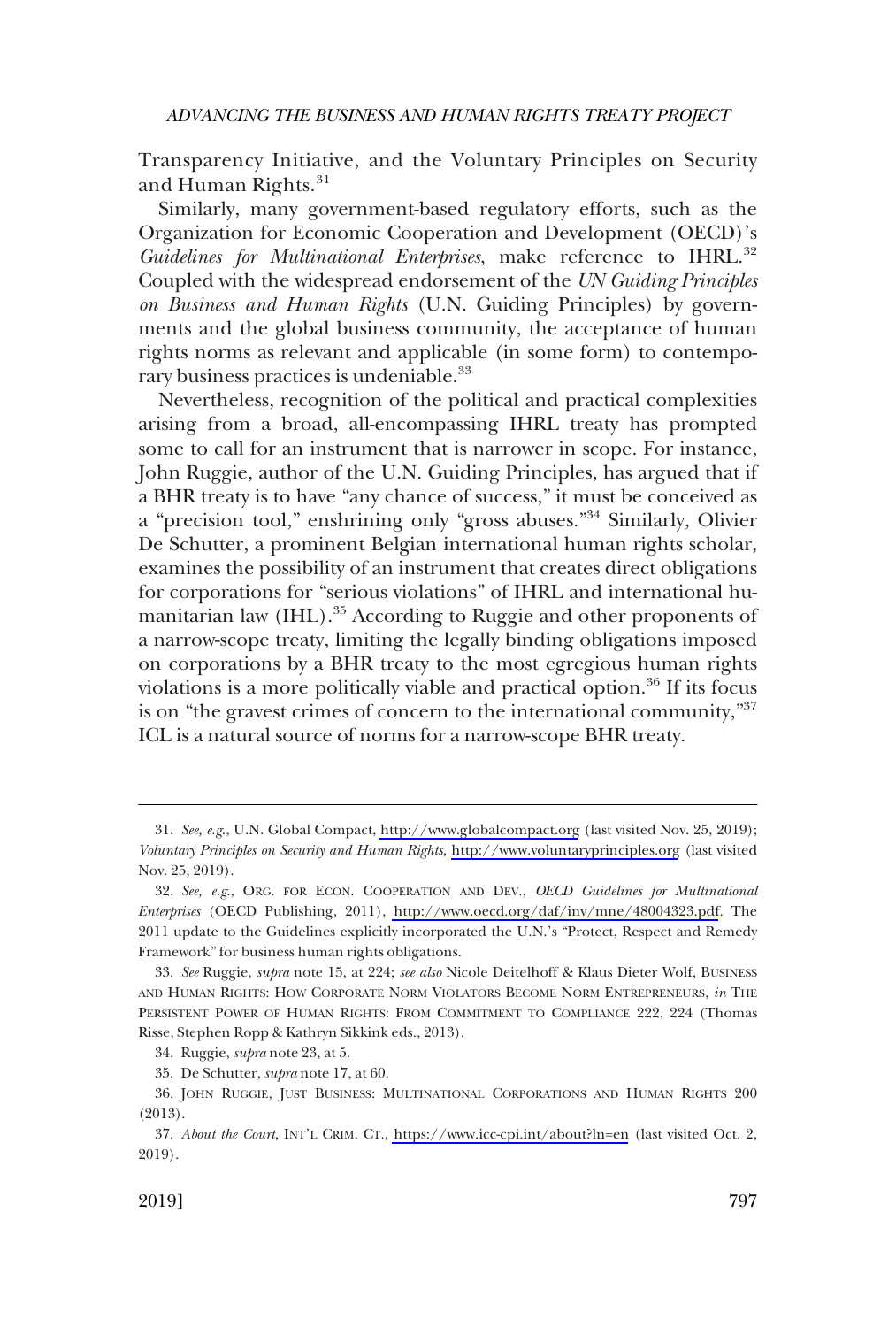<span id="page-9-0"></span>It is important to note that neither IHRL nor ICL has a mutually exclusive role in the BHR project. Regardless of which framework ultimately forms the basis for a legally binding instrument, both bodies of law have much to contribute to an effective governance regime of companies vis-àvis their social responsibilities. As Deva has recognized, TNCs are "diffcult regulatory targets" by nature, thus necessitating the employment of "a coherent combination of regulatory strategies."38 A BHR treaty should form but "one tool in a broader toolkit";<sup>39</sup> a component of a regulatory regime that employs a multitude of judicial and non-judicial strategies, including both soft and hard law instruments, to achieve optimal compliance and efficacy.<sup>40</sup> However, as shown below, those hard law instruments, and in particular the very frst international treaty outlining business' human rights obligations, stand a better chance of adoption and success if they are to be based on ICL rather than IHRL.

#### III. AN ANALYTICAL FRAMEWORK TO ASSESS THE ALTERNATIVES

In order to substantiate the contention that the legally binding corporate human rights standards to be embedded in the frst BHR treaty should be confned to those enshrined in ICL rather than a broader set of standards embodied in IHRL, this Article adopts an approach informed by global governance scholarship. A considerable body of literature exists in both international law and international relations theory contemplating and analyzing the various features and facets that make an individual treaty and associated governance regimes effective.<sup>41</sup> This Article applies two of the most well-regarded theories from this literature: Thomas Franck's criteria on the legitimacy of international rules, and Robert Keohane and David Victor's criteria for effective international governance regimes.<sup>42</sup> These sets of criteria can be

<sup>38.</sup> Surya Deva, *Business and Human Rights: Time to Move Beyond the "Present"?*, *in* BUSINESS AND HUMAN RIGHTS: BEYOND THE END OF THE BEGINNING 62, 65 (Cesar Rodriguez-Garavito ed., 2017).

<sup>39.</sup> Cesar Rodriguez-Garavito, *Business and Human Rights: Beyond the End of the Beginning*, *in*  BUSINESS AND HUMAN RIGHTS: BEYOND THE END OF THE BEGINNING 38 (Cesar Rodriguez-Garavito ed., 2017).

<sup>40.</sup> Barnali Choudhury, *Balancing Soft and Hard Law for Business and Human Rights*, 67 INT'L COMP. L. Q. 961, 961 (2018).

<sup>41.</sup> *See, e.g*., JUTTA BRUNNEE & STEPHEN TOOPE, LEGITIMACY AND LEGALITY IN INTERNATIONAL: AN INTERNATIONAL ACCOUNT (2010); Steven Burnstein & Benjamin Cashore, *Complex Global Governance and Domestic Policies: Four Pathways of Infuence*, 88 INT'L AFF. 585 (2012); Oona Hathaway, *Do Human Rights Treaties Make a Difference?* 111 YALE L. J. 1935 (2002); ANDREW GUZMAN, HOW INTERNATIONAL LAW WORKS: A RATIONAL CHOICE THEORY (2008); THE POWER OF HUMAN RIGHTS: INTERNATIONAL NORMS AND DOMESTIC CHANGE (Thomas Risse et al. eds., 1999).

<sup>42.</sup> Franck, *supra* note 9, at 705; Keohane & Victor, *supra* note 9, at 7.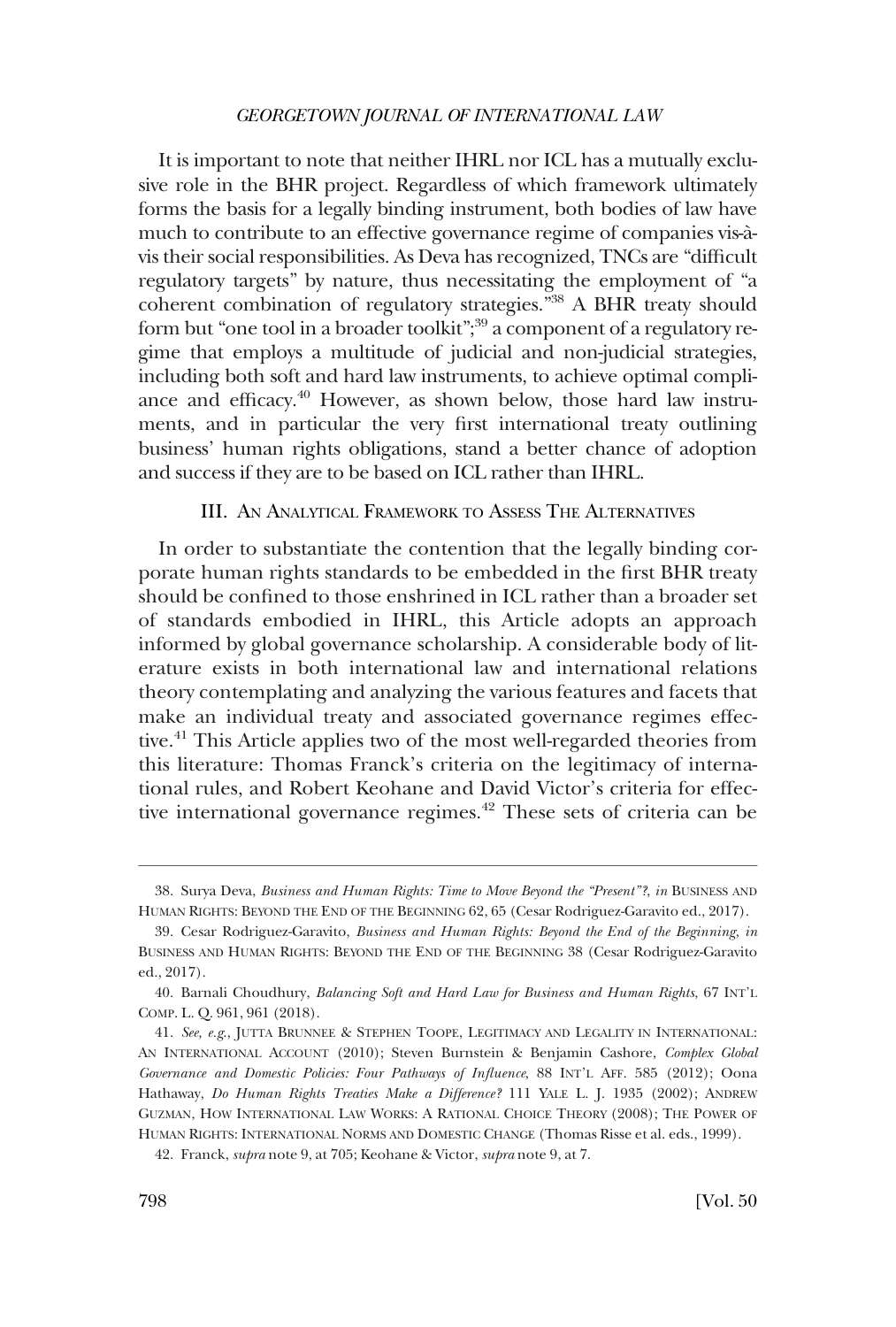<span id="page-10-0"></span>used to assess the strength and feasibility of proposed global governance instruments *before* they are concluded.

When applying this evaluative framework to the issue of the scope of the proposed BHR treaty, the conclusion is clear. As the analysis that follows demonstrates, from a standpoint of maximizing effectiveness and legitimacy of the frst BHR treaty, it would be prudent to consider using ICL as the source and basis for the scope of the treaty's legally binding corporate human rights obligations, rather than IHRL.

### A. *Franck and the Legitimacy of International Legal Rules*

Thomas Franck's work on legitimacy in the international system and of international law provides a useful framework to assess the feasibility of ICL and IHRL as the source from which to derive a set of corporate human rights-related standards that may be incorporated into a BHR treaty. Franck questions the teleology of law, and in particular studies what prompts obedience to international law given its dearth of enforcement measures.<sup>43</sup> While Franck's work focuses on rule compliance by states, his understanding of legitimacy of international rules is perhaps even more relevant to the development of international human rights standards for corporations, as the dearth of enforcement measures for international norms is even more apparent in relation to corporations.44

Concurring with distinguished former judge of the International Court of Justice and European Court of Human Rights Gerald Fitzmaurice's assertion that the legitimacy and authority of international law does not derive solely, nor even largely, from its enforceability,45 Franck argues that international law does not require constant force, or the threat thereof, to attain compliance.<sup>46</sup> Rather, he suggests that the perceived legitimacy of the international legal rule is vital in attaining non-coerced compliance with a given international norm and maintaining the effectiveness of international law writ large.<sup>47</sup>

<sup>43.</sup> Franck, *supra* note 9, at 706.

<sup>44.</sup> *See, e.g*., FLORIAN WETTSTEIN, MULTINATIONAL CORPORATIONS AND GLOBAL JUSTICE: HUMAN RIGHTS OBLIGATIONS OF A QUASI-GOVERNMENTAL INSTITUTION (2009); SARAH JOSEPH, CORPORATIONS AND TRANSNATIONAL HUMAN RIGHTS LITIGATION (2004).

<sup>45.</sup> Gerald Fitzmaurice, *The Foundations of the Authority of International Law and the Problem of Enforcement*, 19 MOD. L. REV. 1, 8 (1956).

<sup>46.</sup> Franck, *supra* note 9, at 706-7; *See also* STEVE BARELA, INTERNATIONAL LAW, NEW DIPLOMACY AND COUNTER-TERRORISM: AN INTERDISCIPLINARY STUDY OF LEGITIMACY 13 (2014).

<sup>47.</sup> Franck, *supra* note 9, at 709; THOMAS FRANCK, THE POWER OF LEGITIMACY AMONG NATIONS 16 (1990); BARELA, *supra* note 46, at 16.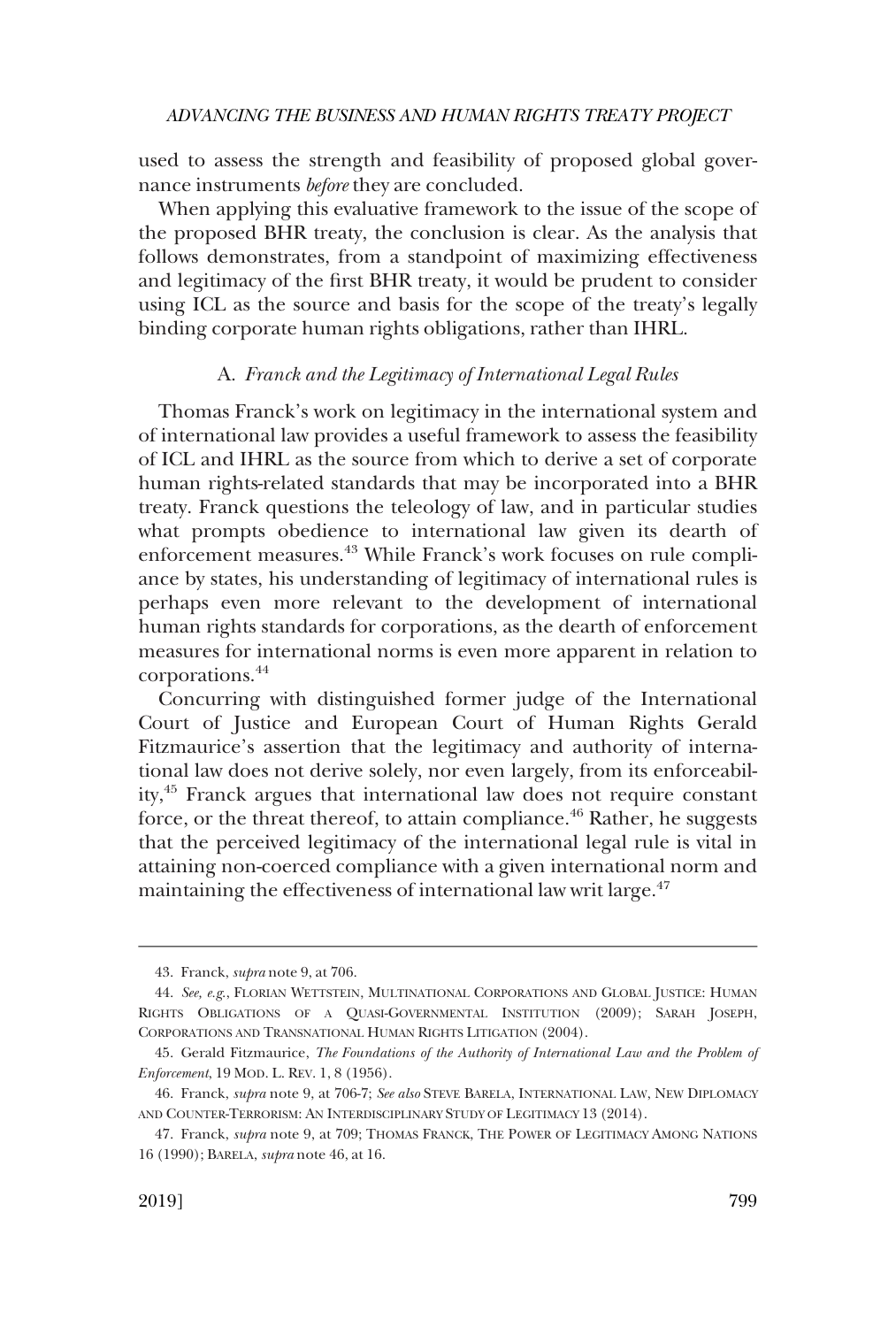<span id="page-11-0"></span>Legitimacy of international legal rules, according to Franck, is the "inherent capacity of a rule to exert pressure on states to comply" and is derived from internal qualities of the rule itself, independent of robust judicial enforcement mechanisms to ensure compliance.<sup>48</sup> These include, namely, a rule's: (1) determinacy: the textual clarity of the rule; $49$  (2) symbolic validation: the authority of the rule communicated through pedigree and rituals of recognition;<sup>50</sup> (3) coherence: the intrinsic integrity of the rule and its compatibility with higher-order norms;<sup>51</sup> and (4) adherence: whether the rule is embedded in a normative hierarchy and stakeholders agree to the application and interpretation of the rules  $52$ 

#### B. *Keohane and Victor's Criteria for Effective Regime Complexes*

In 2011, Keohane and Victor, two international relations scholars, published an infuential article about assessing and developing the effectiveness of "regime complexes" to address global concerns.<sup>53</sup> While Keohane and Victor's focus was on the regulatory regime complex responding to climate change, the six evaluative criteria they developed can be deployed to assess the quality and effectiveness of regime complexes for other global concerns, and are pertinent to an assessment of a regime's individual elements as well.<sup>54</sup> Keohane and Victor contend that a regime complex can be assessed by analyzing the following six "dimensions": (1) coherence, (2) accountability, (3) determinacy,  $(4)$  sustainability,  $(4)$  epistemic quality, and  $(6)$  fairness.<sup>55</sup>

The similarity between Keohane and Victor's set of evaluative criteria and Franck's is readily apparent. For instance, "determinacy" and "coherence" (with extremely similar understandings) are included in both. Moreover, Keohane and Victor's "epistemic quality" criterion, which assesses how aligned rules are with scientifc knowledge, is comparable to facets of Franck's understanding of "coherence."

The other three criteria offered by Keohane and Victor are also refected in Franck's notion of "legitimacy." For instance, the "accountability" dimension asks whether there are viable avenues for relevant

<sup>48.</sup> Franck, *supra* note 9, at 712.

<sup>49.</sup> *Id*. at 713.

<sup>50.</sup> *Id*. at 725.

<sup>51.</sup> *Id*. at 741.

<sup>52.</sup> *Id*. at 751.

<sup>53.</sup> Keohane & Victor, *supra* note 9.

<sup>54.</sup> *Id*.

<sup>55.</sup> *Id*. at 19-20.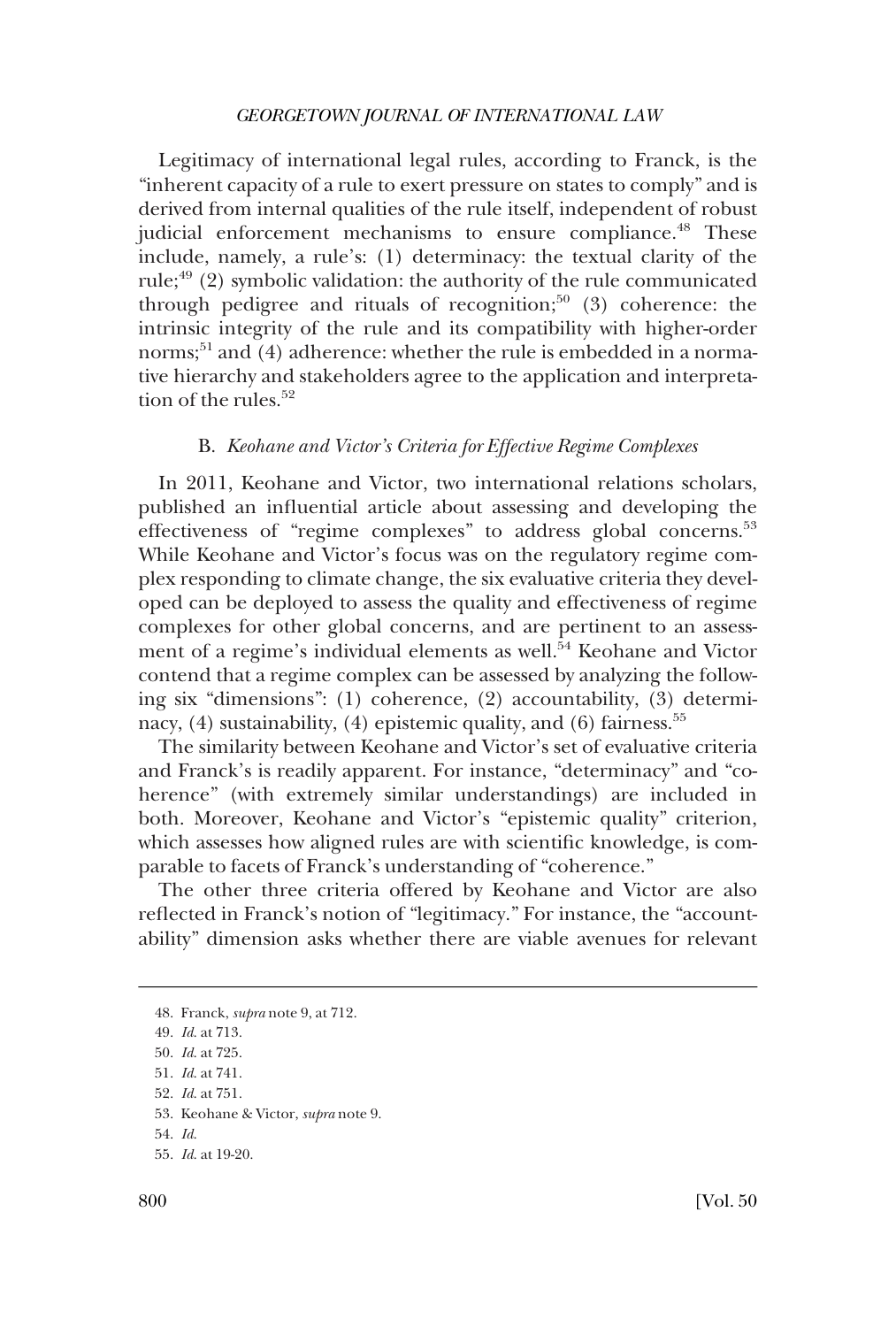<span id="page-12-0"></span>stakeholders to hold others accountable for not fulflling their responsibilities, and to impose sanctions if standards have not been met. This addresses a similar concern to Franck's emphasis on "adherence" and "symbolic validation" of the rules by the relevant actors. Keohane and Victor's "fairness" criteria argues that, to be legitimate and effective, an international regime or instrument should apply fairly, and "not discriminate against states that are willing to cooperate" with it.56

Thus, these two infuential pieces of scholarship investigating the components of effective of international rules and regulation are complementary and together serve as a useful framework to assess the comparative viability of ICL and IHRL as sources for developing legally binding standards for business' human rights obligations. It is crucial for the sake of the larger BHR project that this frst legally binding BHR instrument garners and sustains legitimacy amongst all key stakeholder groups, including the corporate sector. Ultimately, to achieve the better humanitarian outcomes that the BHR project is directed towards, the instrument must also be more than merely another wellmeaning but ineffectual and under-enforced international agreement. Acknowledging this, the practicability of implementing any such treaty is integrated into assessments of its possible scope. Hereinafter, I will refer to this as the Franck-Keohane-Victor evaluative framework, and it suggests that ICL is the preferred paradigmatic choice for developing legally binding standards for corporate human rights.

## IV. THE CASE FOR SOURCING LEGALLY-BINDING CORPORATE HUMAN RIGHTS OBLIGATIONS FROM INTERNATIONAL CRIMINAL LAW

## A. *Deriving Corporate Human Rights Standards from International Law*

By any measure, international law is the governance domain within which to identify a set of standards that holds out the greatest possibility of attracting strong legitimacy worldwide and, in turn, effectiveness in curtailing corporate human rights abuses wherever they may occur.<sup>57</sup> This is notwithstanding the critiques that have been shared (including from scholars of the Global South) that international law lacks genuine universality in its creation and continued practices.<sup>58</sup>

<sup>56.</sup> *Id*. at 17.

<sup>57.</sup> *See, e.g*., THEODOR MERON, THE HUMANIZATION OF INTERNATIONAL LAW (2006); FRANCK, *supra* note 47.

<sup>58.</sup> *See, e.g*., SUNDHYA PAHUJA, DECOLONISING INTERNATIONAL LAW: DEVELOPMENT, ECONOMIC GROWTH AND THE POLITICS OF UNIVERSALITY (2011).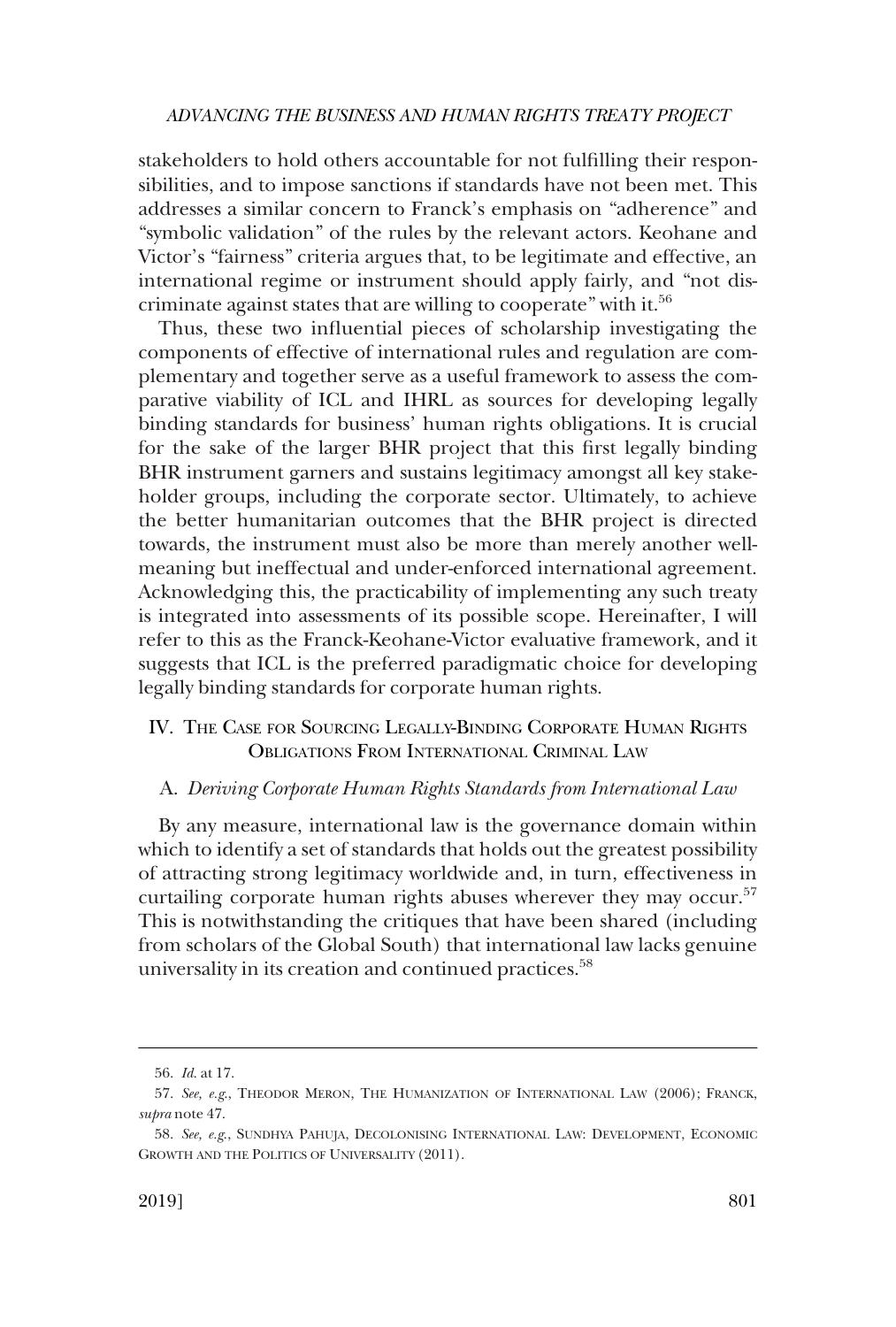In theory, international law refects and builds upon universal values.59 Thomas Risse and Kathryn Sikkink, two international relations scholars that study the infuence and impact of human rights, view "international law as the primary vehicle for stating community norms and for collective legitimation."60 In a similar vein, Martti Koskenniemi, a Finnish international lawyer and theorist, suggests international law has "the sole vocabulary with a horizon of transcendence."<sup>61</sup> The legitimacy attached to core international legal standards holds out hope for increased adherence and less fragmentation and competition among regulatory instruments and regimes.<sup>62</sup>

Contemporary regulation of corporate conduct with regard to human rights in large part derives its standards from international law and agreements. Even domestic and industry-based regulations derive relevant standards from international law, primarily IHRL. Existing codes of conduct, multi-stakeholder governance initiatives, and statebased regulatory efforts all borrow, oftentimes explicitly, from human rights treaties and principles to offer guidance on corporate conduct.<sup>63</sup>

Indeed, public international law has established the core, fundamental standards of behavior in our world today.<sup>64</sup> International humanitarian law (IHL) aims to ameliorate the worst effects of armed confict, and international human rights law (IHRL) aims to safeguard the fundamental rights of all people. International criminal law (ICL) seeks to punish grave breaches of these bodies of law, to provide recompense to their victims, and to deter repeated violations.

Collectively, the rights, obligations, and prohibitions enshrined in these bodies of law are some of the most fundamental known to humankind.<sup>65</sup> But which body of international law is most fit to serve as

<sup>59.</sup> INTERNATIONAL COUNCIL ON HUMAN RIGHTS POLICY, *supra*. note 27, at 15.

<sup>60.</sup> Thomas Risse & Kathryn Sikkink, *The Socialization of International Human Rights Norms into Domestic Practices: Introduction*, THE POWER OF HUMAN RIGHTS: INTERNATIONAL NORMS AND DOMESTIC PRACTICES 1, 8 (Thomas Risse et al. eds., 1999).

<sup>61.</sup> Martti Koskenniemi, *The Fate of Public International Law*, 70 MOD. L. REV. 1, 30 (2007).

<sup>62.</sup> ROBERT KOLB, PEREMPTORY INTERNATIONAL LAW-JUS COGENS: A GENERAL INVENTORY (2015).

<sup>63.</sup> Initiatives such as the U.N. *Global Compact*, the *Extractive Industries' Transparency Initiative*, and the *Voluntary Principles on Security and Human Rights* reference IHRL. Similarly, governmentbased regulatory efforts such as the OECD *Guidelines for Multinational Enterprises* and the U.N. *Guiding Principles on Business and Human Rights* borrow heavily from the substance and lexicon of IHRL.

<sup>64.</sup> JEFFREY DUNOFF, STEVEN RATNER & DAVID WIPPMAN, INTERNATIONAL LAW: NORMS, ACTORS, PROCESS 28-29 (3d ed. 2010); MARGARET YOUNG, TRADING FISH, SAVING FISH: THE INTERACTION OF REGIMES IN INTERNATIONAL LAW (2011).

<sup>65.</sup> *See generally* DJ HARRIS, CASES AND MATERIALS ON INTERNATIONAL LAW (5th ed., 1998).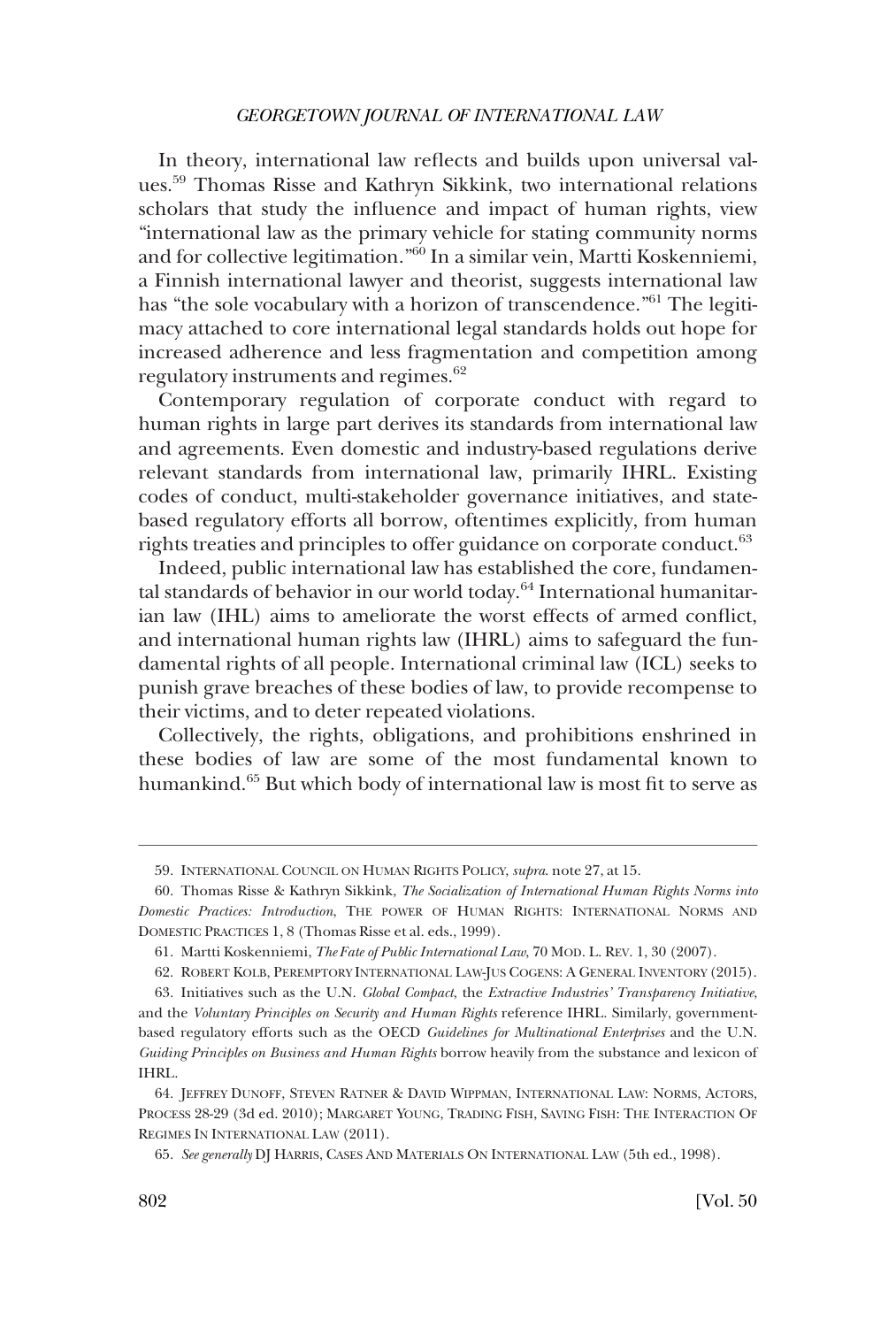<span id="page-14-0"></span>the source of standards for current efforts to develop the frst BHR treaty that places binding legal obligations on corporations?

ICL has several pragmatic, political, and jurisprudential advantages over the other likely bodies of public international law. These make ICL the preferred choice for the purpose of sourcing behavioral standards to further the BHR project, which should lie at the heart of the attempt to develop legally binding treaty obligations for corporations. Moreover, to a greater extent than IHRL, ICL possesses the characteristics identifed by Franck, Keohane, and Victor that suggest it would be a more effective and more legitimate choice on which to base the scope of a BHR treaty.

#### B. *Fundamental Nature of ICL Norms*

Franck, Keohane, and Victor recognized coherence as central to the effcacy and legitimacy of an international regime. A rule or norm that possesses an intrinsic integrity and compatibility with higher-order norms is far more likely to be perceived as legitimate, and for this reason, ICL standards should be favored for incorporation into any BHR treaty. By their very nature, ICL norms represent the most fundamental norms of all bodies of public international law, and refect universally accepted standards of behavior.

#### C. *ICL Refects the Key Norms of IHRL and IHL*

There exists a close relationship between the three key bodies of public international law: IHRL, ICL, and IHL. They are all similar in their goals and underlying motivations, but of particular importance is the protection of human dignity.<sup>66</sup> They also have interwoven histories, as each area of law experienced substantial development in the aftermath of World War II, as part of the international community's response to the conflict and its atrocities.<sup>67</sup>

<sup>66.</sup> *See, e.g*., ROBERT CRYER, HAKAN FRIMAN, DARRYL ROBINSON AND ELIZABETH WILMSHURST, AN INTRODUCTION TO INTERNATIONAL CRIMINAL LAW AND PROCEDURE 13 (2014).

<sup>67.</sup> STEVEN RATNER ET AL., ACCOUNTABILITY FOR HUMAN RIGHTS VIOLATIONS IN INTERNATIONAL LAW 10 (Oxford University Press 3d ed. 2009); M. Cherif Bassiouni, *International Criminal Justice in Historical Perspective*, 29 INT'L CRIM. L. (2008); Boyd van Dijk, *Human Rights in War: On the Entangled Foundations of the 1949 Geneva Conventions*, 112 AM. J. INT'L L. 553 (2018). To be sure, the history of each body of law pre-dates World War II. For instance, the war crimes trials held at Leipzig and Istanbul post-World War I are considered by many scholars as the genesis of international criminal law. *See, e.g*., Alan Kramer, *The First Wave of International War Crimes Trials: Istanbul and Leipzig*, 14 EUR. REV. 441 (2006).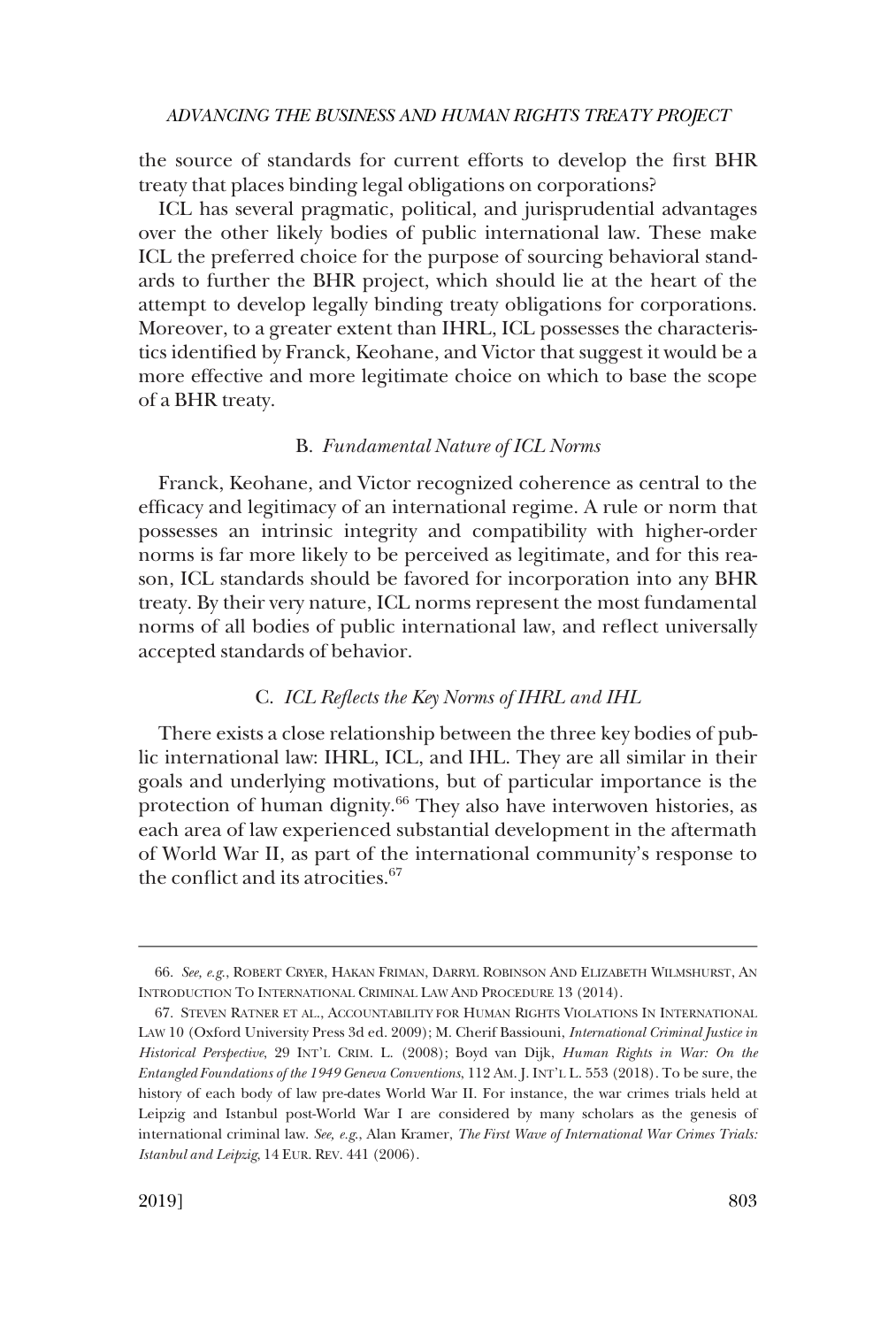ICL represents a rejection of the traditional conception of international law, under which states were thought to be the sole entities capable of committing and being held accountable for international wrongful acts.<sup>68</sup> The atrocities of World War II triggered a fundamental shift in notions of international law that has swept aside the traditional statist view, at least insofar as international wrongful acts are concerned.69 Those wartime experiences prompted a renewed focus on the rights and obligations of *individuals* under international law. The "critical turning point" of the International Military Tribunal (IMT) convened at Nuremberg, Germany in 1945 that tried Nazi leaders, ushered in an era where grave violations of international legal norms were assigned to individuals, including civil, military, and corporate leaders.70 The body of law that developed around this principle is referred to as ICL $^{71}$ 

69. GERHARD WERLE & FLORIAN JESSBERGER, PRINCIPLES OF INTERNATIONAL CRIMINAL LAW 1 (2014). Space prevents a fuller elaboration of the origins of International Criminal Law, although it is worthwhile to note that ICL pre-dates Nuremberg and the post-World War II tribunals: the Versailles Treaty (1919) between Germany and the Allies that ended World War I included provisions criminalising the conduct of German leadership (Art. 227), and envisaged criminal courts to be established to try them (Art.228-30). However, the German Emperor had successfully sought refuge in the Netherlands, which refused to extradite him, and no international criminal tribunals were established. Only twelve German offcers were ever brought to trial, and then it was before a German court, seated in Leipzig. Six of the twelve were acquitted. At the League of Nations, a proposal to allow the Permanent Court of Justice to "try crimes constituting a breach of international public order or against the universal law of nations" was rejected by the Assembly of the League of Nations. These episodes are described by Antonio Cassese as "abortive early attempts" at international criminal justice. *See* ANTONIO CASSESE, INTERNATIONAL CRIMINAL LAW 327-29 (2003).

70. CASSESE ET AL., *supra* note 68, at 40; *see also* Gideon Boas, *What is International Criminal Justice?*, *in* INTERNATIONAL CRIMINAL JUSTICE: LEGITIMACY AND COHERENCE 1, 3 (Gideon Boas et al. eds., 2012); CRYER ET AL., *supra* note 66, at 13; Quincy Wright, *Legal Positivism and the Nuremberg Judgment*, 2 AM. J. INT'L L. 405 (1948); Hersch Lauterpacht, *The Law of Nations and the Punishment of War Crimes*, 21 BRIT Y.B. INT'L L. 58 (1944); WADE MANSELL & KAREN OPENSHAW, INTERNATIONAL LAW: A CRITICAL INTRODUCTION 44 (2014); Hans Ehard, *The Nuremberg Trial Against the Major War Criminals and International Law*, 43 AM. J. INT'L L. 223. (1949).

71. Boas, *supra* note 70, at 1; Robert Cryer, *International Criminal Justice in Historical Context: The Post-Second World War Trials and Modern International Criminal Justice*, *in* INTERNATIONAL CRIMINAL JUSTICE: LEGITIMACY AND COHERENCE*, supra* note 66, at 188; CASSESE ET AL., *supra* note 68, at 15; WERLE & JESSBERGER, *supra* note 69, at 1-2; Hans Ehard, *The Nuremberg Trial Against the Major War* 

<sup>68.</sup> LASSA OPPENHEIM, INTERNATIONAL LAW: A TREATISE, VOL. 1 (PEACE) 17-19 (1912); ANTONIO CASSESE ET AL., INTERNATIONAL CRIMINAL LAW: CASES AND COMMENTARY (2011). There were some exceptions to this rule. For instance, for centuries pirates have been considered *hostes humani generis*–enemies of humanity. *See* Gerry Simpson, *Piracy and the Origins of Enmity*, *in* TIME, HISTORY AND INTERNATIONAL LAW 219 (Matthew Craven, Malgosia Fitzmaurice and Maria Vogiatzi eds., 2006).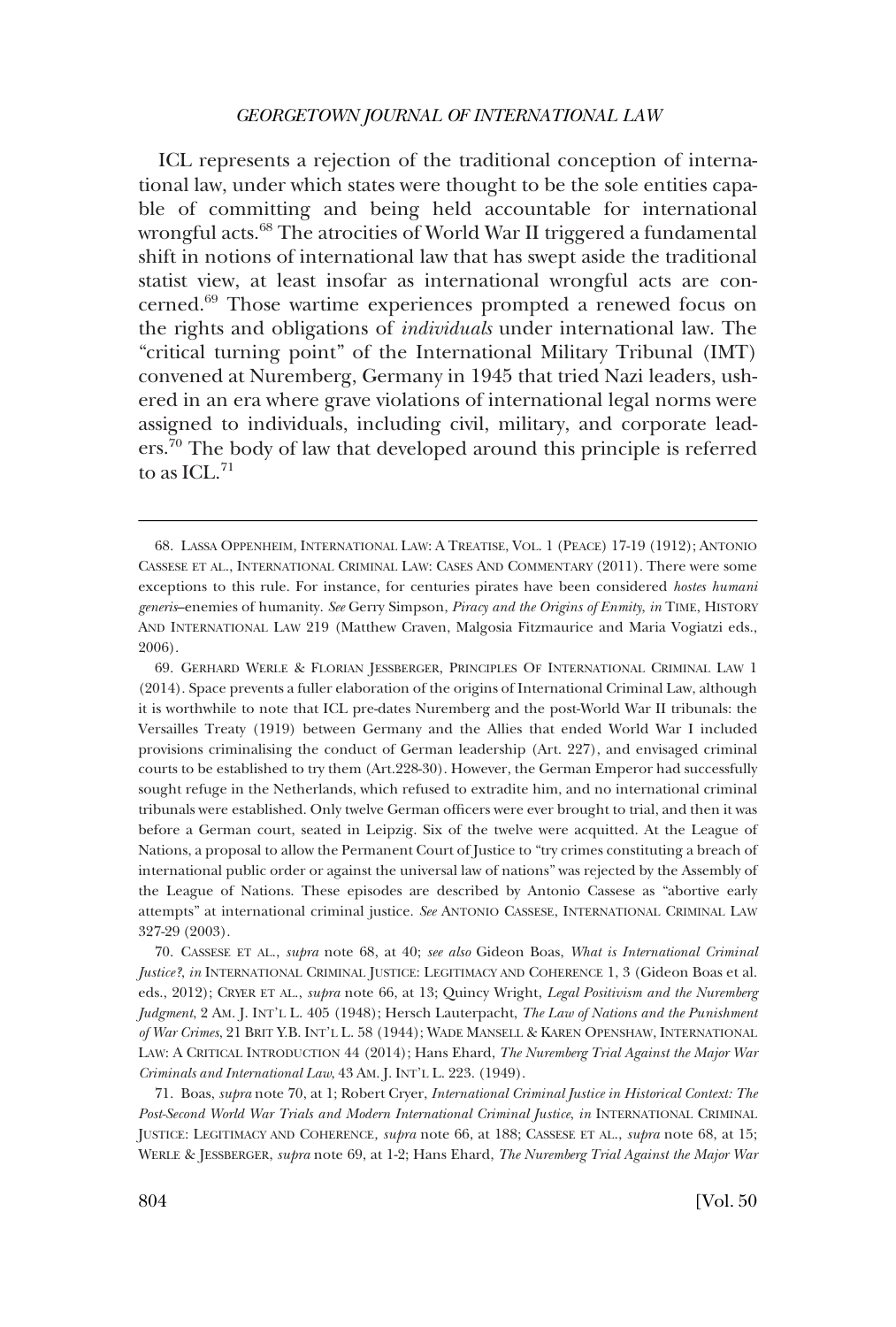The development of ICL since Nuremberg, through the 1990s ad hoc tribunals and the founding of the International Criminal Court (ICC) in 2001, has continued to eschew a focus on state responsibility in lieu of the principle of individual criminal responsibility.<sup>72</sup> The ICC's constitutive document, the Rome Statute, is signed by 137 countries and refects an authoritative statement of contemporary ICL standards.<sup>73</sup>

The Nuremberg IMT judgment was infuential in the drafting of international and regional human rights conventions, which in turn heavily infuenced the drafting of the statutes of modern international criminal tribunals.74 Similarly, "[d]evelopments in humanitarian law are refected in the law of war crimes but . . . decisions of international criminal tribunals also sometimes feed back into humanitarian law."75 Writing in 2005, Australian human rights practitioner and international lawyer Philip Alston emphasizes the link: "[h]uman rights and humanitarian law have moved much closer together, as the Statute of the ICC attests and the jurisprudence of the International Criminal Tribunals for the Former Yugoslavia and for Rwanda illustrate."76 Claire de Than and Edwin Shorts, two British-based legal academics, identify a

73. Rome Statute of the International Criminal Court art.  $7(2)(g)$ , *opened for signature* July 17, 1998, 2187 U.N.T.S. 90 [hereinafter Rome Statute]; United Nations Treaty Collection, [https://treaties.un.org/pages/ViewDetails.aspx?src=IND&mtdsg\\_no=XVIII-10&chapter=18&lang=en](https://treaties.un.org/pages/ViewDetails.aspx?src=IND&mtdsg_no=XVIII-10&chapter=18&lang=en)  (last visited Dec. 23, 2019) (providing an up to date listing of signatories to the Rome Statute); *see also*  JAMES CRAWFORD, BROWNLIE'S PRINCIPLES OF PUBLIC INTERNATIONAL LAW 652-55 (2019); RATNER ET AL., *supra* note 67.

74. William A. Schabas, *Synergy or Fragmentation: International Criminal Law and the European Convention on Human Rights*, 9 J. INT'L CRIM. JUST. 609, 609-611 (2011); DUNOFF, RATNER & WIPPMAN, *supra* note 60; CRYER ET AL., *supra* note 66, at 13; *see also* Statute of the International Tribunal for the Prosecution of Persons Responsible for Serious Violations of International Humanitarian Law Committed in the Territory of the Former Yugoslavia since 1991, U.N. Doc. S/ RES/827 (25 May 1993), art. 21; Statute of the International Tribunal for Rwanda, S.C. Res. 955 (Nov. 8, 1994), art. 20; Rome Statute, *supra* note 73, art. 55-56.

75. CRYER ET AL., *supra* note 66, at 15.

76. Philip Alston, *The "Not-A-Cat" Syndrome: Can the International Human Rights Regime Accommodate Non-State Actor*s, *in* NON-STATE ACTORS AND HUMAN RIGHTS 7 (Philip Alston ed. 2005); *see also* Boas, *supra* note 70, at 6.

*Criminals and International Law*, 43 AM. J. INT'L L. 223 (1949); HANS KELSEN, PEACE THROUGH LAW (1944).

<sup>72.</sup> See, e.g., BEYOND VICTOR'S JUSTICE? THE TOKYO WAR CRIMES TRIAL REVISITED, (Yuki Tanaka, Tim McCormack & Gerry Simpson eds., 2011 INT'L CRIM. TRIB. FOR THE FORMER YUGOSLAVIA, Updated Statute of the International Criminal Tribunal for the Former Yugoslavia, art. 7(1), May 25, 1993, ("A person who planned, instigated, ordered, committed or otherwise aided and abetted in the planning, preparation or the execution of a crime. . .. shall be individually responsible for the crime.") [https://www.icty.org/x/fle/Legal%20Library/Statute/statute\\_sept09\\_en.pdf;](https://www.icty.org/x/file/Legal%20Library/Statute/statute_sept09_en.pdf) *see also*  Bassiouni, *supra* note 67.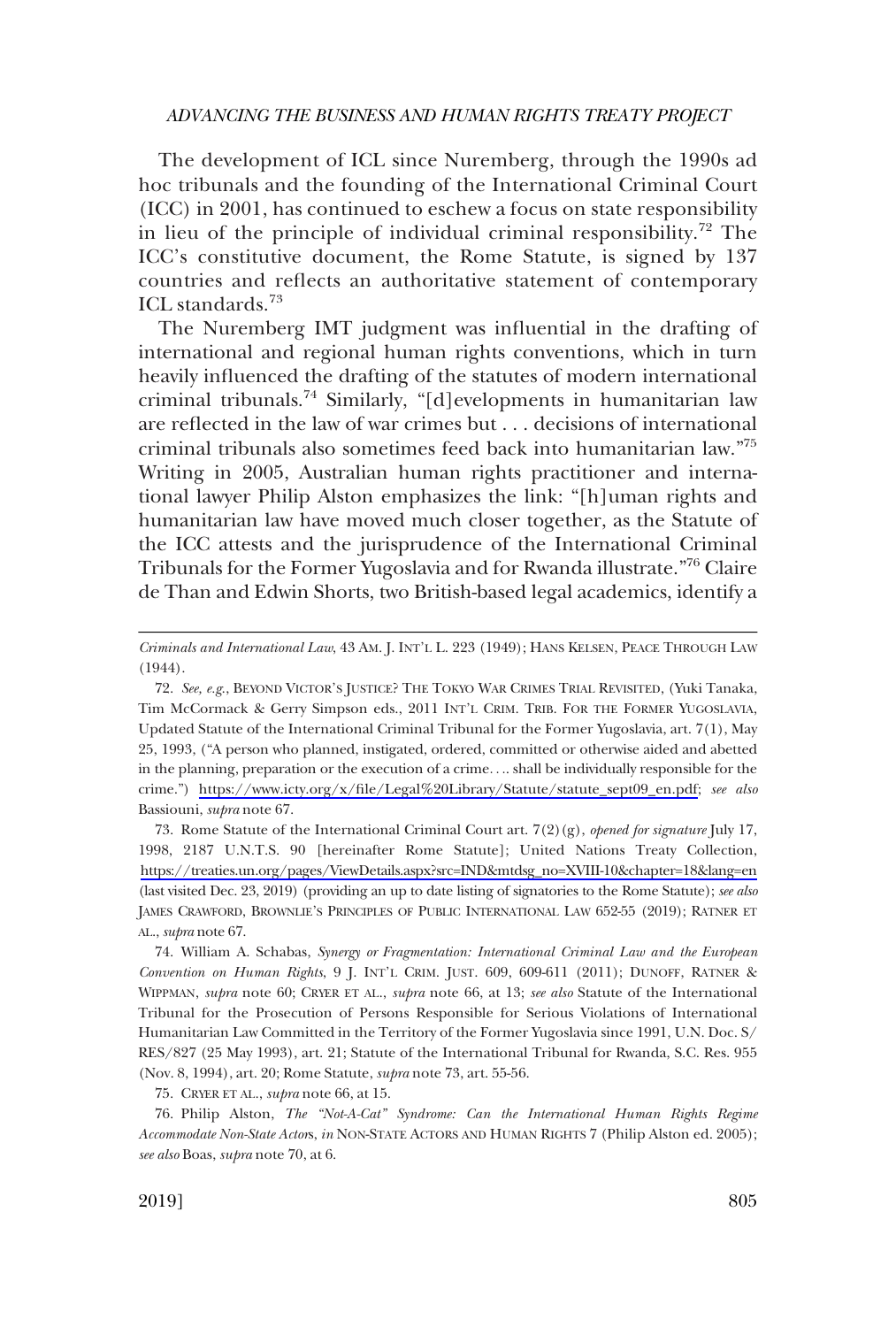"clear, visible cross-pollination and cross-referencing between international criminal law, international humanitarian law and international human rights, the frst and last of which are really different perspectives on the same problem."77 They go on to observe how the ad hoc international criminal tribunals frequently reference human rights conventions and legal decisions, for example those from the European Court of Human Rights.78

The three bodies of law are related, yet distinct. The overarching goals of ICL may be similar to IHRL and IHL, namely the safeguarding of human dignity and international peace and security (compare, for example, the striking similarities in the vocabularies of the preambles of ICL's Rome Statute, IHL's Geneva Conventions and IHRL's Universal Declaration of Human Rights*)*. 79 Yet they serve different purposes and are addressed to different primary audiences.<sup>80</sup> IHL prohibits certain conduct during wartime and is primarily directed at regulating the conduct of military personnel on the battlefeld; IHRL instruments emphasize that the primary obligation to uphold inviolable fundamental rights of all human beings rests upon the states.<sup>81</sup> These sets of international laws are focused squarely on "the prescription of norms for the protection of the individual in peace and war.<sup>882</sup> Yet, neither body of law extensively criminalizes conduct that breaches its provisions, nor establishes procedures and tribunals to punish transgressors.<sup>83</sup>

ICL flls that void by criminalizing the most egregious violations of IHRL and IHL and instituting mechanisms to enforce them.84 ICL focuses on what Steven Ratner, Jason Abrams, and James Bischoff, in their volume on accountability for grave violations of international law, refer to as "atrocities"—those acts that are "characterized by the directness and gravity of their assault upon the human person, both corporeal and spiritual."85 In this way, it is said that ICL "provides an answer to the failure of traditional mechanisms to protect human rights."86

<sup>77.</sup> CLAIRE DE THAN & EDWIN SHORTS, INTERNATIONAL CRIMINAL LAW AND HUMAN RIGHTS 12 (2003).

<sup>78.</sup> *Id*. at 12-13.

<sup>79.</sup> CRYER ET AL., *supra* note 66, at 15.

<sup>80.</sup> RATNER ET AL., *supra* note 67, at 12.

<sup>81.</sup> *Id*. ; CRYER ET AL., *supra* note 66, at 15.

<sup>82.</sup> CRYER ET AL., *supra* note 66, at 15.

<sup>83.</sup> CASSESE, *supra* note 68, at 17; DUNOFF, RATNER & WIPPMAN, *supra* note 64, at 566.

<sup>84.</sup> RATNER ET AL., *supra* note 67, at 14; CRYER ET AL., *supra* note 66, at 13-15.

<sup>85.</sup> RATNER ET AL., *supra* note 67, at 14.

<sup>86.</sup> WERLE & JESSBERGER, *supra* note 69, at 51.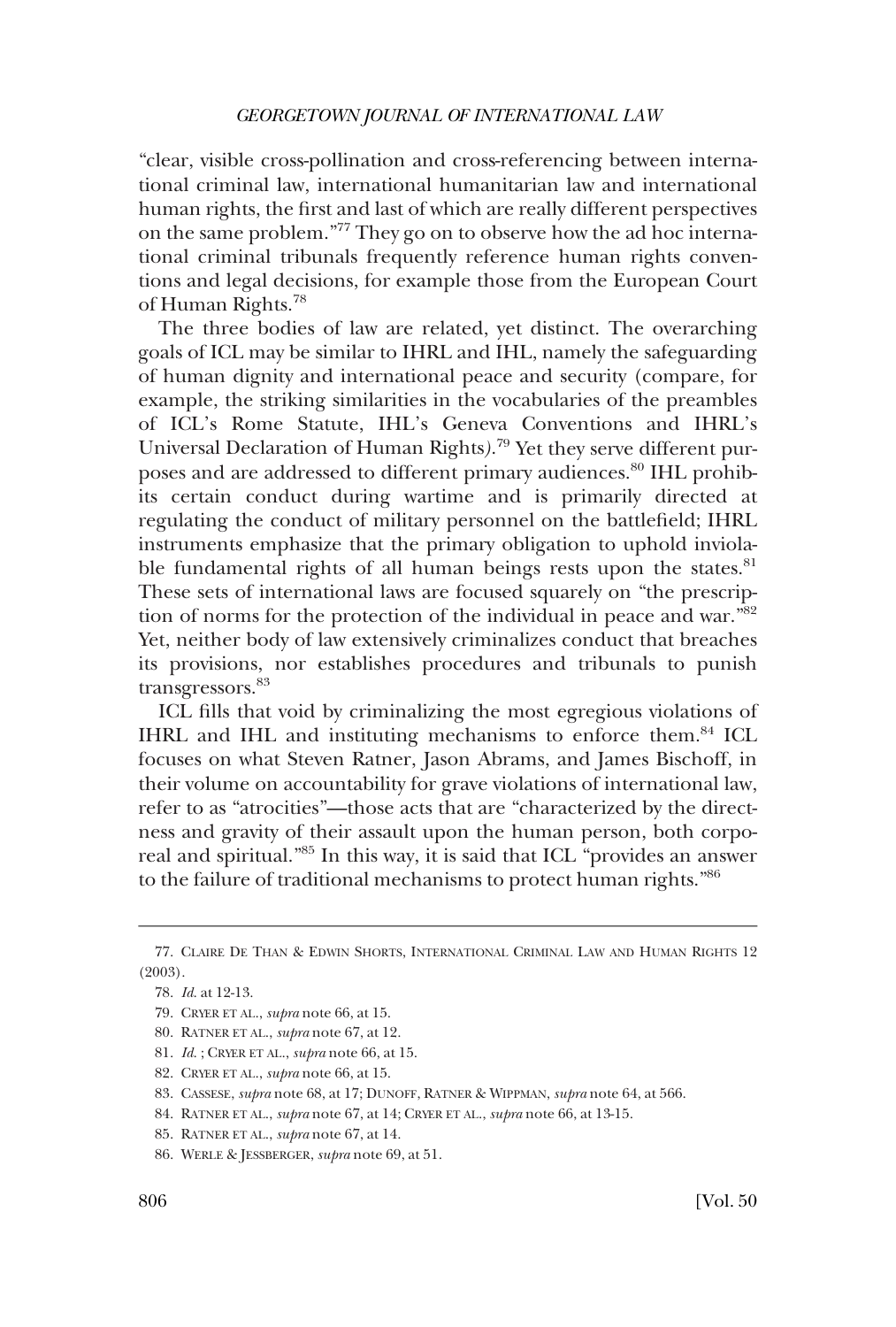Deriving minimum corporate human rights obligations from ICL offers, to a great degree, the central elements of all three bodies of law. The *Rome Statute*'s defnitions of crimes against humanity and war crimes substantially reference the core prohibitions of IHL and IHRL, demonstrating the overlap between the norms from all bodies of law.87

The four categories of international crimes detailed in ICL (as per the *Rome Statute*)—war crimes, crimes against humanity, genocide, and the crime of aggression<sup>88</sup>—represent the most serious violations of customary or treaty rules belonging to the corpus of IHL, specifcally the 1949 Geneva Conventions and the 1948 Genocide Convention, and of IHRL, including the 1996 International Covenants on Civil and Political Rights (ICCPR) and the 1966 International Covenant on Economic, Social and Cultural Rights (ICESCR*)*. 89 Many serious human rights violations and grave violations of IHL that can be imagined including those likely to be perpetrated or aided by corporations qualify as international crimes under the defnitions provided by the Rome Statute of the ICC, and "[a]lmost every international crime would be a violation of human rights law."90 Similarly, grave breaches of IHL that amount to a war crime under ICL "by their nature, involve violations of non-derogable rights."91 Moreover, the well-developed case law under international human rights treaties (in particular, the ICCPR and 1953 European Convention on Human Rights) has informed the ICC's *Elements of Crime*—the practical ""check-list" of the necessary parts of offences that need to be proved."92 Therefore, by choosing ICL we are embracing and validating core norms of behavior of the other bodies of law.93

91. DE THAN & SHORTS, *supra* note 77, at 124.

92. Robert Cryer, *The Philosophy of International Criminal Law*, *in* RESEARCH HANDBOOK ON THE THEORY AND HISTORY OF INTERNATIONAL LAW 256 (A. Orakhelashvili ed., 2011).

93. The Rome Statute acknowledges this convergence of laws in several provisions. For example, the requirement in Article 36 that candidates to be judges should have established competence in criminal law and procedure, or in "relevant areas of international law and international humanitarian law and the law of human rights" Rome Statute, *supra* note 73, art. 36 (3)(b)(ii)). Article 21 outlines that the law that the Court shall apply "must be consistent with internationally recognized human rights." *See* Rome Statute, *supra* note 73, art. 21(3).

<sup>87.</sup> Rome Statute, *supra* note 73, art. 7-8.

<sup>88.</sup> *Id*. at art. 5.

International Law Commission, *Draft Statute for an International Criminal Court with*  89. *commentaries*, 22 July 1994, [https://legal.un.org/ilc/texts/instruments/english/commentaries/](https://legal.un.org/ilc/texts/instruments/english/commentaries/7_4_1994.pdf)  [7\\_4\\_1994.pdf.](https://legal.un.org/ilc/texts/instruments/english/commentaries/7_4_1994.pdf)

<sup>90.</sup> CRYER ET AL., *supra* note 66, at 14; DE THAN & SHORTS, *supra* note 77, at 13; WERLE & JESSBERGER, *supra* note 69, at 53.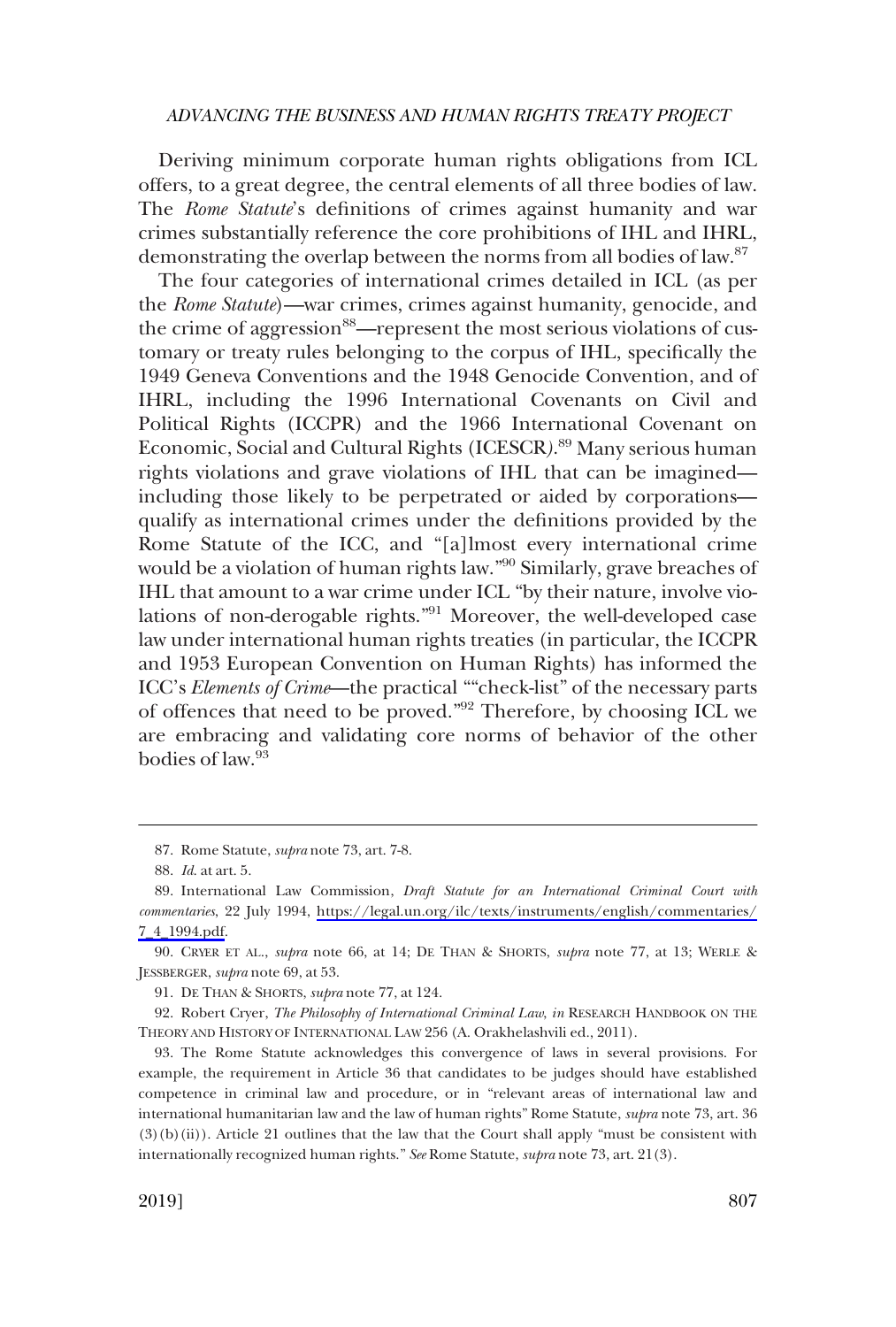<span id="page-19-0"></span>Signifcantly, ICL also criminalizes *complicity* in these core crimes and so-called "inchoate crimes."94 Conduct that substantially assists in the preparation or perpetration of an international crime is, in and of itself, a crime even if no crime is ultimately committed and no harm actually caused.<sup>95</sup> Given that allegations of corporation human rights abuses frequently revolve around the material assistance and/ or encouragement provided to government actors or other private actors who then perpetrate crimes and grave human rights abuses, this is of particular relevance.<sup>96</sup> By creating legally binding obligations for corporations in relation to established norms of ICL, a BHR treaty could end corporate impunity for these most egregious international crimes.

When a viable, unitary option exists, one that draws upon the major bodies of international law to articulate a clear, cohesive set of fundamental prohibitions is the legitimate and expedient option.

#### D. *ICL Proscribes Grave and Universal Human Rights Abuses*

The critiques of international law's Euro-centricity and commensurate lack of universality are strongest in relation to IHRL and weakest (albeit still existent<sup>97</sup>) when it comes to the prohibitions enshrined in ICL. For instance, the very notion and lexicon of "rights" is, arguably, a Western, liberal creation, not shared by all other cultures and religions.98 On the other hand, ICL's purpose is the "protection of fundamental values of the international community."99 It criminalizes those heinous acts that "shock the conscience of humanity"—the most unimpeachable minimum standards of humanity that have a more legitimate claim to universality than the panoply of human rights.<sup>100</sup> "Chinese, Islamic and Hindu tradition . . . underscore the universal values enshrined in the prohibition[s]," explains Leila Sadat, a renowned scholar of international criminal law and current adviser to the ICC

<sup>94.</sup> Rome Statute*, supra* note 73, art. 25(3); Tom Stenson, *Inchoate Crimes and Criminal Responsibility under International Law*, 5 J. INT'L L. & POL'Y 12 (2006-7).

<sup>95.</sup> CASSESE et al., *supra* note 68, at 190.

<sup>96.</sup> *See, e.g*., Sarei v. Rio Tinto, PLC., 722 F.3d 1109 (9th Cir. 2013).

<sup>97.</sup> James G. Stewart & Asad Kiyani, *The Ahistoricism of Legal Pluralism in International Criminal Law*, 65 AM. J. COMP. L. 393 (2017).

<sup>98.</sup> *See, e.g*., Mark Goodale, *The Myth of Universality: The UNESCO "Philosophers' Committee" and the Making of Human Rights*, 43 LAW & SOC. INQUIRY 596 (2018); PHILIP ALSTON & RYAN GOODMAN, INTERNATIONAL HUMAN RIGHTS LAW (2012).

<sup>99.</sup> WERLE & JESSBERGER, *supra* note 69, at 36.

<sup>100.</sup> Rome Statute, *supra* note 73, pmbl.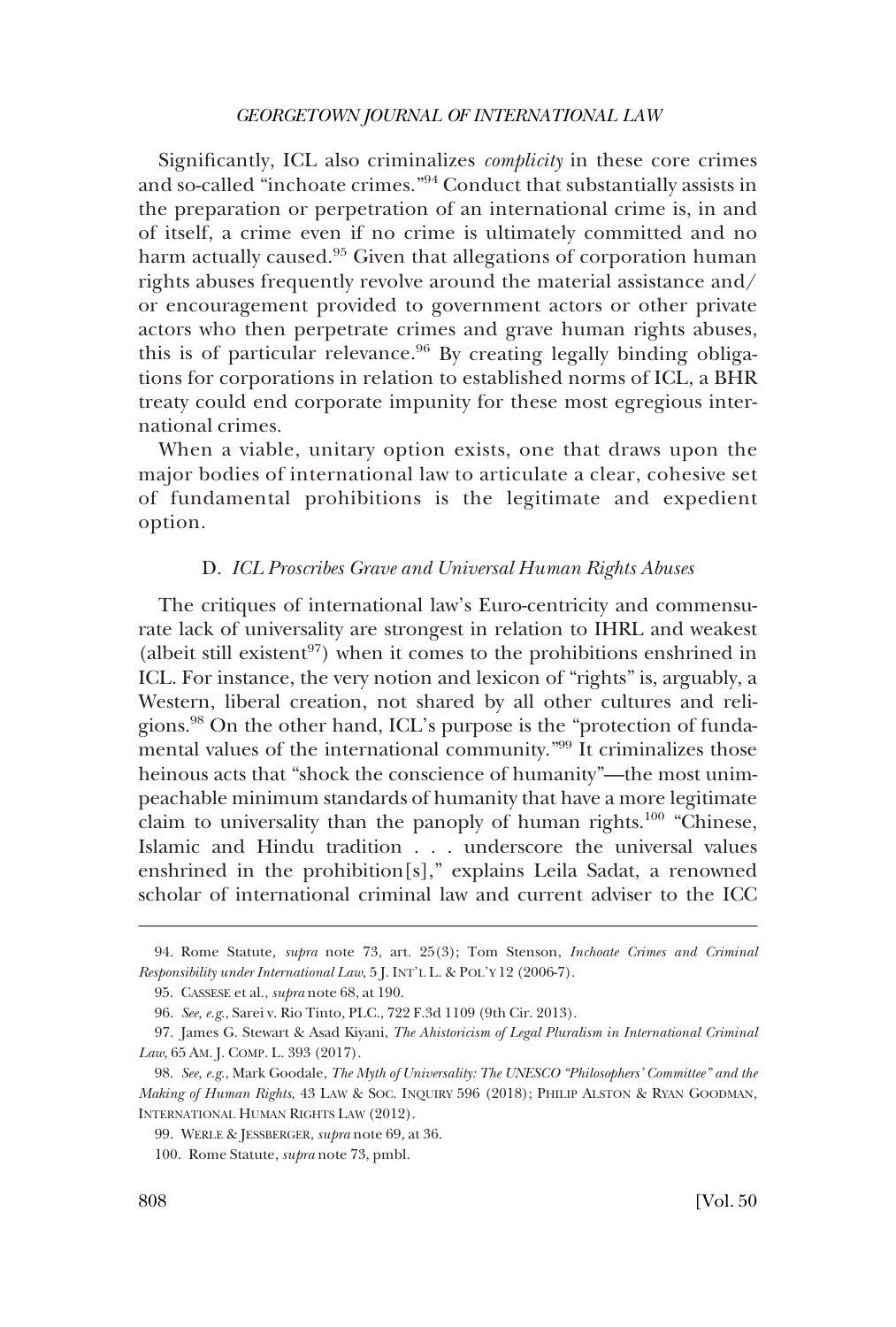Prosecutor.<sup>101</sup> As Robert Cryer et al write in their seminal introductory text on ICL, the criminal prohibitions within ICL—genocide, crimes against humanity and war crimes—maintain their legitimacy in the face of scholarly scrutiny, as they are "considered contrary to universal norms."102 They derive from the *core* provisions of IHL and IHRL treaties that have been signed and ratifed by almost every country, and have been repeatedly denounced in international fora such as the U.N. General Assembly and Security Council.<sup>103</sup>

While admittedly capturing fewer questionable corporate practices than a human rights prism, deriving standards from ICL would demonstrate a commitment to curtailing (and punishing) the contributions corporations make that could exacerbate "atrocity"-style human rights abuses.104 For instance, companies knowingly supplying logistics or fnancial assistance to tyrannical regimes, militaries, or militias that then go on to commit atrocities would likely fall foul of ICL-based standards of conduct.105 Corporations paying off or even employing militia groups, government forces, or private contractors, for instance to protect company assets or provide access to natural resources, could also be liable under ICL for claims of criminal wrongdoing committed by these entities.106 Prominent contemporary examples include 2018 French legal action against LaFarge-Holcim for bribing ISIS in Syria,<sup>107</sup> and a 2013 Swiss investigation of Argor-Heraeus for war crimes (including pillage) in the Democratic Republic of Congo. $^{108}$ 

Business practices in fragile or confict-affected areas, such as cutting lucrative deals with rogue governments or rebel groups in order to extract oil, precious minerals, or other resources, may also come under

105. *See, e.g*., *Prosecutor v. Tadic´*, Case No. IT-94-1-A, Judgment, Int'l Crim. Trib. For the Former Yugoslavia, Jul. 15, 1999, 228-229.

106. *See, e.g*., JAMES STEWART, CORPORATE WAR CRIMES: PROSECUTING THE PILLAGE OF NATURAL RESOURCES (2011).

<sup>101.</sup> Leila Sadat, *The Effect of Amnesties before Domestic and International Tribunals: Law, Morality, Politics*, *in* ATROCITIES AND INTERNATIONAL ACCOUNTABILITY: BEYOND TRANSITIONAL JUSTICE 229 (Edel Hughes et al. eds, 2007).

<sup>102.</sup> CRYER ET AL., *supra* note 66, at 44.

<sup>103.</sup> *See, e.g*., S.C. Res. 1366, U.N. Doc S/Res/1366 (2001) (creating the U.N. Special Adviser on the Prevention of Genocide).

<sup>104.</sup> Steven R. Ratner, *After Atrocity: Optimizing UN Action toward Accountability for Human Rights Abuses*, 36 MICH. J. INT'L L. 541 (2015).

<sup>107.</sup> Liz Alderman, *French Cement Giant Lafarge Indicted on Terror Financing Charge in Syria*, N.Y. TIMES, June 28, 2018, [https://www.nytimes.com/2018/06/28/business/lafarge-holcim-syria](https://www.nytimes.com/2018/06/28/business/lafarge-holcim-syria-terrorist-financing.html)[terrorist-fnancing.html.](https://www.nytimes.com/2018/06/28/business/lafarge-holcim-syria-terrorist-financing.html)

*Swiss refner Argor accused of laundering DRC gold*, BBC NEWS, Nov. 4, 2013, [https://www.](https://www.bbc.com/news/world-europe-24811420) 108. [bbc.com/news/world-europe-24811420](https://www.bbc.com/news/world-europe-24811420).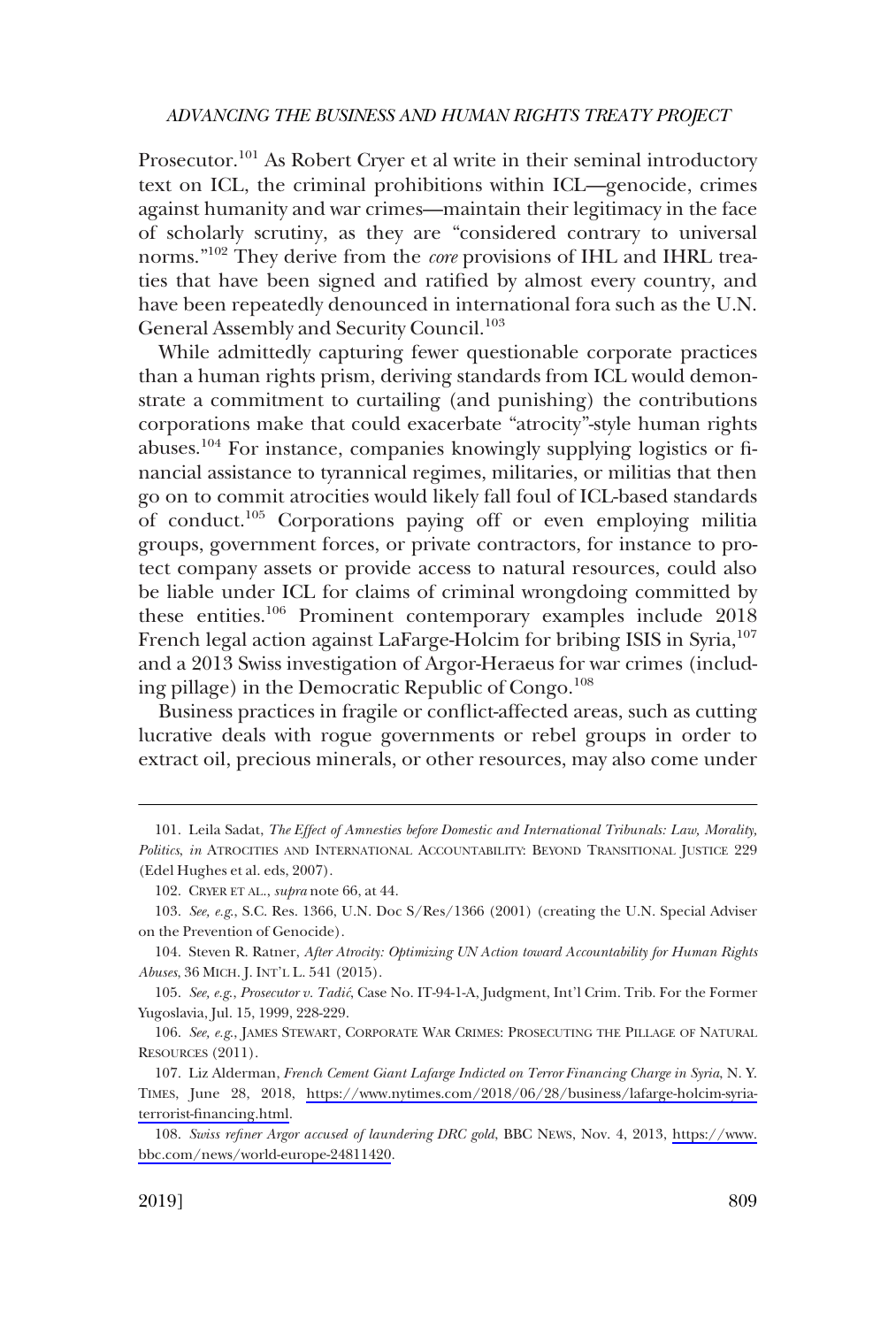<span id="page-21-0"></span>scrutiny for breaching ICL standards of conduct, either directly or indirectly, if those benefciaries of the company's largesse engage in criminal conduct. Over the years, examples of suspect business activities have drawn legal scrutiny: the Australian Wheat Board's corrupt practices in Iraq,<sup>109</sup> Oriental Timber's plunder of Liberian timber,<sup>110</sup> Royal Dutch Shell's activities in the Niger Delta,<sup>111</sup> and DeBeers' trade in West African blood diamonds. $112$ 

A narrower, more modest ICL framework for a BHR treaty may not capture all of the "business as usual" human rights violations that some scholars and advocacy organizations would like, such as labor standards and environmental harms.<sup>113</sup> However, it would capture the most egregious human rights abuses while simultaneously enhancing a BHR treaty's appeal amongst concerned governments and the corporate sector, thereby increasing the likelihood of any such treaty's adoption and implementation, as well as its sustainability into the future.<sup>114</sup> As Keohane and Victor remind us, acceptance by relevant stakeholders for the validity of a treaty's obligations is crucial to its success. $^{115}$ 

## E. *Many ICL Standards are Jus Cogens Norms*

Human rights obligations for corporations derived from ICL draw added legitimacy from refecting *jus cogens*—the "peremptory norm[s] of general international law."116 Standing above and apart from any customary or treaty law obligations, legal norms that are said to have attained the status of *jus cogens* refect the core commandments of

<sup>109.</sup> REPORT OF THE INQUIRY INTO CERTAIN AUSTRALIAN COMPANIES AND THE U.N. OIL FOR FOOD PROGRAMME, CH. 2, THE COLE INQUIRY, PARLIAMENT OF AUSTRALIA, Nov. 27, 2006, [https://](https://www.aph.gov.au/Parliamentary_Business/Committees/Senate/Legal_and_Constitutional_Affairs/AFP_Oil/Report/d02) [www.aph.gov.au/Parliamentary\\_Business/Committees/Senate/Legal\\_and\\_Constitutional\\_Affairs/](https://www.aph.gov.au/Parliamentary_Business/Committees/Senate/Legal_and_Constitutional_Affairs/AFP_Oil/Report/d02)  [AFP\\_Oil/Report/d02.](https://www.aph.gov.au/Parliamentary_Business/Committees/Senate/Legal_and_Constitutional_Affairs/AFP_Oil/Report/d02)

Alice Harrison, *Dutch Court Makes Legal History by Sentencing Timber Baron Guss Kouwenhoven to 19*  110. *Years for War Crimes and Arms Smuggling During Liberian Civil War*, GLOBAL WITNESS (Apr. 21, 2017), [https://www.globalwitness.org/en/press-releases/dutch-court-makes-legal-history-sentencing-timber](https://www.globalwitness.org/en/press-releases/dutch-court-makes-legal-history-sentencing-timber-baron-gus-kouwenhoven-19-years-war-crimes-and-arms-smuggling-during-liberian-civil-war/)[baron-gus-kouwenhoven-19-years-war-crimes-and-arms-smuggling-during-liberian-civil-war/.](https://www.globalwitness.org/en/press-releases/dutch-court-makes-legal-history-sentencing-timber-baron-gus-kouwenhoven-19-years-war-crimes-and-arms-smuggling-during-liberian-civil-war/)

<sup>111.</sup> Oladeinde Olawoyin, Nigeria: Widows of Ogoni Leaders Killed by Abacha Sue Shell in the *Netherlands*, PREMIUM TIMES (June 29, 2017), [https://allafrica.com/stories/201706290125.html.](https://allafrica.com/stories/201706290125.html)

<sup>112.</sup> Lucinda Saunders, *Rich and Rare Are the Gems They War: Holding De Beers Accountable for Trading Confict Diamonds*, 24 FORDHAM INT'L L. J. 1402 (2001).

<sup>113.</sup> Deva, *supra* note 8; CHRISTINE PARKER & JOHN HOWE, *Ruggie's Diplomatic Project and its Missing Regulatory Infrastructure*, *in* THE U.N. GUIDING PRINCIPLES ON BUSINESS AND HUMAN RIGHTS: FOUNDATIONS AND IMPLEMENTATION (Radu Mares ed., 2012).

<sup>114.</sup> Pauwelyn et al., *supra* note 10.

<sup>115.</sup> Keohane & Victor, *supra* note 9.

<sup>116.</sup> Vienna Convention on the Law of Treaties art. 64, *opened for signature* May 23, 1969, 1155 U.N.T.S. 331 (entered into force Jan. 27, 1980).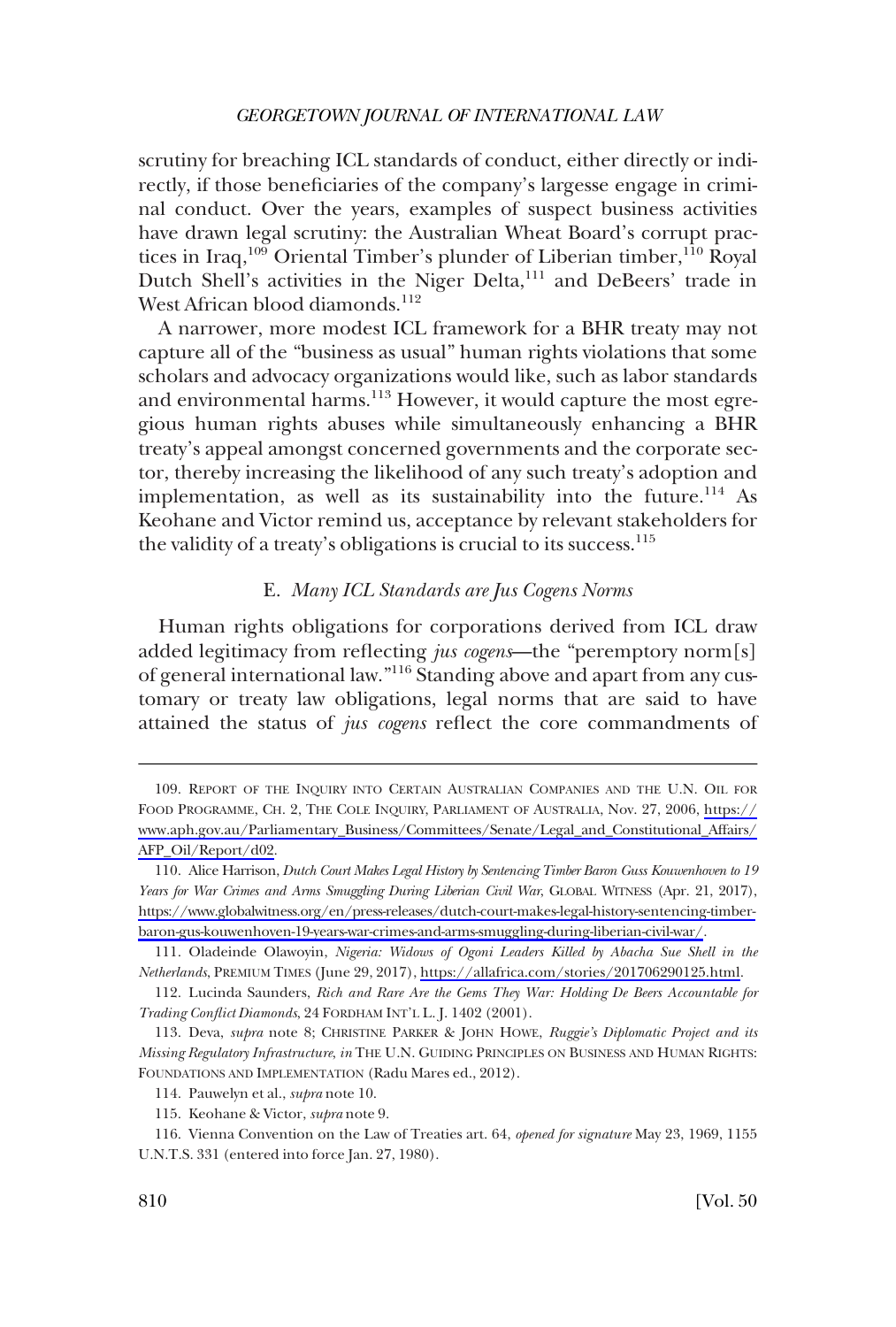international behavior with universal applicability, from which no derogation is permitted—they are "mandatory and imperative in all circumstances."117 As the ICJ stated in the *Corfu Channel Case, jus cogens* norms are "elementary considerations of humanity."118 The ICJ has elsewhere stated that *jus cogens* norms derive "from principles and rules concerning the basic rights of the human person."119

While there exists no defnitive list of *jus cogens* norms, it is widely accepted that there is substantial overlap between ICL standards and *jus cogens*. 120 ICL prohibitions drawn from the most egregious violations of IHRL and IHL, such as genocide and torture, and gross violations of human rights and human dignity are often considered norms having attained *jus cogens* status.121 As German legal academic Otto Triffterer comments, ICL's function is "protecting the highest legal values of [this international] community."<sup>122</sup> Properly conceived, recognition of their *jus cogens* status strengthens the moral and legal force of ICL's behavioral standards in general, and contributes to the legitimacy of using ICL as the preferred source of legally binding corporate human rights standards.

ICL norms thus satisfy two of Franck's legitimacy criteria: coherence and symbolic validation.<sup>123</sup> He argues that a rule's legitimacy is derived, in part, from its compatibility with higher-order norms and whether relevant stakeholders overtly accept the rules.<sup>124</sup> Amongst the various bodies of international law, ICL encapsulates *the* highest-order norms of conduct yet devised: *jus cogens*. Similarly, ICL's status as *jus cogens* satisfes Keohane and Victor's call for international regulation to possess high epistemic quality and coherence.<sup>125</sup>

<sup>117.</sup> ALEXANDER ORAKHELASHVILI, PEREMPTORY NORMS IN INTERNATIONAL LAW 8 (2008); *see also*  CRAWFORD, *supra* note 73, at 581-3; M. Cherif Bassiouni, *International Crimes: Jus Cogens and Obligatio Erga Omnes*, 59 LAW & CONTEMP. PROBS. 63, 74 (1996).

<sup>118.</sup> Corfu Channel (U.K. v. Alb.), Judgment, 1949 I.C.J. Rep. 4, ¶ 22 (Apr. 9).

<sup>119.</sup> Barcelona Traction, Light and Power Company, Ltd. (Belg. v. Spain), Judgment, 1970 I. C.J. Rep. 3, ¶ 34 (Feb. 5).

<sup>120.</sup> KOLB, *supra* note 62.

<sup>121.</sup> ORAKHELASHVILI, *supra* note 117, at 50; LAURI HANNIKAINEN, PEREMPTORY NORMS (JUS COGENS) IN INTERNATIONAL LAW: HISTORICAL DEVELOPMENT, CRITERIA, PRESENT STATUS 633-87 (1988).

<sup>122.</sup> OTTO TRIFFTERER, COMMENTARY ON THE ROME STATUTE OF THE INTERNATIONAL CRIMINAL COURT: OBSERVER'S NOTES, ARTICLE BY ARTICLE 1-14 (2008).

<sup>123.</sup> THOMAS FRANCK, FAIRNESS IN INTERNATIONAL LAW AND INSTITUTIONS 38-41(1995).

<sup>124.</sup> *Id*.

<sup>125.</sup> Keohane & Victor, *supra* note 9, at 16-17.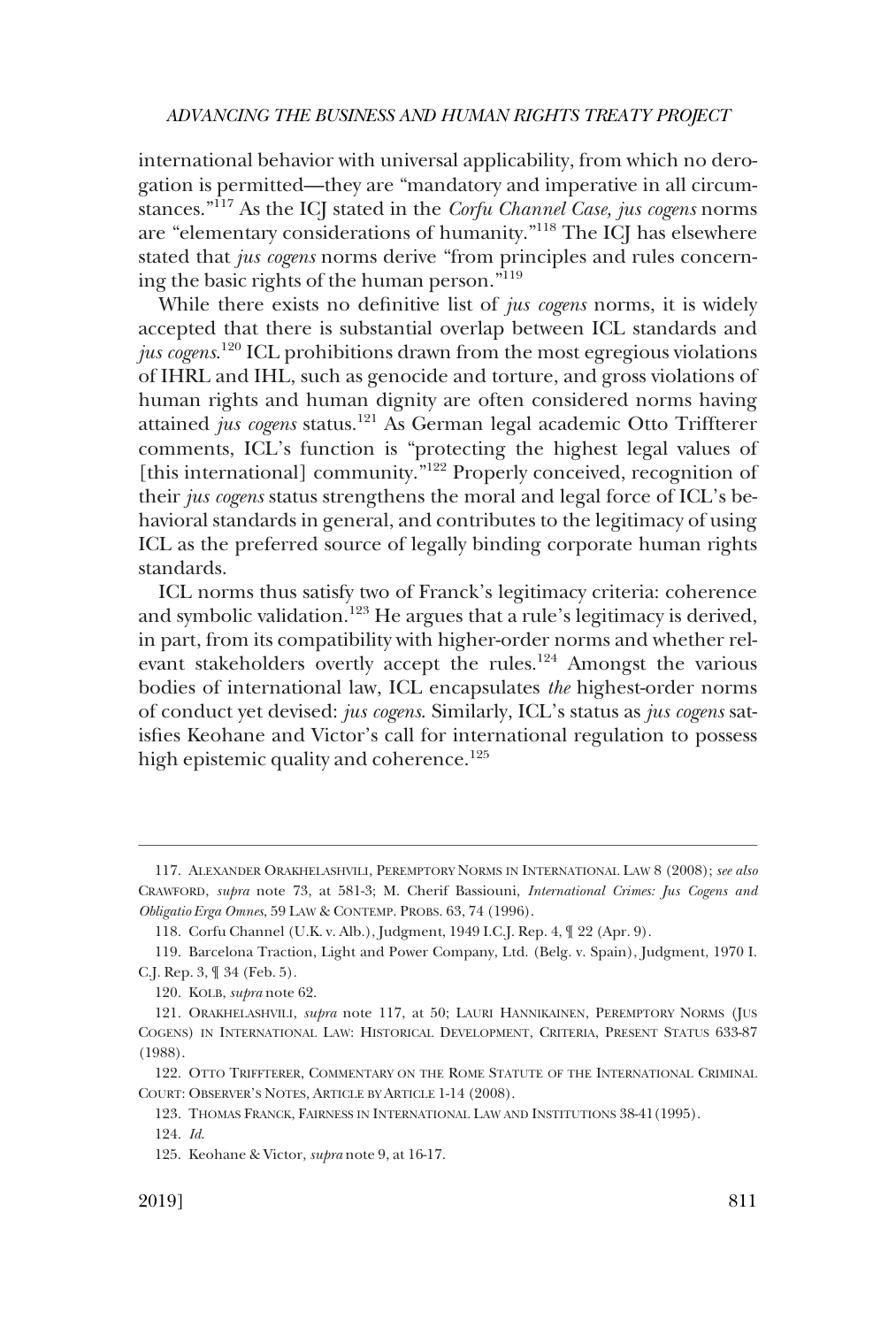## F. *The Criminal Nature of ICL Standards*

<span id="page-23-0"></span>Most well developed domestic legal orders around the world differentiate between two different types of law: civil and criminal. Criminal law is reserved for the more severe category of actions that warrant a legal response.126 Generally, criminalization of conduct has a "condemnatory function" that civil law does not.<sup>127</sup> Labeling an illegal act as "criminal" conveys the gravity of the act and "heightens the stigma of the activity."128 Whilst the distinction between these two categories of law may sometimes be hard to discern, there are some notable differences that lend support to the idea that ICL is the preferred body of law to base a BHR treaty upon.<sup>129</sup>

In the international legal order, there is no more heinous conduct conceivable than the prohibitions criminalized in ICL.<sup>130</sup> Recalling that symbolic validation and epistemic quality are criteria for assessing the legitimacy of legal rules and regulatory regimes, the gravity of ICL's prohibitions bodes well for achieving the purpose of gaining widespread adherence to a set of legitimate human rights duties for corporations.131 The immorality and illegitimacy of breaching ICL standards is, to the extent possible, beyond contestation. This is refected in the recognition by international and domestic courts of universal jurisdiction for the prosecution of grave international criminal offences.<sup>132</sup> The fact that the Rome Statute has attracted 137 signatories, despite fears expressed by some countries of the usurpation of state sovereignty prerogatives, is also proof of the global condemnation of these activities recognized as international crimes.

<sup>126.</sup> R.A. DUFF, LINDSAY FARMER, S.E. MARSHALL, MASSIMO RENZO AND VICTOR TADROS (EDS.), THE BOUNDARIES OF THE CRIMINAL LAW (2010).

<sup>127.</sup> Victor Tadros, *Criminalization and Regulation*, *in* THE BOUNDARIES OF THE CRIMINAL LAW (2010), at 164.

<sup>128.</sup> Jordan Sundell, *Ill-Gotten Gains: The Case for International Corporate Criminal Liability*, 20 MINN. J. INT'L L. 648, 665 (2011).

<sup>129.</sup> *See generally*, Mordechai Kremnitzer, *A Possible Case for Imposing Criminal Liability on Corporations in International Criminal Law*, 8 J. INT'L CRIM. JUST. 909, 915 (2010).

<sup>130.</sup> KIRSTEN FISHER, MORAL ACCOUNTABILITY AND INTERNATIONAL CRIMINAL LAW: HOLDING AGENTS OF ATROCITY ACCOUNTABLE TO THE WORLD 17 (2012); MARK DRUMBL, ATROCITY, PUNISHMENT AND INTERNATIONAL LAW 4 (2007).

<sup>131.</sup> FRANCK, *supra* note 47, at 91; Keohane & Victor, *supra* note 9, at 16-17.

<sup>132.</sup> DAVID KINLEY, CIVILISING GLOBALISATION: HUMAN RIGHTS AND THE GLOBAL ECONOMY 149 (2009).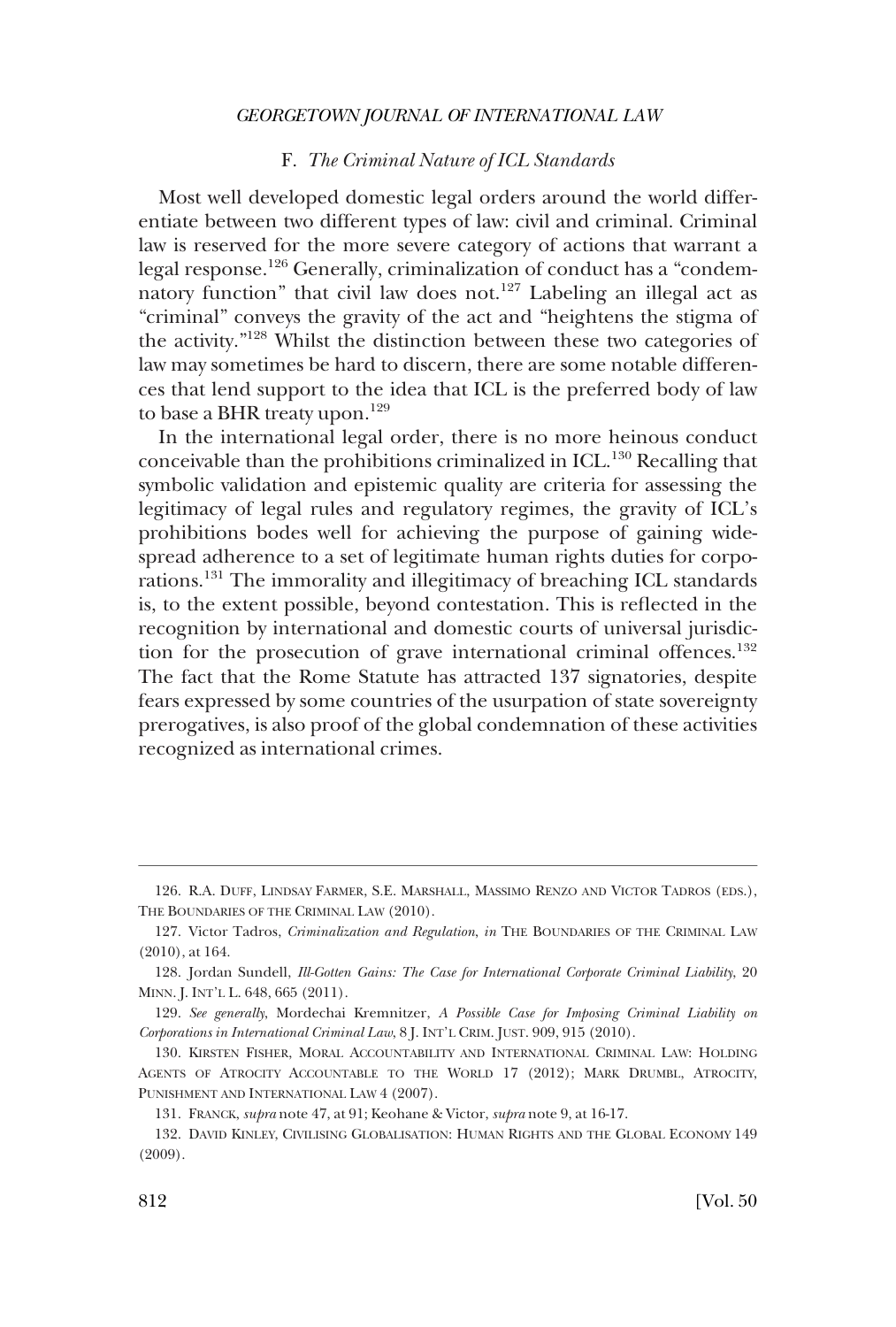#### G. *ICL Revolves around Collective Criminality*

<span id="page-24-0"></span>Furthermore, ICL is particularly suited to regulating corporate human rights abuses, as it was developed to respond to collective criminal actions. As Gerry Simpson, a London-based professor of public international law, observes, ICL's focus on individual guilt is not necessarily to the exclusion of organizational or structural criminal activity.133 Indeed, while individual responsibility may be a cornerstone of ICL, this body of law (necessarily) also deals with crimes that require a plurality of actors acting in cooperation for their commission, which confrms its applicability to instances of crime committed by corporations.<sup>134</sup>

Genocide, war crimes, and crimes against humanity all involve collective action.<sup>135</sup> "As a rule, it is a collective that is responsible [for the] systematic or large-scale use of force" that lies at the heart of international crimes.136 Indeed, this fact led to the development of the doctrine of joint criminal enterprise (JCE) as a mode of liability under ICL. $^{137}$ Similar to conspiracy in domestic criminal laws, JCE acknowledges that many international crimes are committed within and on behalf of an organization—be it a state or non-state entity such as a corporation.<sup>138</sup> This organizational criminal responsibility opens up individuals within that organization to the possibility of prosecution.<sup>139</sup>

#### H. *Clarity of ICL Standards*

To strengthen the effectiveness of a regulatory regime and its accountability mechanisms, the standards to which compliance is sought must be clear.<sup>140</sup> The notion of fairness also demands that duty-

<sup>133.</sup> Gerry Simpson, *Men and Abstract Entities: Individual Responsibility and Collective Guilt in International Criminal Law*, *in* SYSTEM CRIMINALITY IN INTERNATIONAL LAW 76 (Andre´ Nollkaemper & Harmen van der Wilt eds., 2009).

<sup>134.</sup> WERLE & JESSBERGER, *supra* note 69, at 35; Prosecutor v. Dusko Tadic, Case No. IT-94-1-A, Judgment, Int'l Crim. Trib. for the Former Yugoslavia, 15 July 1999, ¶ 191.

<sup>135.</sup> WERLE & JESSBERGER, *supra* note 69, at 35.

<sup>136.</sup> *Id*.

<sup>137.</sup> Gerry Simpson, *International Criminal Justice and the Past*, *in* INTERNATIONAL CRIMINAL JUSTICE: LEGITIMACY AND COHERENCE 113 (Gideon Boas et. al. eds., 2012); Steven Powles, *Joint Criminal Enterprise: Criminal Liability by Prosecutorial Ingenuity and Judicial Creativity*, 2 J. INT'L CRIM. JUST. 606 (2004).

<sup>138.</sup> Powles, *supra* note 133.

<sup>139.</sup> KARAVIAS, *supra* note 1, at 90; FISHER, *supra* note 130, at 74.

<sup>140.</sup> Gabrielle Simm, *International Law as a Regulatory Framework for Sexual Crimes Committed by Peacekeepers*, 16 J. CONFLICT & SECURITY L. 473, 475 (2012); GUNTHER TEUBNER, LAW AS AN AUTOPOIETIC SYSTEM (Blackwell, 1993).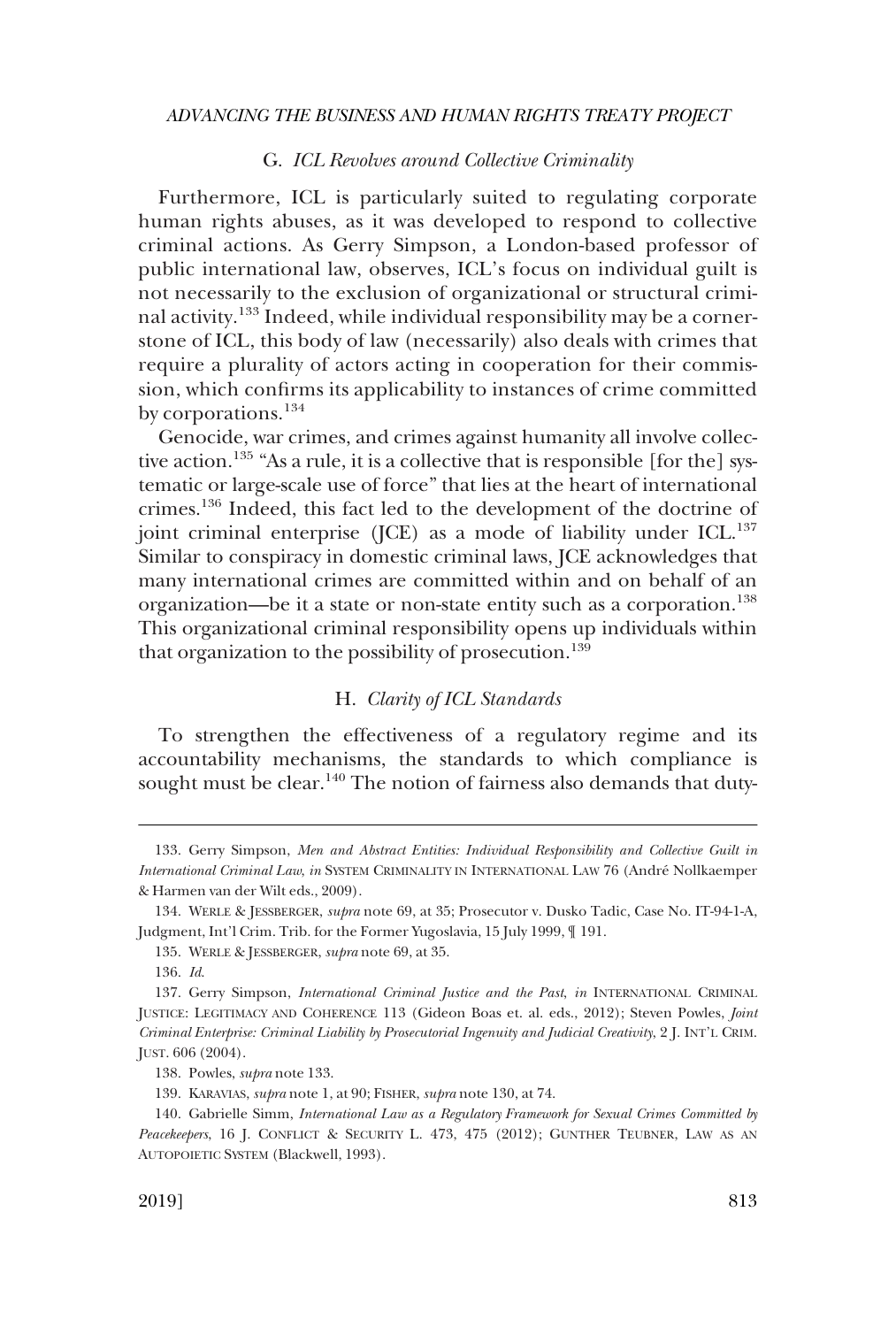<span id="page-25-0"></span>holders must be able to reasonably comprehend their obligations.<sup>141</sup> Clarity of rules is crucial for creating and sustaining legitimacy of a regulatory regime, which in turn encourages voluntary compliance.<sup>142</sup> Franck identifes the need for an international legal rule to have determinacy—that is, clarity in its construction—in order to attract and sustain legitimacy.143 Keohane and Victor concur, suggesting that the legitimacy and effectiveness of an overall regulatory regime increases when there is clarity and internal consistency of the set of norms that lie at the center of it.144 A comparative assessment of ICL norms and those encompassed within the corpus of IHRL clearly shows a higher degree of clarity and determinacy attaches to ICL, due to its nature and structure.

## I. *ICL has a Singular Text*

Relying on ICL for its substance would dispel any suggestion that a corporation lacks suffcient guidance as to its expectations or its BHR treaty obligations. Specifcity is a general principle of criminal law in domestic justice systems, no less with international criminal law.145 ICL "needs substantive provisions that are clear and exact rather than the often more imprecise formulations of international law."146

In contrast to the diffusion of IHRL across numerous conventions and instruments, the Rome Statute is a single, unitary text encompassing contemporary ICL with a global scope.<sup>147</sup> As opposed to the aspirational and oftentimes vague language employed in IHRL instruments, this text is relatively clear, specifc, and well defned. The Rome Statute is a key reason to prefer ICL to IHRL or indeed other bodies of public international law for sourcing legally binding BHR obligations. It is not merely a text, but also represents a body of international law that actively develops and deepens rules of procedure and clarifes the Elements of Crime in subsidiary documents utilized by the ICC.<sup>148</sup> Notwithstanding the acknowledged pluralism in how ICL is applied in international tribunals and domestic courts, the set of behavioral

<sup>141.</sup> FRANCK, *supra* note 43, at 52.

<sup>142.</sup> Franck, *supra* note 9, at 725.

<sup>143.</sup> *Id*.

<sup>144.</sup> Keohane & Victor, *supra* note 9, at 17; Simm, *supra* note 140.

<sup>145.</sup> CASSESE ET AL., *supra* note 68, at 31.

<sup>146.</sup> CRYER ET AL., *supra* note 66, at 17.

<sup>147.</sup> There is, it should be noted, pluralism in ICL standards that are applied in international tribunals and domestic courts, a practical guidance document, the Rome Statute stands.

<sup>148.</sup> *Elements of Crimes* (International Criminal Court, 2011).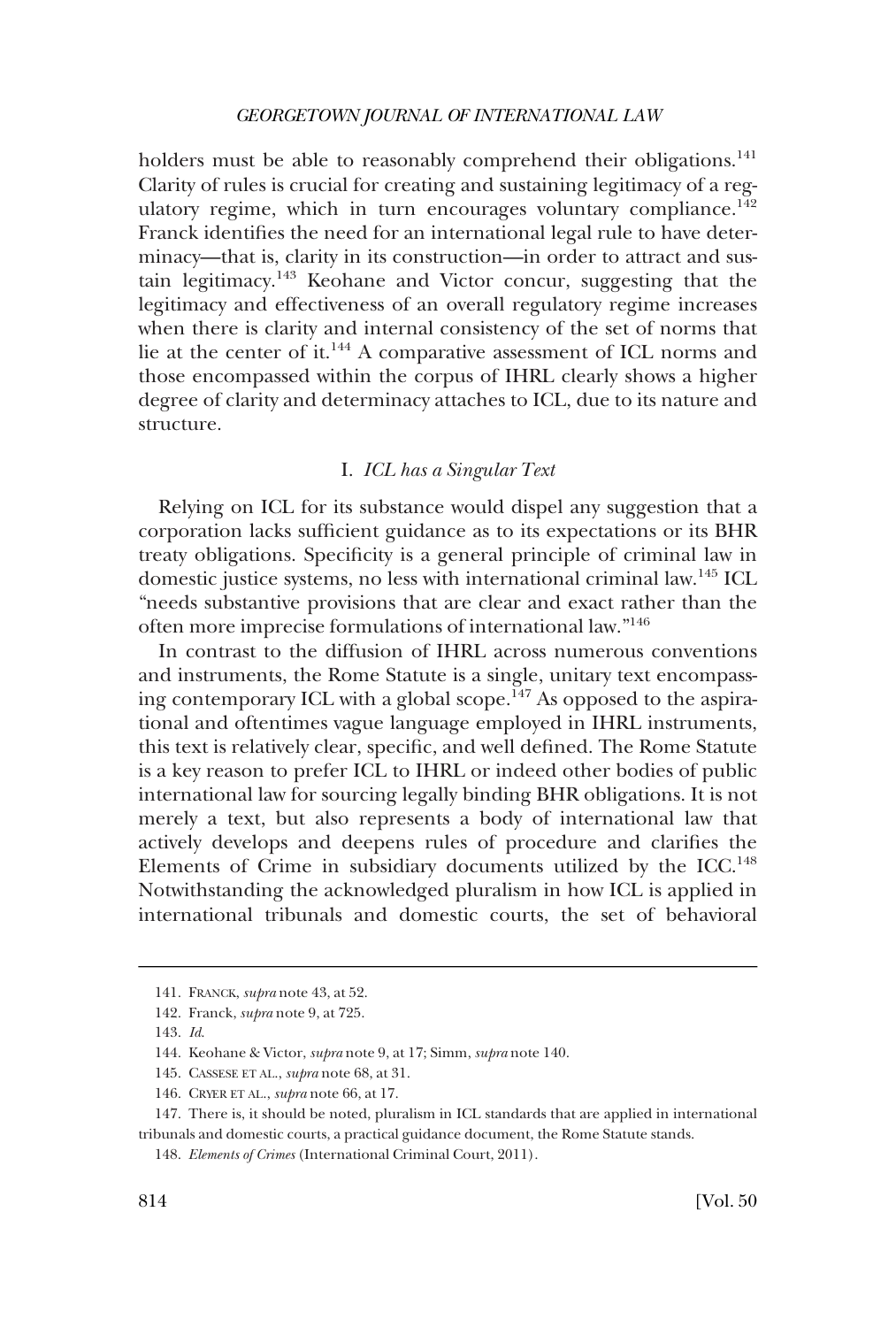<span id="page-26-0"></span>standards—prohibitions—at the heart of ICL remain relatively consistent.149 This provides ICL with a level of clarity and coherence which, when combined with the moral weight of its behavioral norms, provides ICL with a unique degree of legitimacy among the bodies of public international law.150

Furthermore, sourcing minimum standards from ICL diminishes the possibility of forum shopping by global corporations—a practice that undermines other spheres of transnational corporate regulation such as taxation and protection of intellectual property.151 One of the key issues in gaining tangible support from the corporate sector for greater regulation is a classic collective action problem: the need for a level playing feld.152 In the past, the business community has resisted regulations (in a range of subject areas) on the basis that the regulations would create unfair business advantages to their more unscrupulous competitors.153 Developing a core set of corporate human rights standards from ICL helps to overcomes issues of forum-shopping and selective adoption.<sup>154</sup>

## J. *Vague and Aspirational Nature of Human Rights Law*

The value of ICL's specifcity when developing minimum legally binding obligations is especially apparent when contrasted with the more aspirational human rights legal principles some have advocated for to be the scope of any future BHR treaty, $155$  and indeed that have been incorporated into the draft instrument.

IHRL has an innate vagueness to it. This is symptomatic of the diplomatic feats often required to fnalize international instruments, but also refects the bold, aspirational nature of the human rights project

<sup>149.</sup> *See, e.g*., Stewart & Kiyani, *supra* note 97; ELIES VAN SLIEDREGT & SERGEY VASILIEV (EDS.), PLURALISM IN INTERNATIONAL CRIMINAL LAW (2014).

<sup>150.</sup> Simpson, *supra* note 137, at 125.

<sup>151.</sup> INT'L COUNCIL ON HUM. RTS. POL'Y, *supra* note 27, at 18-19.

<sup>152.</sup> *Id*.; *see also* Kathleen Getz & Jennifer Oetzel, *Research Summary: Survey on Business Response to Violent Confict*, U.N. GLOBAL COMPACT: DOING BUSINESS WHILE ADVANCING PEACE AND DEVELOPMENT (2010); JESSICA BANFIELD ET AL., *Transnational Corporations in Confict-Prone Zones: Public Policy Responses and a Framework for Action* 33 OXFORD DEV. STUD. 133 (2005).

<sup>153.</sup> INTERNATIONAL COUNCIL ON HUMAN RIGHTS POLICY, *supra* note 27.

<sup>154.</sup> Jonathan Charney, *Transnational Corporations and Developing Public International Law* 32 DUKE L.J. 748 (1983); Dan Danielsen, *How Corporations Govern: Taking Corporate Power Seriously in Transnational Regulation and Governance* 46 HARV. INT'L L.J. 411 (2005).

<sup>155.</sup> Justine Nolan, *A Business and Human Rights Treaty*, *in* BUSINESS AND HUMAN RIGHTS: FROM PRINCIPLES TO PRACTICE 70, 70-72 (Dorothée Baumann-Pauly & Justine Nolan eds., Routledge, 2016).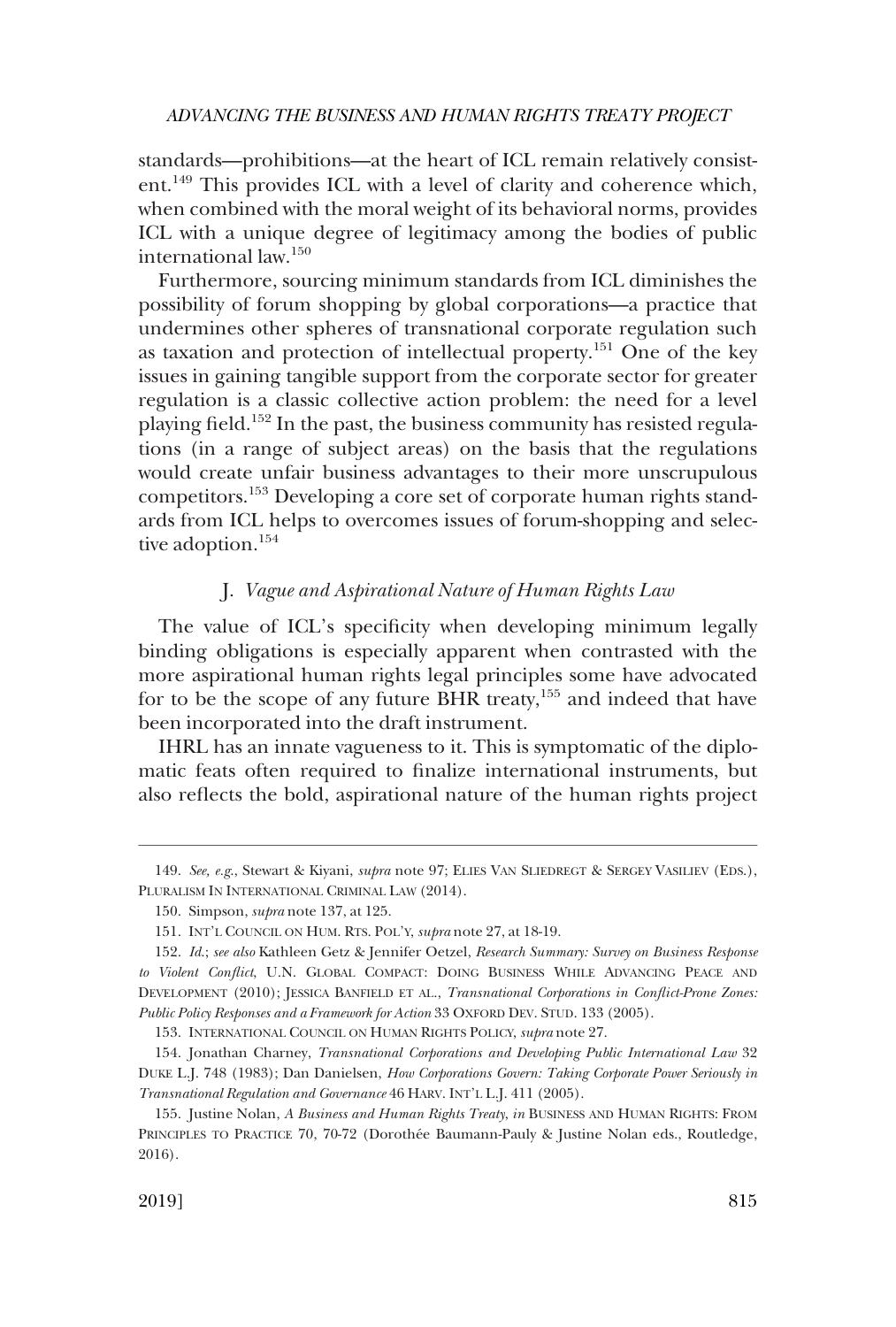writ large. However, this feature of IHRL may also undermine the BHR project's objective of a robust framework for redress to victims and corporate accountability against human rights abuses.<sup>156</sup> As IHRL currently stands, there is no clarity as to the extent of human rights obligations of companies, the extent to which they should respect human rights norms, and in which contexts. At the moment, the OECD's Guidelines for Multinational Enterprises, the U.N.'s Global Compact and the U.N. Guiding Principles on Business and Human Rights—the three leading exemplars of international instruments embracing corporate responsibilities for human rights—are vague in their prescriptive requirements.<sup>157</sup>

There is a panoply of human rights treaties that address a range of issues—from economic and social rights, to the rights of women, children, and indigenous people. All have relevance to corporate activities, but which treaties and which human rights principles should be the basis of binding corporate obligations enshrined in a separate BHR treaty? How should such a determination be made, in order to ensure clarity and determinacy of those obligations? Notably, the U.N. Guiding Principles state that companies have a responsibility to respect, at minimum, only "internationally recognized human rights."158 The U.N. Guiding Principles and their official Commentary suggest these are the human rights contained in the International Bill of Human Rights and several core International Labor Organization conventions.159 Some observers have criticized the omission of any reference to other signifcant human rights treaties—especially those relevant to business conduct—such as the Convention on the Elimination of All Forms of Discrimination against Women, and even the Convention on the Rights of the Child, the most widely ratifed of all human rights treaties.160 These questions are especially pertinent, given that any outcome

<sup>156.</sup> Surya Deva, *Treating Human Rights Lightly: A Critique of the Consensus Rhetoric and the Language Employed by the Guiding Principles, in* HUMAN RIGHTS OBLIGATIONS OF BUSINESS 79 (Surya Deva and David Blichitz eds., 2013).

<sup>157.</sup> *Id*. at 88; JENNIFER ZERK, MULTINATIONALS AND CORPORATE SOCIAL RESPONSIBILITY: LIMITATIONS AND OPPORTUNITIES IN INTERNATIONAL LAW 93 (2006).

<sup>158.</sup> John Ruggie (Special Representative of the Secretary-General on the Issue of Human Rights and Transnational Corporations and Other Business Enterprises), *Guiding Principles on Bus. and Human Rights: Implementing the United Nations 'Protect, Respect and Remedy' Framework*, Human Rights Council, U.N. Doc. A/HRC/17/31 (Mar. 21, 2011) [hereinafter Guiding Principles].

<sup>159.</sup> *Id*. at princ. 12 cmt

<sup>160.</sup> Convention on the Elimination of All Forms of Discrimination Against Women, *opened for signature* Mar. 1, 1980, 1249 U.N.T.S. 13.; Convention on the Rights of the Child, Nov. 20, 1989, 1577 U.N.T.S. 3.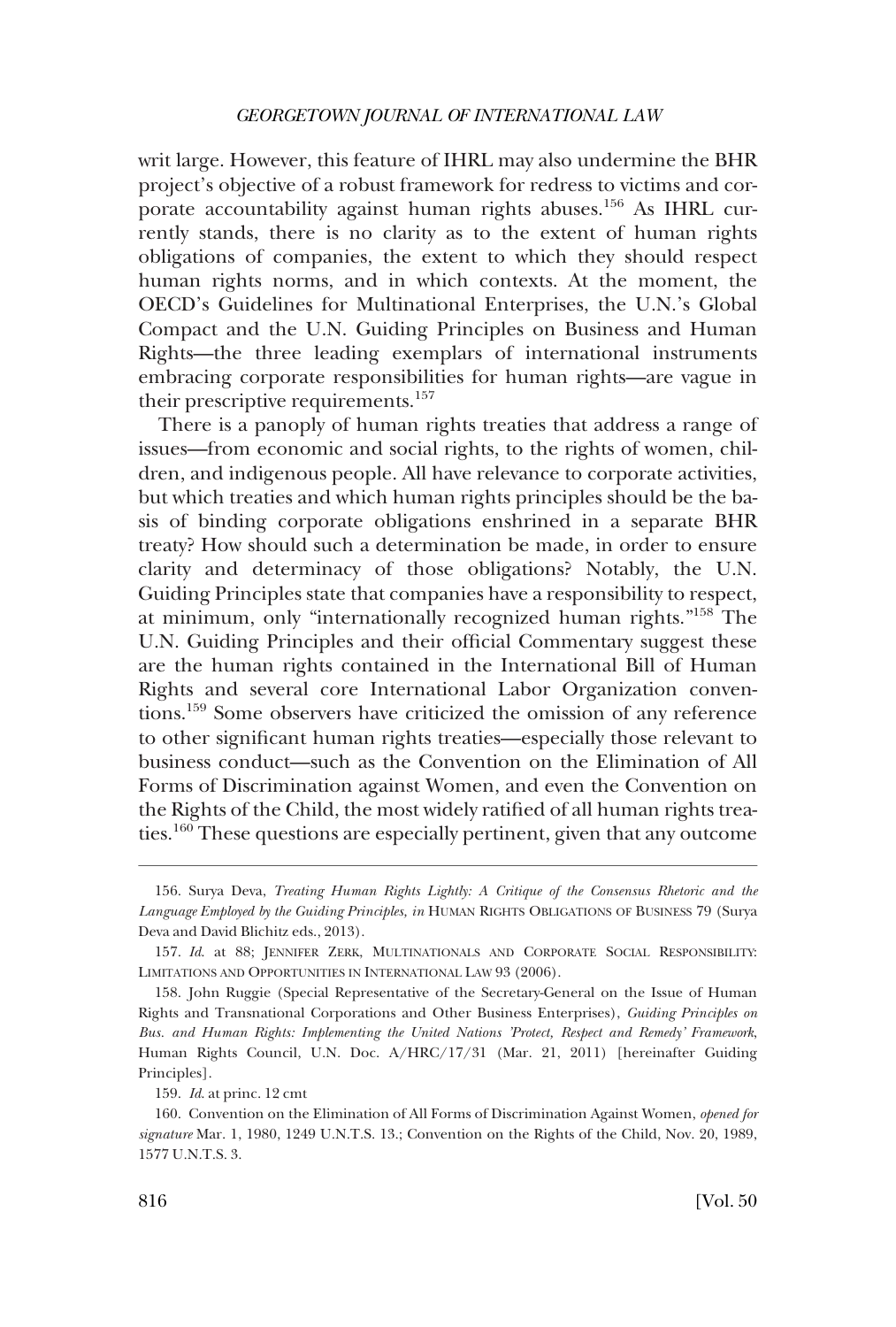that is likely to alienate some stakeholders will endanger the broad consensus sought for effective international lawmaking.<sup>161</sup>

The diffculties that may arise from the often ill-defned ambit and scope of IHRL are clearly displayed in the *ratione materiae* of the "zerodraft" instrument. By stipulating in draft Article 3.2 that the treaty will cover "all international human rights," it has been observed that the draft instrument "fails to provide clarity on what rights are to be covered under the treaty . . . [and] fies in the face of the principle of legality."162 This imprecision remains a shortcoming of 2019's "reviseddraft" treaty that "shall cover all human rights."<sup>163</sup> The practical and conceptual diffculties that such a provision poses are refective of the innate vagueness of IHRL as a body of law.

Furthermore, how does one translate the duties contained in human rights treaties that were drafted with states in mind to corporations?<sup>164</sup> Those debates will continue, but may unnecessarily delay the treatydrafting process and undermine the larger BHR agenda.

There remains signifcant controversy among sovereign states as to the precise requirements of human rights law even as it applies to them,<sup>165</sup> which presents clear difficulties to fulfilling Franck's determinacy criteria. Adding to the lack of clarity of IHRL standards, IHRL treaties include the option for states to derogate from protecting some rights. This lack of clarity will be amplifed when attempting to defne human rights standards for an entity as incomparable to a sovereign state as the private, for-proft corporation.166 The corporate sector could reasonably suggest that they should not be asked to uphold standards that even highly developed states frequently fail to adhere to. $167$ 

To be sure, a direct *transposing* of state human rights obligations onto corporations would be conceptually fraught and practically ineffectual.168 As Deva puts it, "the process of transplantation [will be] neither easy nor free from conceptual problems."169 Corporations are not

<sup>161.</sup> Pauwelyn et al., *supra* note 10.

<sup>162.</sup> *See* Lopez, *supra* note 26.

<sup>163.</sup> Revised Draft, *supra* note 4, art. 3, ¶ 3.

<sup>164.</sup> Deva, *supra* note 156, at 88.

<sup>165.</sup> David Kinley & Junko Tadaki, *From Talk to Walk: The Emergence of Human Rights Responsibilities for Corporations at International Law* (2004) 44 VA. J. INT'L L. 931, 961-64.

<sup>166.</sup> *Id*.

<sup>167.</sup> Robert McCorquodale, *Business, Rule of Law and Human Rights*, *in* THE RULE OF LAW IN INTERNATIONAL AND COMPARATIVE CONTEXT 27, 39 (Robert McCorquodale ed., 2010).

<sup>168.</sup> Deitelhoff and Wolf, *supra* note 33, at 222-23.

<sup>169.</sup> Deva, *supra* note 156, at 88.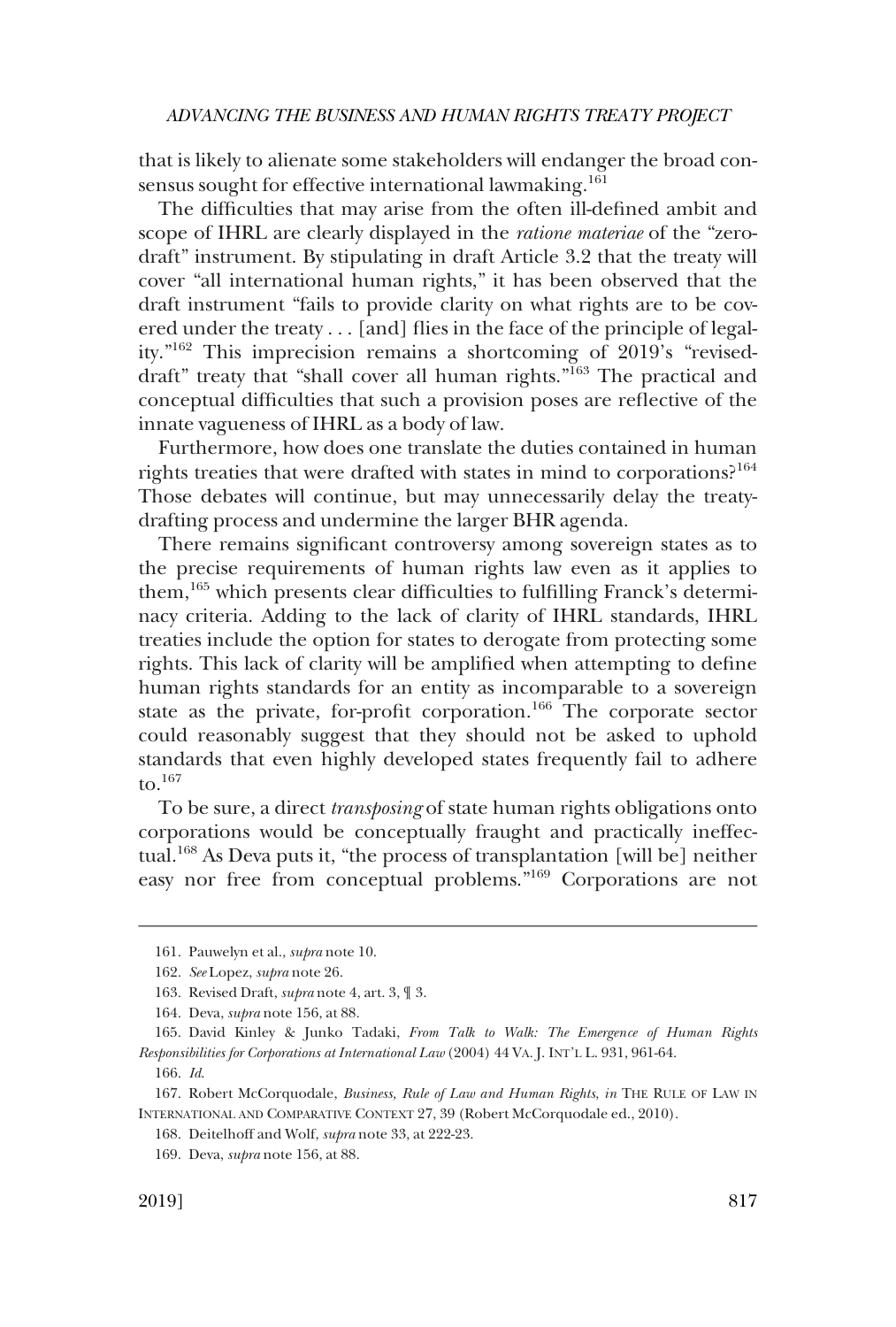<span id="page-29-0"></span>states. They serve different social purposes and have different relationships to society at large. The depth of a sovereign state's obligation to uphold and protect human rights such as the right to freely assemble, to vote, and to free speech under the ICCPR, and the rights to adequate health and education under the ICESCR, surely cannot be the same as a corporation's obligations vis-à-vis those same rights.<sup>170</sup>

Developing human rights obligations for corporations requires an understanding of the inherent constraints and characteristics of the corporate form.171 Practically, given the diversity amongst the world's corporations—different sizes, different industries, different cultures applying human rights standards will require fexibility, adapting to different industries, contexts and other variables. In turn, this may give rise to accusations of unfairness, which will undermine the legitimacy and effectiveness of any BHR treaty.

Human rights are aspirational in nature, and the dream of a world where human rights are fully protected is utopian.<sup>172</sup> Many states fall short in fulflling their human rights obligations, and many populations continue to suffer from human rights abuses. Even affuent, well-developed states are often accused by advocacy groups and UN human rights monitoring bodies of breaching various provisions of human rights treaties. Coupled with the profusion of international human rights instruments, its partial derogability, and its non-universal acceptance, deploying an IHRL framework to establish legitimate legally binding minimum standards for corporations' social responsibilities in a BHR treaty would likely be a lengthy and complex process, with uncertain eventual success.

## K. *"Rights" is Wrong*

Furthermore, the language and discourse of human rights are ill suited for the purpose of deriving minimum standards of conduct for corporations with regard to their human rights obligations.173 Human rights are not naturally associated with corporations, in contrast to how they are intrinsic to human beings. But perhaps most importantly, it is

<sup>170.</sup> *See* International Covenant on Civil and Political Rights, Dec. 19, 1966, 98 Stat. 3512, 999 U.N.T.S. 171; International Covenant on Economic, Social and Cultural Rights, Dec. 16 1966, 98 Stat. 3512, 993 U.N.T.S. 3.

<sup>171.</sup> ZERK, *supra* note 157, at 83; ANDREW CLAPHAM, HUMAN RIGHTS OBLIGATIONS OF NON-STATE ACTORS (2006).

<sup>172.</sup> ROSALYN HIGGINS, PROBLEMS AND PROCESS: INTERNATIONAL LAW AND HOW WE USE IT 96-97 (1994).

<sup>173.</sup> Deva, *supra* note 156, at 91.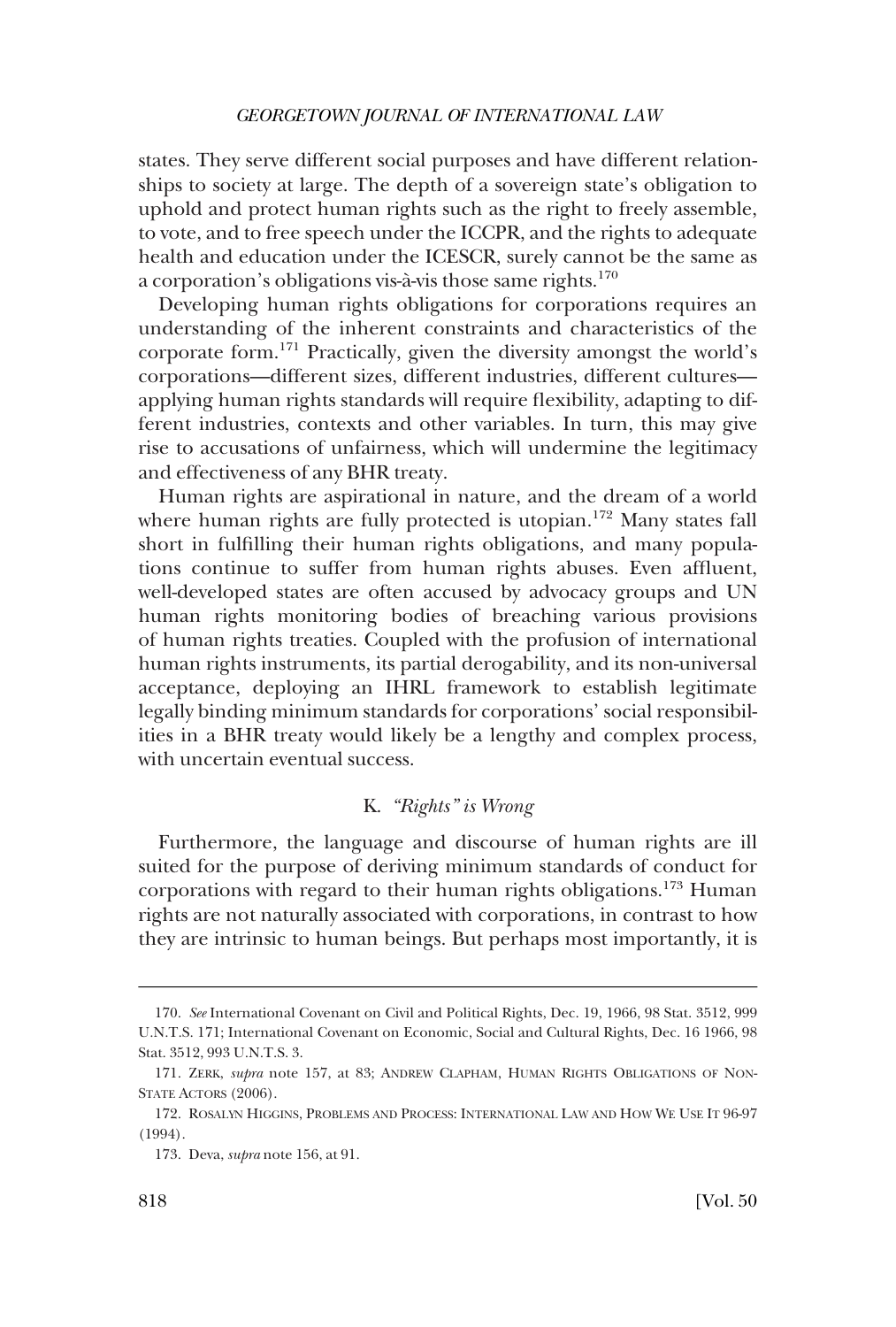<span id="page-30-0"></span>what a human rights discourse tends to *exclude* that is the most salient point here. As Cass Sunstein, an American legal and regulatory scholar, notes, the "emphasis on rights tends to crowd out the issue of responsibility."<sup>174</sup> David Kennedy, a Harvard-based scholar of global governance, offers a critique of human rights law along similar grounds, suggesting that "there are other lost vocabularies which are equally global – vocabularies of duty, of responsibility, of collective commitment."175 Kennedy's critique is even more incisive when it comes to searching for the most conducive body of international law with which to establish the legal *responsibilities* of TNCs and other businesses, and related accountability processes.

#### 1. Corporatization of Human Rights

Ostensibly, the spread of human rights language into corporate boardrooms and workplaces is a positive development. However, there are some adverse consequences that should give BHR advocates pause.

While the application of human rights to business may humanize corporate processes, there is a danger of the reverse occurring too: the corporatization or privatization of human rights.<sup>176</sup> For instance, the U.N. Guiding Principles recommend the adoption of so-called "human rights due diligence" processes as one of the primary means of business implementation.177 This is a deliberate choice to attempt to integrate human rights within common corporate risk management practices. However, the practice of due diligence—at least for most companies is motivated by safeguarding their own interests (for instance, mitigating legal or fnancial risks to the corporation itself), whereas the motivation of human rights due diligence practices should be to protect the (likely non-commercial) interests of others that may be adversely affected by a company's conduct. This fundamental incongruence has the potential to cause serious diffculties.

The application of IHRL and the assigning of legal responsibilities to corporations may also obfuscate who needs to address human rights grievances in the future, making genuine accountability more diffcult. This is a problem that is already confronting campaigners that have sought justice for victims of human rights abuses committed by private

<sup>174.</sup> Cass Sunstein, *Rights and Their Critics*, 70 NOTRE DAME L. REV. 727, 734 (1995).

<sup>175.</sup> DAVID KENNEDY, THE DARK SIDES OF VIRTUE: REASSESSING INTERNATIONAL HUMANITARIANISM 10 (2004).

<sup>176.</sup> *See, e.g*., LAURA DICKINSON, OUTSOURCING WAR AND PEACE: PRESERVING PUBLIC VALUES IN A WORLD OF PRIVATIZED FOREIGN AFFAIRS (2011).

<sup>177.</sup> Guiding Principles, *supra* note 158.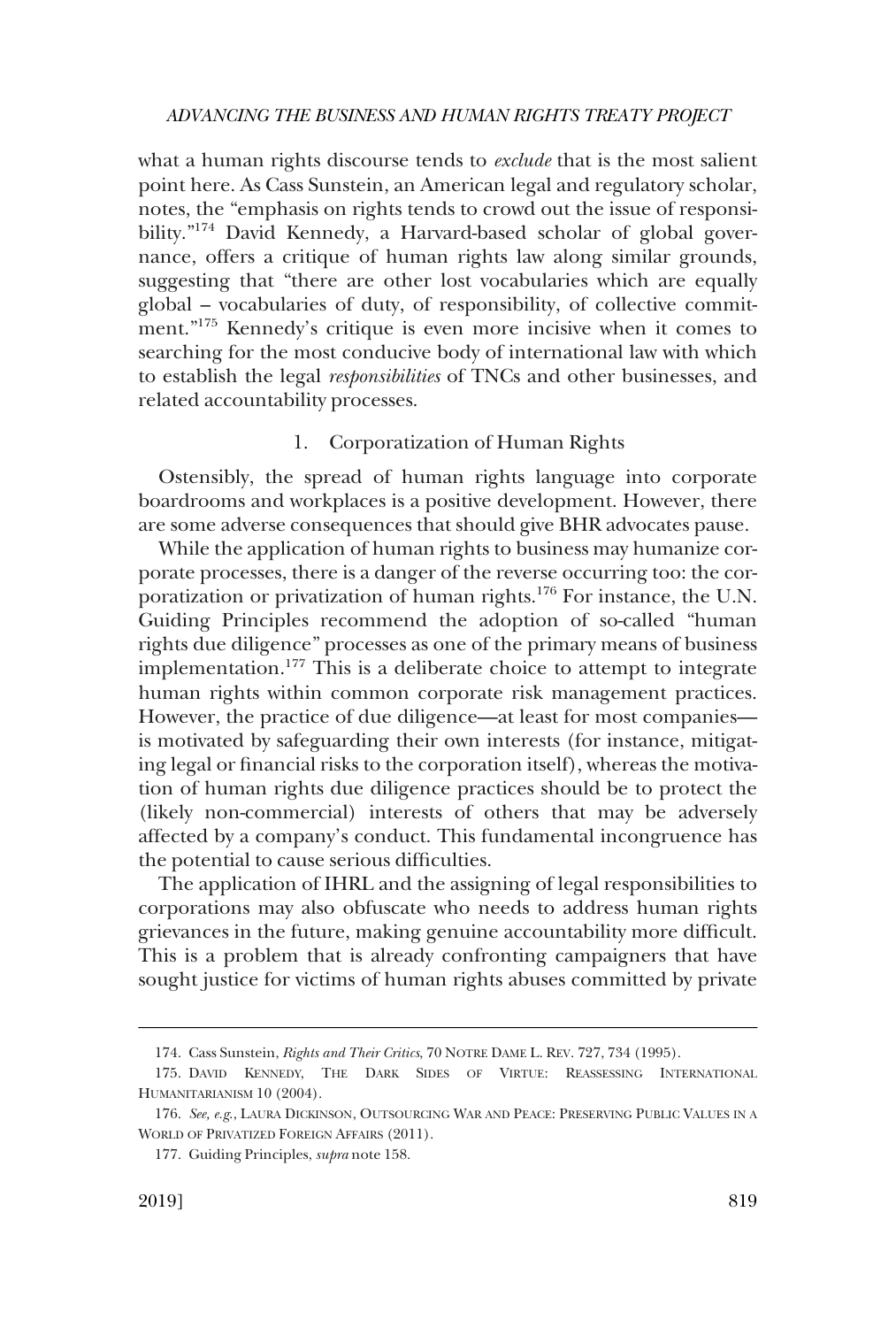<span id="page-31-0"></span>corporations contracted to supply governmental services, such as the management of detention services.<sup>178</sup>

## L. *Applicability of ICL and IHRL to Corporations*

Proponents of corporate human rights accountability and a BHR treaty argue that the system must be responsive to the growing economic and political infuence of the modern-day TNCs and other business enterprises.<sup>179</sup> Just as international law stands to constrain the raw power of states (e.g. in the realm of human rights protections) so too should corporate power be constrained. In comparing the ease and validity with which each paradigm of international law can be applied to the corporate form, ICL emerges as the more appropriate and legitimate source of legally binding obligations for a BHR treaty.

## M. *Overcoming the Problem of International Legal Personality for Corporations*

A major conceptual impediment to enshrining corporate human rights obligations in treaty form is the reticence in some quarters to recognize the international legal personality of corporations. Can corporations have obligations under international law? This complex issue goes to the heart of global governance and the regulation of transnational business.

Scholars as well as governmental and corporate actors continue to question the applicability of IHRL to the corporate form, and IHRL remains addressed to sovereign states.<sup>180</sup> Even when addressing business' impacts on human rights, human rights treaty bodies have been unwilling to recognize direct legal obligations for corporations.<sup>181</sup> Furthermore, the *UN Guiding Principles on Business and Human Rights*  emphasize that any legal duties to protect human rights fall upon states,

*See, e.g*., Matthew Taylor & Robert Booth, *G4S Guards Found Not Guilty of Manslaughter of*  178. *Jimmy Mubenga*, THE GUARDIAN (Dec. 16, 2014), [https://www.theguardian.com/uk-news/2014/](https://www.theguardian.com/uk-news/2014/dec/16/g4s-guards-found-not-guilty-manslaughter-jimmy-mubenga)  [dec/16/g4s-guards-found-not-guilty-manslaughter-jimmy-mubenga](https://www.theguardian.com/uk-news/2014/dec/16/g4s-guards-found-not-guilty-manslaughter-jimmy-mubenga).

<sup>179.</sup> Keohane & Victor, *supra* note 9, at 8.

<sup>180.</sup> KARAVIAS, *supra* note 1, at 73; BETH STEPHENS, MOBILIZING FOR HUMAN RIGHTS: INTERNATIONAL LAW IN DOMESTIC POLITICS (2009); Oliver de Schutter, *The Challenge of Imposing Human Rights Norms on Corporate Actors*, *in* TRANSNATIONAL CORPORATIONS AND HUMAN RIGHTS (Oliver de Schutter ed., 2006); Carlos Vasquez, *Direct vs. Indirect Obligations under International Law*, (2004) 43 COLUMBIA J. OF TRANSNAT'L L. 947.

<sup>181.</sup> *See, e.g*., U.N. Committee on the Rights of the Child, "General comment No.16 (2013) on State obligations regarding the impact of the business sector on children's rights," CRC/C/GC/ 16 (2013).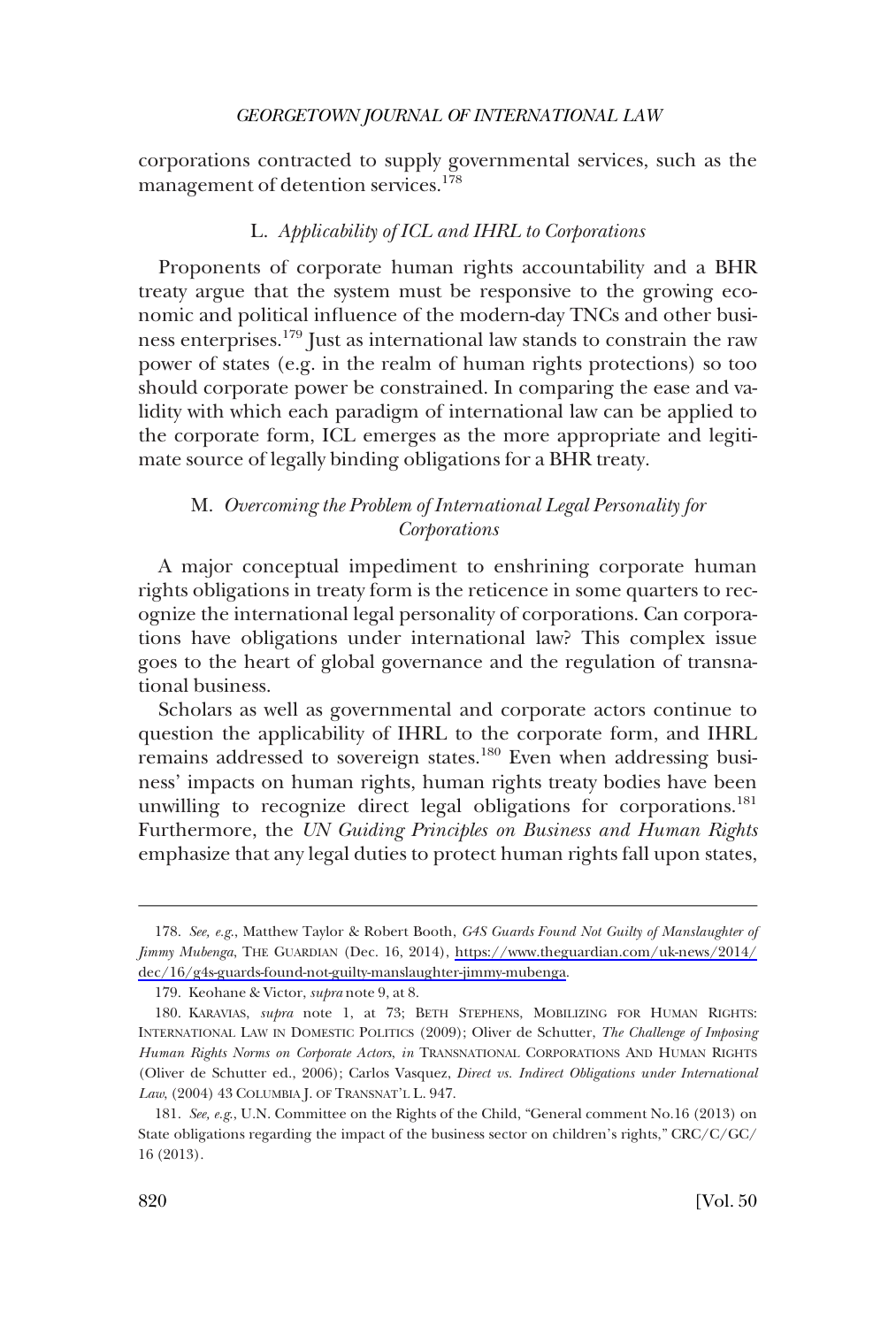and that a corporation's responsibility to respect human rights derives not from law but from "social expectations."182 The draft instrument employs a similar framework of duty and responsibility, and the question of whether the proposed treaty should create direct or indirect legal obligations for corporations has been a recurring point of contention in the OEIGWG's sessions thus far.<sup>183</sup>

This is a signifcant conceptual shortcoming that puts at risk the legitimacy and effectiveness of any BHR treaty.<sup>184</sup> As Olga Martin-Ortega, professor of law and business and human rights expert, observes in relation to corporate international human rights duties, discussion "has stagnated in the technical debate . . . on international legal personality."185 On the international plane, the issue of legal personhood remains a concept "giving rise to controversy."186 In the absence of defnitive pronouncements—for instance, from the ICJ—our perspective on international legal personality, as Roland Portmann, a Swiss international legal theorist, suggests, "tends to be a relatively philosophical and at times abstract topic."<sup>187</sup>

Traditionally, international law was seen as being crafted by, and exclusively concerned with, sovereign states—the sole "subjects" of international law.188 International law exists, under this orthodox,

184. Franck, *supra* note 9; Keohane & Victor, *supra* note 9.

186. Reparation for Injuries Suffered in the Service of the United Nations, Advisory Opinion, 1949 I.C.J. Rep. 174, at 178 (Apr. 11); PORTMANN, *supra* note 185, at 9.

187. PORTMANN, *supra* note 185, at 10.

<sup>182.</sup> John Ruggie (Special Representative for Business and Human Rights), *Protect, Respect and Remedy: A Framework for Business and Human Rights, Report of the Special Representative of the Secretary-General on the issue of human rights and transnational corporations and other business enterprises*, U.N. Doc. A/HRC/8/5 17 (2008).

<sup>183.</sup> Carlos Lopez, *Struggling to Take Off?: The Second Session of Intergovernmental Negotiations on a Treaty on Business and Human Rights* 2 BUS. & HUM. RTS. J. 365, 370 (2017).

<sup>185.</sup> Olga Martin-Ortega, *Business Under Fire: Transnational Corporations and Human Rights in Confict Zones*,*"* in INTERNATIONAL LAW AND ARMED CONFLICT: CHALLENGES IN THE 21ST CENTURY 200 (Noëlle Quénivet and Shilan Shah-Davis eds., 2010); *See, e.g.*, ROLAND PORTMANN, LEGAL PERSONALITY IN INTERNATIONAL LAW (2010); A.A. FATOUROS (ED), TRANSNATIONAL CORPORATIONS: THE INTERNATIONAL LEGAL FRAMEWORK (Routledge, 1994); Surya Deva, *Human Rights Violations by Multinational Corporations and International Law: Where from Here*, 19 CONN. J. INT'L L. 1 (2003); MATH NOORTMANN & CEDRIC RYNGAERT, NON-STATE ACTOR DYNAMICS IN INTERNATIONAL LAW: FROM LAW-TAKERS TO LAW-MAKERS (2010).

<sup>188.</sup> Louis Henkin, *Law and the values of the State system: State values and human values*, 216 RECUEIL DES COURS 127, 208 (1989); Eric Mongelard, *Corporate Civil Liability of Corporations for Breaches of International Humanitarian Law*, 88 INT'L REV. RED CROSS 665 (2006); Peter Muchlinski, *Multinational Enterprises as Actors in International Law: Creating "Soft Law" Obligations and "Hard Law" Rights*, *in* NON-STATE ACTOR DYNAMICS IN INTERNATIONAL LAW: FROM LAW-TAKERS TO LAW-MAKERS 30 (Math Noortmann & Cedric Ryngaert eds., 2010).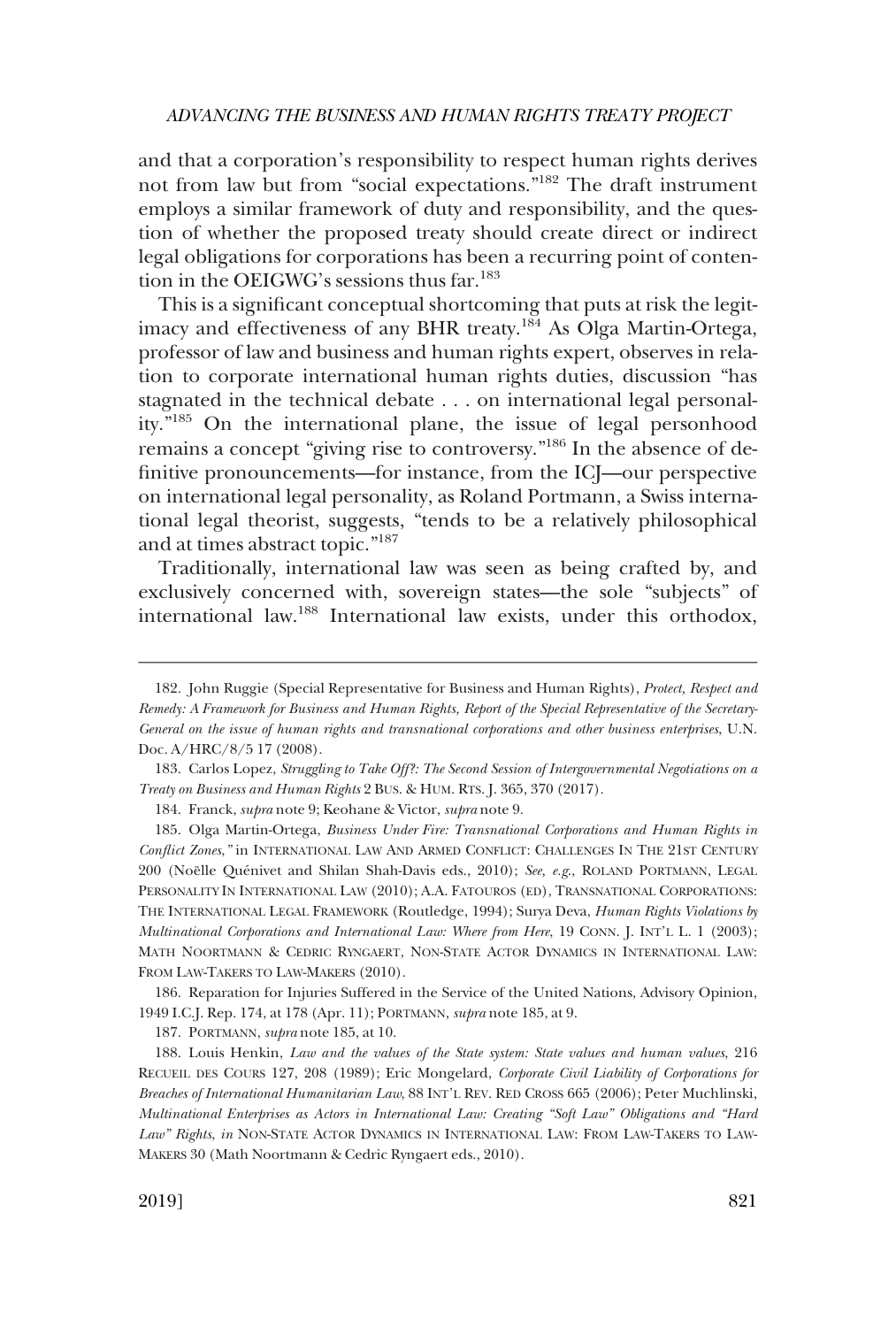positivist conception, "to regulate an international society made up, not of people, but of states,"189 and is still sometimes referred to as the "law of nations."190 According to this approach, corporations, as with other "objects" of international law, cannot be directly bound by it.191 A host of jurists and scholars now reject an exclusively statist view of international law in favor of a more inclusive conception,<sup>192</sup> and many have proposed a BHR treaty to directly bind corporations rather than merely obligating states to regulate corporate conduct.

As prominent South African-based BHR scholar, David Bilchitz notes, one of the "central faws" of previous BHR regulatory instruments such as the U.N. Guiding Principles has been their failure to create obligations for corporations that reach beyond mere moral claims.193 Indeed, if a BHR regime is to ignite tangible change in corporate conduct, it requires enforcement incentives and mechanisms that extend further than social censure and the (often ungrounded) threat of domestic sanctions. However, creating such obligations in respect of IHRL is conceptually problematic and would be entirely unprecedented, given the nature, content, and structure of human rights norms, as outlined in the preceding sections.

However, by choosing ICL over IHRL, we can circumvent the respective diffculties associated with both a direct and indirect approach to creating IHRL obligations for corporations. As explored below, the extension of international law's reach to place direct obligations upon

193. Bilchitz, *supra* note 18, at 207.

<sup>189.</sup> ZERK, *supra* note 157, at 93.

<sup>190.</sup> HARRIS, *supra* note 65, at 1. The precise origins of "international law" as a term are often ascribed to Jeremy Bentham, 1748 – 1832: *see* Mark Janis, *Jeremy Bentham and the Fashioning of "International Law"* 78 AM. J. INT'L L. 405 (1984); Regis Bismuth, *Mapping a Responsibility of Corporations for Violations of International Humanitarian Law Sailing between International and Domestic Legal Orders*, 38 DENV. J. INT'L L. & POL'Y 203, 204 (2010); Anne-Marie Slaughter, *A Liberal Theory of International Law*, 94 AM. SOC'Y INT'L L. PROC. 240 (2000).

<sup>191.</sup> The U.N.'s "Business and Human Rights Framework" provides a contemporary restatement of this orthodox position in the realm of human rights: states have obligations to *protect* human rights, corporations should merely try and *respect* them. *See* Ruggie, *supra* note 182, at 8; HILARY CHARLESWORTH & CHRISTINE CHINKIN, THE BOUNDARIES OF INTERNATIONAL LAW: A FEMINIST ANALYSIS (2000).

<sup>192.</sup> *See, e.g*., Philip Allott, *The Concept of International Law*, *in* THE ROLE OF LAW IN INTERNATIONAL POLITICS 69 (Michael Byers ed., 2000); W. Michael Reisman, *Foreword* to PARTICIPANTS IN THE INTERNATIONAL LEGAL SYSTEM: MULTIPLE PERSPECTIVES ON NON-STATE ACTORS IN INTERNATIONAL LAW, at xxxv (Jean d'Aspremont ed., Routledge, 2011); Slaughter, *supra* note 190, at 242; Harold Koh, *Separating Myth from Reality About Corporate Responsibility Litigation* 7 J. INT'L ECON. L. 263 (2004); WAYNE SANDHOLTZ, INTERNATIONAL NORMS AND CYCLES OF CHANGE (Oxford University Press, 2009); Deva, *supra* note 185; CHARLESWORTH & CHINKIN, *supra* note 191; PORTMANN, *supra* note 185, at 9.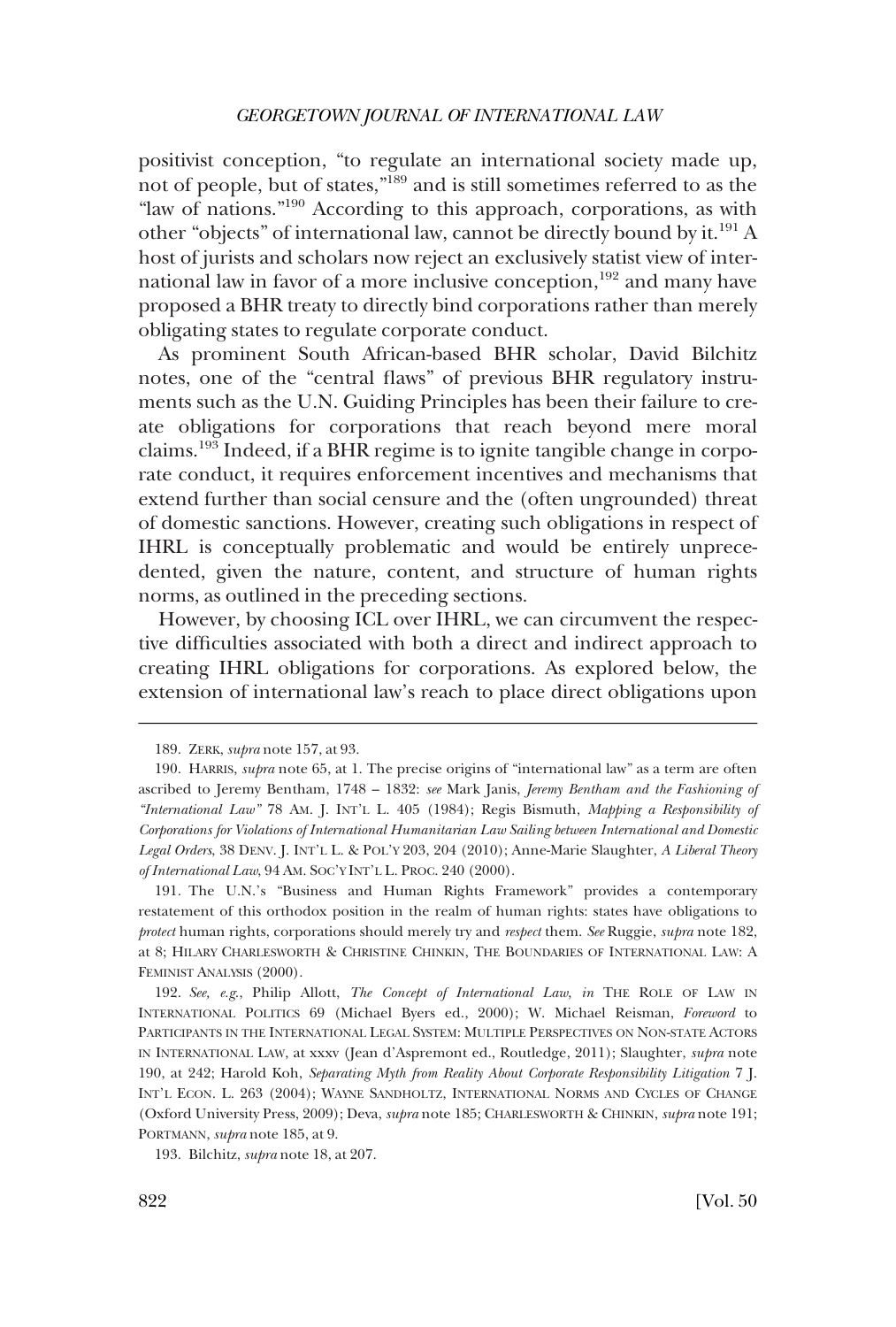<span id="page-34-0"></span>corporations and its executives is most legitimate and conceptually sound when it comes to ICL prohibitions, rather than IHRL duties.

#### N. *ICL Already Regulates Corporate Activities*

Unlike its public international law colleagues, ICL eschews state-centricity and is squarely addressed to individuals.194 Indeed, individual criminal responsibility remains the cornerstone of modern-day ICL theory and practice.<sup>195</sup> Moreover, ICL has been explicitly extended to provide accountability for the crimes of non-state, private actors.

The post-World War II judgments at Nuremberg, and in particular, the so-called *Industrialist Trials* that convicted German business leaders, dispelled any suggestion that ICL did not extend to private actors.<sup>196</sup> On the contrary, due to these landmark trials, it is unequivocally accepted that corporate executives, employees and directors may be held personally and criminally liable for egregious abuses of ICL, or complicity thereof.<sup>197</sup> This stance is endorsed by a line of precedents at the ad hoc international criminal tribunals<sup>198</sup> and national courts,<sup>199</sup> the pronouncements of ICC Prosecutors,<sup>200</sup> and contemporary scholarship.<sup>201</sup>

It is established law that ICL is applicable to instances of corporate criminal conduct.<sup>202</sup> ICL applies to individual actions, whether they acted independently or as representatives of a state or a corporation. ICL's utility as a source of corporate human rights obligations remains intact,<sup>203</sup> and business executives, managers, and even employees who commit international crimes can be brought to justice through ICL processes.204

<sup>194.</sup> CRYER ET AL., *supra* note 66, at 3.

<sup>195.</sup> DE THAN & SHORTS, *supra* note 77, at 117; WERLE & JESSBERGER, *supra* note 69, at 41.

<sup>196.</sup> Steven Ratner, *Corporations and Human Rights: A Theory of Legal Responsibility* 111 YALE L.J. 443, 448 (2001).

<sup>197.</sup> INT'L COMM'N OF JURISTS, REPORT OF THE INTERNATIONAL COMMISSION OF JURISTS EXPERT LEGAL PANEL ON CORPORATE COMPLICITY IN INTERNATIONAL CRIMES, Vol I, at 2-6 (2008).

<sup>198.</sup> Prosecutor v. Musema, Case No. ICTR-96-13-A, Judgement and Sentence (Jan. 27, 2000).

<sup>199.</sup> Rechtbank's-Gravenhage *Van Anraat v. The Netherlands (2005)* LJN: AX6406 (Neth.).

<sup>200.</sup> Julia Graff, *Corporate War Criminals and the International Criminal Court: Blood and Profts in the Democratic Republic of Congo*, 11 HUM. RTS. BR. 23 (2004).

<sup>201.</sup> *See, e.g*., Andrew Clapham, *Extending International Criminal Law beyond the Individual to Corporations and Armed Opposition Groups*, 6 J. INT'L CRIM. JUST. 899, 902 (2008).

<sup>202.</sup> *See, e.g*., United States v. Krauch, VIIII TWC 1081, Decision and Judgement of the Tribunal (1951).

<sup>203.</sup> Tilman Rodenhauser, *Beyond State Crimes: Non-State Entities and Crimes*, 27 LEIDEN J. INT'L L. 913, 913-14 (2014).

<sup>204.</sup> *Id*. at 194; Jonathan Kolieb, *Through the Looking Glass: Nuremberg's Confusing Legacy on Corporate Accountability under International Law*, 32 AM. UNIV. INT'L L. REV. 569 (2015).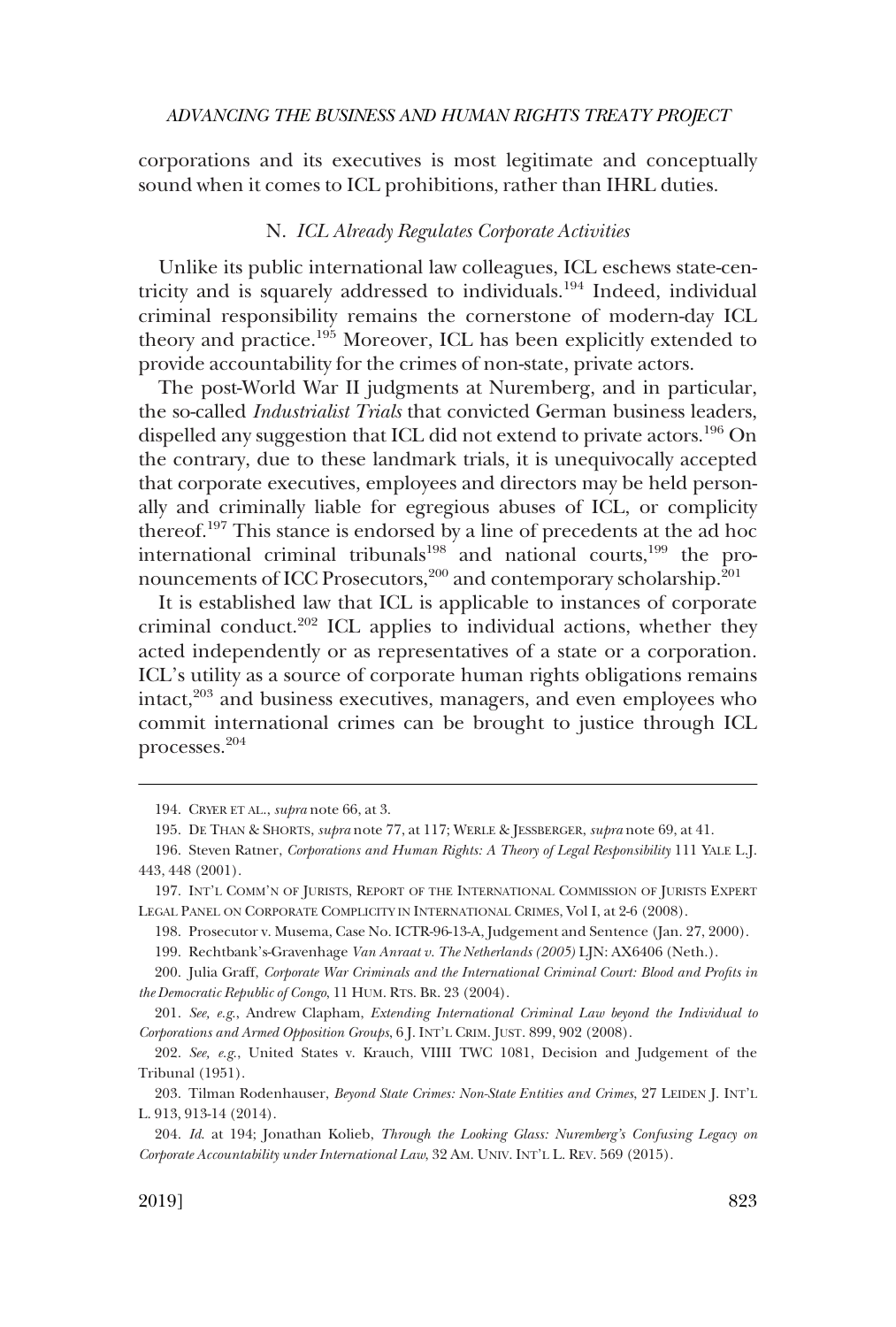### O. *Applying ICL to Corporate Entities: An Issue of Fairness*

<span id="page-35-0"></span>Despite this, the question of whether ICL can be extended to legal persons such as corporations remains a matter of dispute.205 Jurists and scholars have written incredulously about the perverse consequences that would arise if ICL is not applicable to corporations—essentially immunizing companies, large and small, from accountability for committing or abetting atrocities, even genocide.<sup>206</sup> Reflecting Keohane and Victor's fairness and sustainability criterion for international regimes, Navi Pillay, the former U.N. Human Rights Commissioner, argues that, in order to sustain the effectiveness of the international legal order, "a corporation cannot be permitted to commit genocide, crimes against humanity or war crimes, given that every other participant on the plane of international law is prohibited from doing so."207 BHR scholars have also endorsed this basis for holding corporations accountable for human rights violations.<sup>208</sup>

This stance is echoed in international and national judicial decisions that seem to indicate that all entities—be they states, individuals or corporations—have a duty to abide by the limited set of ICL norms that "affect the whole of mankind and shock the conscience of all nations of the world."209 For example, in a concurring opinion in the ICJ's *Arrest Warrant Case*, Justices Higgins, Kooijmans, and Buergenthal endorsed

208. *See, e.g*., WETTSTEIN, *supra* note 40; Philip Alston, *The Myopia of the Handmaidens: International Lawyers and Globalisation*, 80 EUR. J. INT'L L. 435 (1997); Sarah Joseph, *Taming the Leviathans: Multinational Enterprises and Human Rights*, 46 NETHERLANDS INT'L L. REV. 171, 186 (1999); Robert McCorquodale, *Non-State Actors and International Human Rights Law*, INTERNATIONAL HUMAN RIGHTS LAW 114 (Sarah Joseph & Adam McBeth eds., Edward Elgar, 2009); Larry Cata Backer, *Multinational Corporations, Transnational Law: The United Nations' Norms on the Responsibilities of Transnational Corporations As a Harbinger of Corporate Social Responsibility in International Law*, 37 COLUMBIA HUM. RTS. L. REV. 101 (2005).

<sup>205.</sup> *See, e.g*., Tyler Giannini & Susan Farbstein, *Corporate Accountability in Confict Zones: How Kiobel Undermines the Nuremberg Legacy & Modern Human Rights*, 52 HARV. INT'L L. J. 119 (2010); Frederic Megret, "The subjects of international criminal law" in PHILIPP KASTNER (ED.), INTERNATIONAL CRIMINAL LAW IN CONTEXT 38-43 (2018).

<sup>206.</sup> ZERK, *supra* note 157, at 75; CLAPHAM*, supra* note 171; *see also Kiobel v. Royal Dutch Petroleum Co*., 621 F.3d 111 (2d Cir. 2010), at 154 (Leval, J. concurring in judgment).

<sup>207.</sup> Brief of Navi Pillay, United Nations Commissioner of Human Rights, Kiobel v. Royal Dutch Petroleum Co., 569 U.S. 108 at 16 (2013); *see also* ZERK, *supra* note 157, at 75; Celia Wells and Juanita Elias*, Catching the Conscience of the King* in NON-STATE ACTORS AND HUMAN RIGHTS (Phillip Alston ed., 2005); INTERNATIONAL COUNCIL ON HUMAN RIGHTS POLICY, *supra* note 27, at 12-13.

<sup>209.</sup> Prosecutor v. Tadic´, *(Decision on the Defence Motion on Jurisdiction)* (International Criminal Tribunal for the former Yugoslavia, Trial Chamber Case No IT-94-1-A, 10 August 1995), para. 42; *see also Kiobel*, 621 F.3d at 154.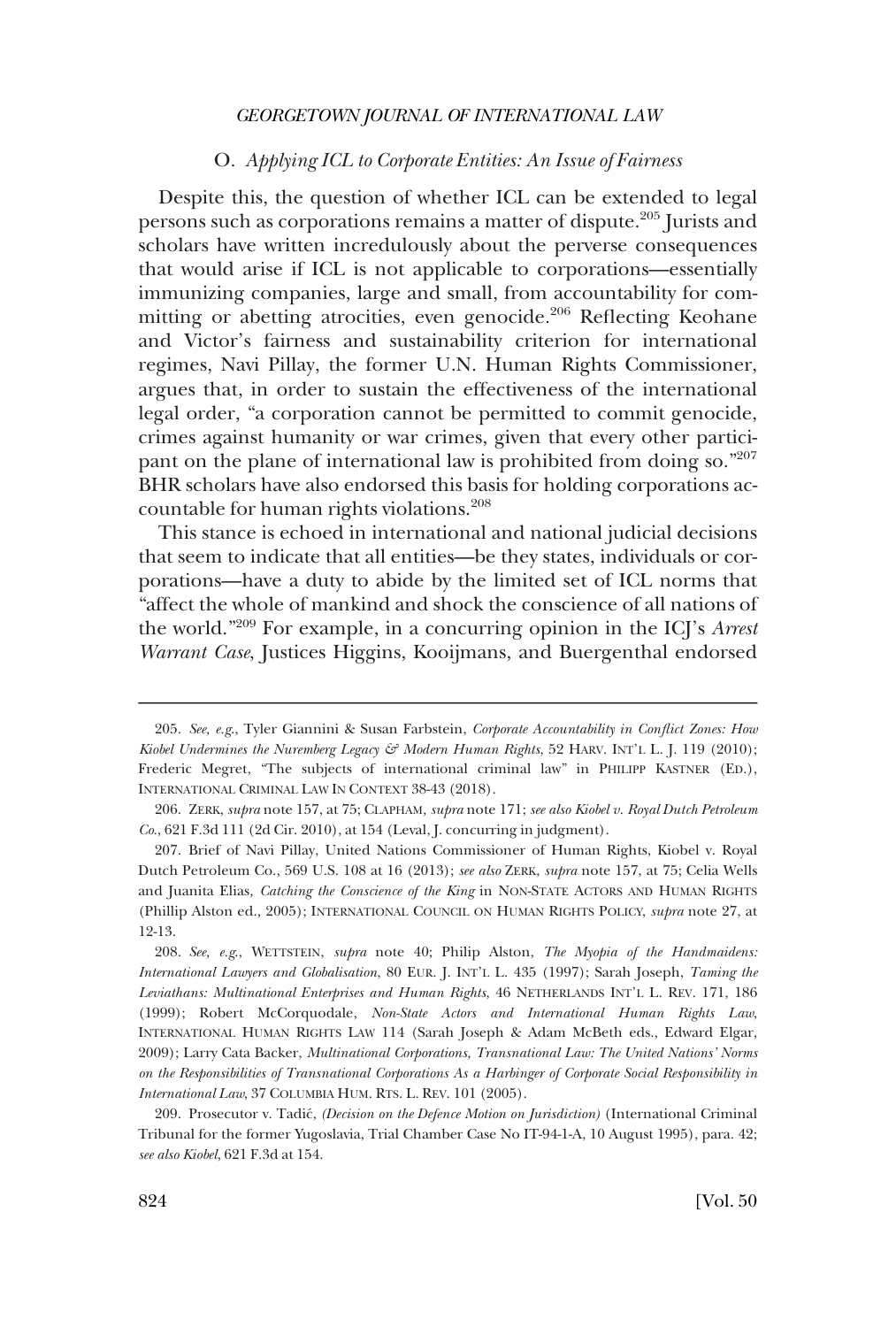universal criminal jurisdiction for violations of international norms that enjoy the status of *jus cogens*. 210 In the 2007 *Application of Convention on Prevention and Punishment of Crime of Genocide* judgment, regarding the 1995 Srebrenica massacre, the ICJ stated that all "persons or entities" are bound by the prohibition on genocide. $2^{11}$  Further, the International Criminal Tribunal for Rwanda (ICTR) has "explicitly extended the genocide norm to corporations."212 In 2014 African Union leaders endorsed the concept of corporate liability for international crimes with the fnalization of the *Malabo Protocol of the African Court of Justice and Human Rights*, which (if and when it enters into force) would extend jurisdiction of the court to corporations.<sup>213</sup> Similarly, several countries' domestic legislation permits prosecution of corporations for international crimes such as genocide, $2^{14}$  and some U.S. judicial decisions have recognized such crimes, as applicable to corporations.215

There is an inherent logic and coherence to the extension of international legal personhood to corporations in respect of the most serious violations of international law, such as ICL norms.<sup>216</sup> For this reason,

*See, e.g*., *Lafarge charged with complicity in Syria crimes against humanity*, THEGUARDIAN.COM, 214. [https://www.theguardian.com/world/2018/jun/28/lafarge-charged-with-complicity-in-syria-crimes](https://www.theguardian.com/world/2018/jun/28/lafarge-charged-with-complicity-in-syria-crimes-against-humanity)[against-humanity](https://www.theguardian.com/world/2018/jun/28/lafarge-charged-with-complicity-in-syria-crimes-against-humanity) (last visited Jan. 22, 2020); Widows of hanged Nigeria activists can continue case vs Shell: Dutch court, REUTERS.COM, [https://www.reuters.com/article/us-shell-widows-lawsuit/widows](https://www.reuters.com/article/us-shell-widows-lawsuit/widows-of-hanged-nigeria-activists-can-continue-case-vs-shell-dutch-court-idUSKCN1S73CY)[of-hanged-nigeria-activists-can-continue-case-vs-shell-dutch-court-idUSKCN1S73CY](https://www.reuters.com/article/us-shell-widows-lawsuit/widows-of-hanged-nigeria-activists-can-continue-case-vs-shell-dutch-court-idUSKCN1S73CY) (last visited Jan. 22, 2020); see also James Stewart, *The Turn to Corporate Criminal Liability for International Crimes: Transcending the Alien Tort Statute*, 47 N.Y. J. OF INT'L & POLICY 121 (2014); Robert Thompson, Anita Ramasastry & Mark Taylor, *Translating Unocal: The Expanding Web of Liability for Business Entities Implicated in International Crimes*, 40 GEO. WASH. U. INT'L L. REV. 841 (2009); Joanna Kyriakakis, *Australian Prosecution of Corporations for International Crimes: The Potential of the Commonwealth Criminal Code*, 5 J. INT'L CRIM. JUST. 809 (2007).

215. *See, e.g*., *Jesner v Arab Bank, PLC*, 138 S. Ct. 1386, 1419 (Sotomayor, J., dissenting); *Sarei v Rio Tinto, PLC*, 671 F.3d 736, 747–49 (9th Cir. 2011); Paul Hoffman, *Kiobel v. Royal Dutch Petroleum Co: First Impressions*, 52 COLUM. J. TRANSNAT'L L. 28 (2013); *see generally Kiobel v. Royal Dutch Petroleum Co*., 569 U.S. 108 (2013); *Doe I v. Unocal Corp*., 395 F.3d 932 (9th Cir. 2002); MICHAEL KELLY, PROSECUTING CORPORATIONS FOR GENOCIDE (Oxford University Press, 2016).

216. Robert Keohane, *Global Governance and Democratic Accountabilit*y, *in* TAMING GLOBALIZATION: FRONTIERS OF GOVERNANCE 130 (David Held & Mathias Koenig-Archibugi eds.,

<sup>210.</sup> Arrest Warrant Case (Dem. Rep. of Congo v. Belg.) Judgment, 2000 I.C.J. Rep 3 (Apr. 11).

<sup>211.</sup> Bosnian Genocide Case (Bosn. & Herz. v. Montenegro) Judgment, 2007 I.C.J. Rep 43 (Feb. 26).

<sup>212.</sup> Brief for Yale Law School Center for Global Legal Challenges as Amici Curae Supporting [Respondents/Petitioner] Kiobel v. Royal Dutch Petroleum Co., 133 S. Ct. 1659, at 10 (2013).

African Union, Protocol on Amendments to the Protocol on the Statute of the African 213. Court of Justice and Human Rights, art. 46C (June 27, 2014), [https://au.int/sites/default/fles/](https://au.int/sites/default/files/treaties/36398-treaty-0045_-_protocol_on_amendments_to_the_protocol_on_the_statute_of_the_african_court_of_justice_and_human_rights_e.pdf)  [treaties/36398-treaty-0045\\_-\\_rotocol\\_on\\_amendments\\_to\\_the\\_protocol\\_on\\_the\\_statute\\_of\\_the\\_](https://au.int/sites/default/files/treaties/36398-treaty-0045_-_protocol_on_amendments_to_the_protocol_on_the_statute_of_the_african_court_of_justice_and_human_rights_e.pdf) [african\\_court\\_of\\_justice\\_and\\_human\\_rights\\_e.pdf.](https://au.int/sites/default/files/treaties/36398-treaty-0045_-_protocol_on_amendments_to_the_protocol_on_the_statute_of_the_african_court_of_justice_and_human_rights_e.pdf)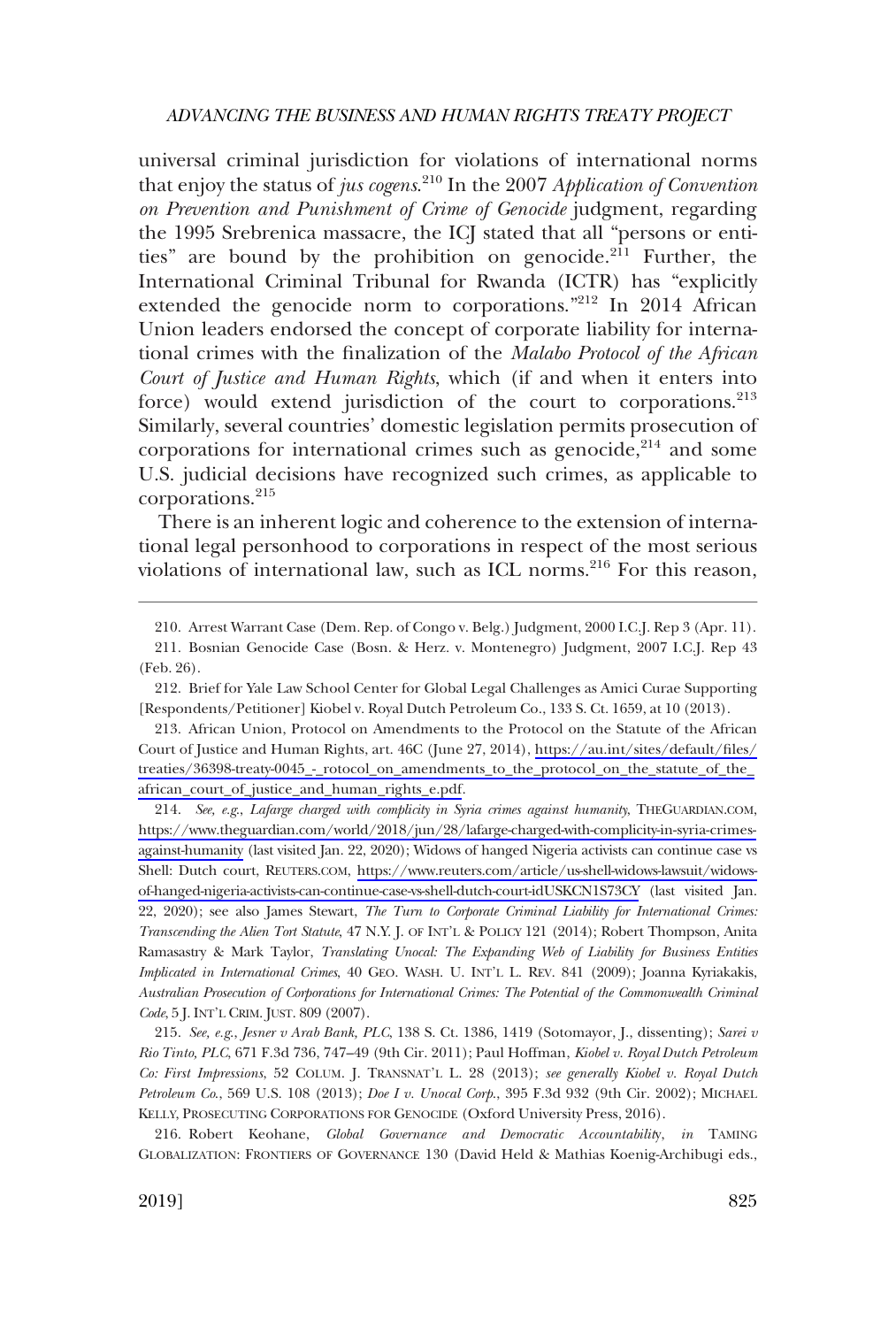<span id="page-37-0"></span>the criteria of coherence, adherence, and accountability that Franck, Keohane, and Victor all view as integral to the legitimacy of a regime are best fulflled by a BHR instrument that creates legally binding obligations for corporations based on ICL, rather than IHRL.

#### P. *Broader Accountability Opportunities for ICL*

Generally speaking, public international law establishes the basic rules of global conduct but lacks robust means to enforce such standards, instead largely devolving that task to states themselves.<sup>217</sup> There exists a paucity of accountability mechanisms, processes and institutions by which to monitor and seek compliance with even the most widely accepted of international norms among states, let alone charting the controversial path of pursuing corporations.<sup>218</sup> This is problematic, to say the least, given that Franck, Keohane, and Victor recognize that the possibility and viability of accountability are crucial elements in the effectiveness of an international legal regime.<sup>219</sup>

Regardless of the choice of law from which to derive corporate human rights standards to be enshrined in a BHR treaty, ensuring effective monitoring and enforcement mechanisms for those standards should be a paramount consideration.<sup>220</sup> This includes robust judicial and non-judicial accountability mechanisms. While market-based and other non-judicial mechanisms are vital for enforcing international corporate legal norms, be they sourced from IHRL or ICL,<sup>221</sup> ICL has a distinct advantage when it comes to judicial accountability mechanisms.

<sup>2003);</sup> Alston, *supra* note 208, at 435; John Ruggie, *Taking Embedded Liberalism Global: The Corporate Connection*, in TAMING GLOBALIZATION: FRONTIERS OF GOVERNANCE (David Held and Mathias Koenig-Archibugi eds., 2003).

<sup>217.</sup> Brief for the United States as Amicus Curiae Supporting Petitioners at 18, Kiobel v. Royal Dutch Petroleum Co., 569 U.S. 108 (2013) (No. 10-1491); Ole Kristian Fauchald & Jo Stigen, *Corporate Responsibility before International Institutions*, 40 GEO. WASH. INT'L L. REV. 1025, 1032 (2009); Ratner, *supra* note 196, at 463; LOUIS HENKIN, FOREIGN AFFAIRS AND THE UNITED STATES CONSTITUTION 245 (1996).

<sup>218.</sup> PORTMANN, *supra* note 185, at 224-6. This is a perennial problem when it comes to international law. *See, e.g*., JOHN AUSTIN, THE PROVINCE OF JURISPRUDENCE DETERMINED (John Murray, 1832); HANS MORGENTHAU, LA RÉALITÉ DES NORMES, EN PARTICULIER DES NORMES DU DROIT INTERNATIONAL: FONDEMENTS D'UNE THÉORIE DES NORMES 34-5 (1934) (Fr.).

<sup>219.</sup> Keohane & Victor, *supra* note 9, at 17; FRANCK, POWER OF LEGITIMACY, *supra* note 47, at 15; Franck, "Legitimacy in the International System," *supra* note 9, at 708.

<sup>220.</sup> Keohane & Victor, *supra* note 9.

<sup>221.</sup> *See, e.g*., Kenneth Abbott & Duncan Snidal, *Hard and Soft Law in International Governance*, 54 INT'L ORG. 421 (2000); JOHN KIRTON & MICHAEL TREBILCOCK, HARD CHOICES, SOFT LAW: VOLUNTARY STANDARDS IN GLOBAL TRADE, ENVIRONMENT AND SOCIAL GOVERNANCE (2004); JOOST PAUWELYN ET AL., INFORMAL INTERNATIONAL LAWMAKING (2012).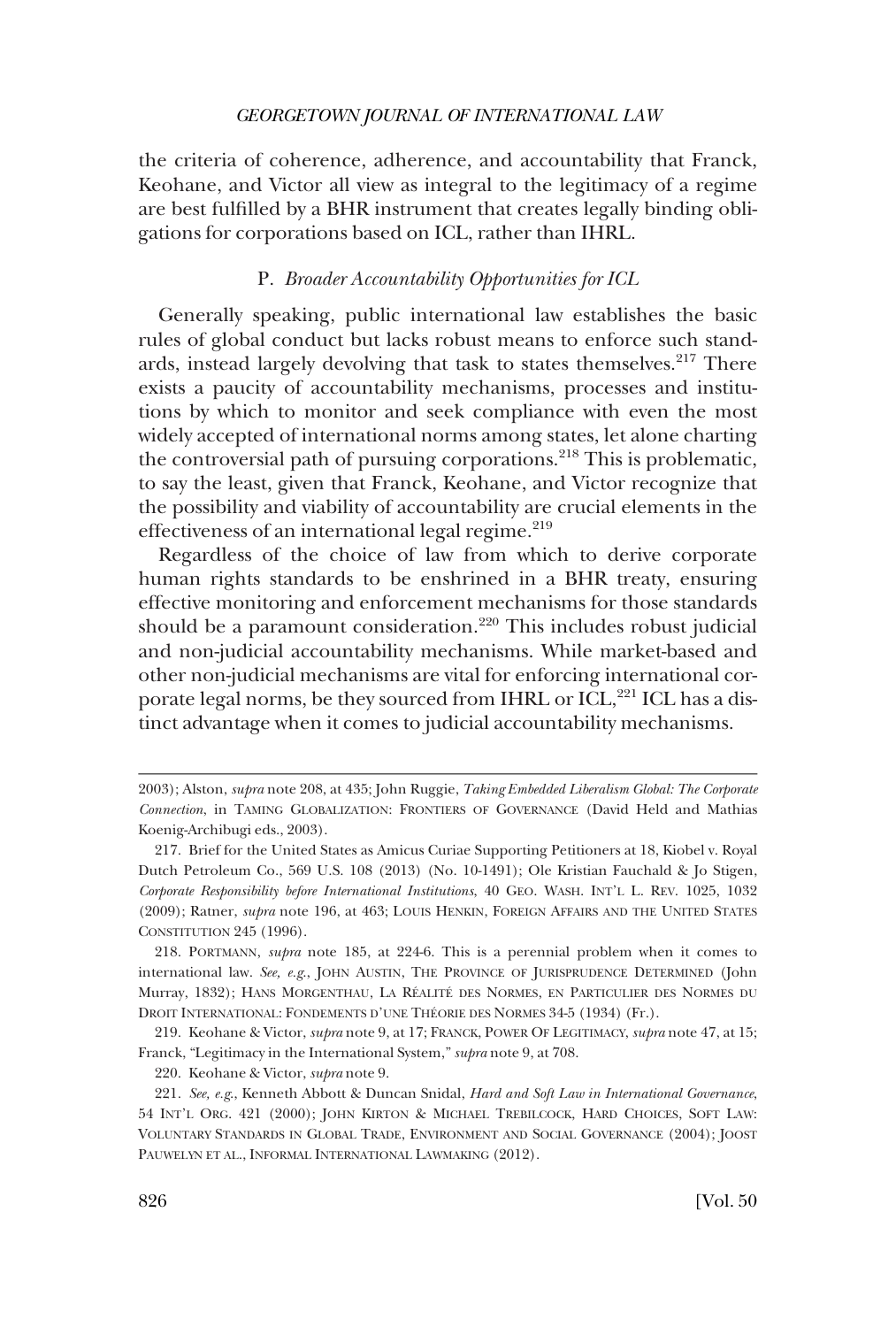<span id="page-38-0"></span>Given the precarious state of human rights enforcement when states fail in their obligations, the practicalities of establishing additional monitoring and enforcement mechanisms for corporate human rights obligations seems unlikely, at least in the near term. Indeed, as human rights scholar and practitioner Douglas Cassel has noted, one of the biggest weaknesses of the "zero-draft" instrument was its failure to contemplate any binding international enforcement mechanism for corporate human rights violations.<sup>222</sup> This remains the case in the 2019 "revised-draft."223 In contrast, utilizing ICL to derive legally binding corporate human rights standards opens up a range of viable enforcement pathways—both domestically and internationally.<sup>224</sup>

#### Q. *Possibility of Corporate Accountability at the International Criminal Court*

The constitutive documents of the ICC expressly provides for jurisdiction over only natural persons.<sup>225</sup> Article  $25(1)$  of the Rome Statute states that "the Court shall have jurisdiction over natural persons", notably precluding legal persons such as corporations from prosecution.<sup>226</sup> The precise reasoning for restricting the jurisdiction of the ICC in this way is a matter of some historical dispute.<sup>227</sup> In particular, there is confusion in the literature, and even among delegates to the Rome Conference who drafted the statute, as to why a French proposal to include jurisdiction over legal persons was ultimately left out of the final Rome Statute text.<sup>228</sup> Regardless, that corporations cannot be

<sup>222.</sup> Douglass Cassel, *At Last: A Draft Treaty on Business and Human Rights*, LETTERS BLOGATORY (Aug. 2, 2018), [https://lettersblogatory.com/2018/08/02/at-last-a-draft-un-treaty-on-business](https://lettersblogatory.com/2018/08/02/at-last-a-draft-un-treaty-on-business-and-human-rights/#more-27105)[and-human-rights/#more-27105.](https://lettersblogatory.com/2018/08/02/at-last-a-draft-un-treaty-on-business-and-human-rights/#more-27105)

<sup>223.</sup> *Legally Binding Instrument to Regulate, in International Human Rights Law, the Activities of Transnational Corporations and other Business Enterprises (Revised-Draft)*, Article 6.

<sup>224.</sup> Jonathan Kolieb, *Australia: The Great Southern Land of Corporate Accountability?*, 1 PANDORA'S BOX L. J. 61 (2013); Kyriakakis, *supra* note 214; Surya Deva, *Acting Extraterritorially to Tame Multinational Corporations for Human Rights Violations: Who Should Bell the Cat*, 5 MELB. J. INT'L L. 37 (2004).

<sup>225.</sup> Statute of the International Criminal Tribunal for the Former Yugoslavia, *supra* note 74, art 6; Statute of the International Tribunal for Rwanda, *supra* note 74, art. 5; Rome Statute, *supra*  note 73, art. 25(1).

<sup>226.</sup> Rome Statute, *supra* note 73, art. 25(1).

<sup>227.</sup> Micaela Frulli, *Jurisdiction Ratione Personae*, *in* THE ROME STATUTE OF THE INTERNATIONAL CRIMINAL COURT: A COMMENTARY 527-534 (Antonio Cassese et al. eds., 2002).

<sup>228.</sup> U.N. Diplomatic Conference of Plenipotentiaries on the Establishment of an International Criminal Court, *Report of the Preparatory Committee on the Establishment of an International Criminal Court*, *Draft Statute for the International Criminal Court*, art. 23, UN Doc A/ CONF 183/2/Add.1 (Apr. 14, 1998). *See also* Frulli, *supra* note 225; KARAVIAS, *supra* note 1, at 100; Bismuth, *supra* note 190, at 209; Andrew Clapham, *The Complexity of International Criminal Law:*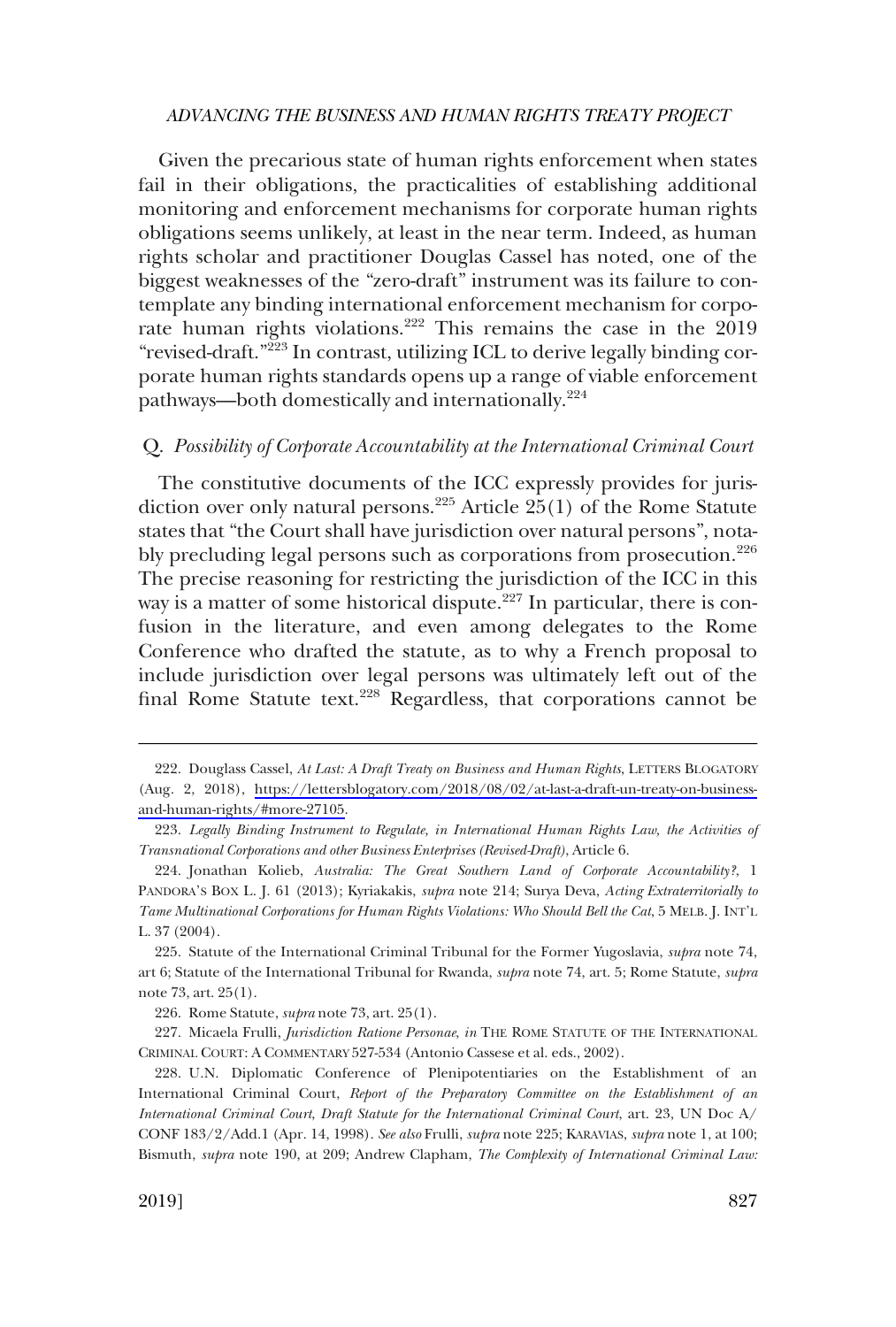<span id="page-39-0"></span>currently prosecuted at the ICC is a procedural matter, rather than a reflection of substantive legal principles.<sup>229</sup>

Regardless of the precise reason, it is important to note that the current absence of a provision allowing for corporate criminal responsibility does not preclude its inclusion at some future date.<sup>230</sup> Indeed, a 2008 International Commission of Jurists report on corporate complicity in international crimes recommended just such an amendment.<sup>231</sup> As the movement towards recognition of corporate criminal liability continues apace, the possibility of this change grows.232

Moreover, despite the jurisdictional impediments preventing prosecution of corporations themselves at the ICC, the ICC currently has the jurisdictional scope to prosecute corporate executives and employees. Recent experience suggests it can be done, with the International Criminal Tribunal for Rwanda successfully prosecuting corporate employees for using their companies to commit war crimes and even genocide.233 Moreover, successive ICC prosecutors have publicly stated their willingness to investigate corporate executives for complicity in international crimes.234

#### R. *Domestic Accountability Mechanisms Responding to International Crimes*

A legally binding instrument based on ICL norms could also serve the purpose of confrming and clarifying the duties of states to respond to international crimes perpetrated by corporations through existing domestic mechanisms. Many national courts have jurisdiction to prosecute corporate executives and even corporations themselves for violations of ICL.235 Signifcantly, some countries have recognized corporate

231. *Id*.

*Looking Beyond Individual Responsibility to the Responsibility of Organizations, Corporations and States*, *in*  FROM SOVEREIGN IMPUNITY TO INTERNATIONAL ACCOUNTABILITY: THE SEARCH FOR JUSTICE IN A WORLD OF STATES 244-45 (Ramesh Thakur ed., UN University Press, 2004); Kai Ambos, *General Principles of Criminal Law in the Rome Statute* 10 CRIM. L. F. 1, 7 (1999).

<sup>229.</sup> Brief of Yale Law School Center for Global Legal Challenges, *Kiobel v. Royal Dutch Petroleum Co*., 133 S. Ct. 1659, at 5 (2013).

<sup>230.</sup> INT'L COMM'N OF JURISTS, REPORT OF THE INTERNATIONAL COMMISSION OF JURISTS EXPERT LEGAL PANEL ON CORPORATE COMPLICITY IN INTERNATIONAL CRIMES, Vol II, at 56 (2008).

<sup>232.</sup> Sundell, *supra* note 128, at 676.

<sup>233.</sup> Prosecutor v. Nahimana, Case No. ICTR-99-52-A, Appeal Judgment (Nov. 28, 2007); Prosecutor v. Musema, Case No. ICTR-96-13-A, Judgement and Sentence (Jan. 27, 2000).

<sup>234.</sup> Graff, *supra* note 200; Fatou Bensouda, *ICC Prosecutor Warns: Corporate Executives Not Above International Law*, RADIO FRANCE INTERNATIONALE, (last updated 2013), [https://soundcloud.com/](https://soundcloud.com/radiofranceinternationale/icc-prosecutor-warns-corporate) [radiofranceinternationale/icc-prosecutor-warns-corporate](https://soundcloud.com/radiofranceinternationale/icc-prosecutor-warns-corporate).

*See, e.g*., INT'L COMM'N OF JURISTS, Vol. II, *supra* note 230; *see also* Hof 's-Hertogenbosch 21 235. april 2017, RvdW 2017, 20-001906-10 (Kouwenhoven) (Neth.); *Argor-Heraeus investigation (re Dem.*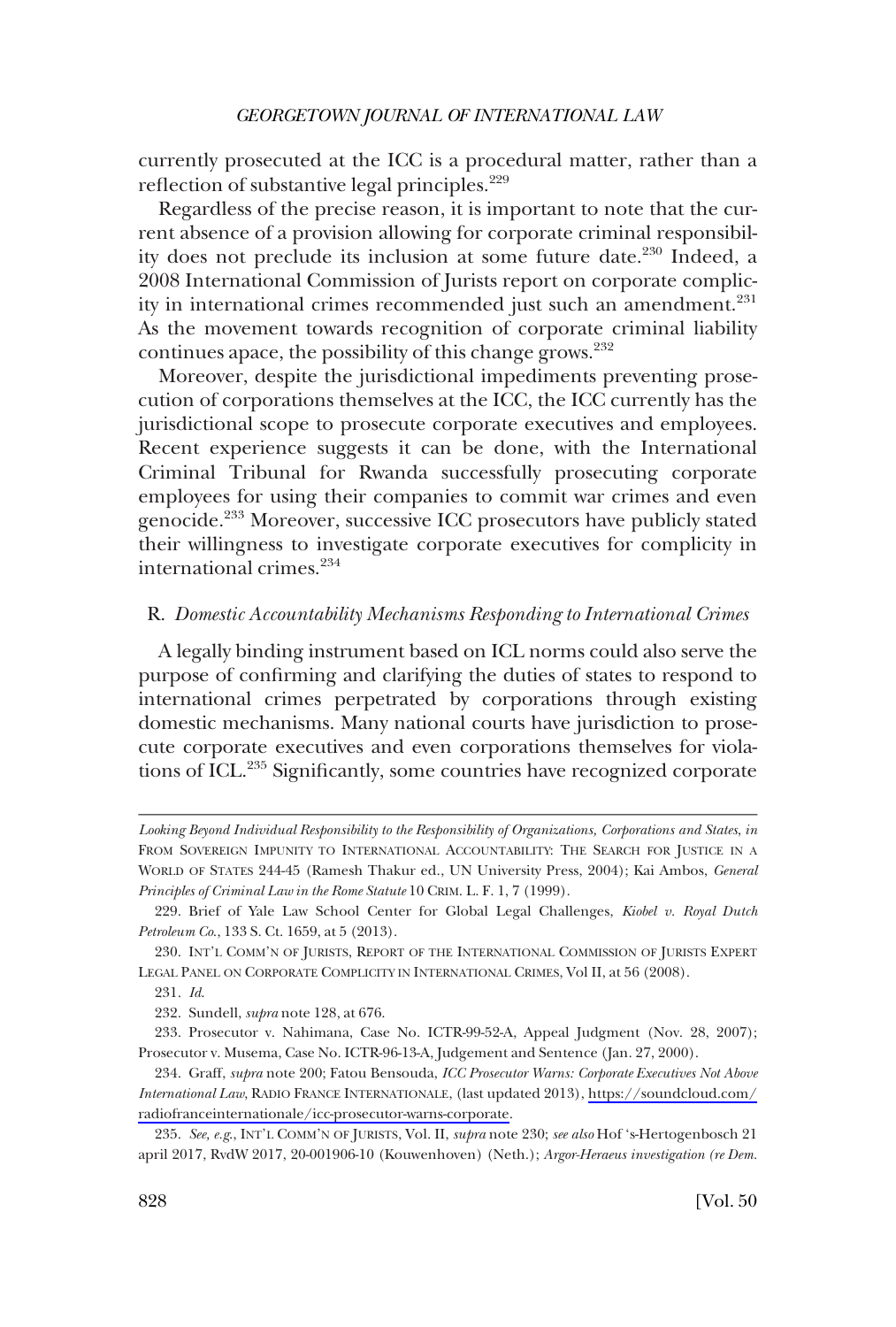<span id="page-40-0"></span>accountability for international crimes when incorporating the Rome Statute into their domestic laws.<sup>236</sup> Moreover, as discussed above, domestic laws in many home-state countries offers civil law opportunities to pursue corporate accountability for international crimes.<sup>237</sup> Legal mechanisms such as the Alien Tort Statute in the United States and "regular" tort law in the UK have been used to pursue accountability for corporate human rights abuses amounting to international crimes. In contrast, the legal enforcement of IHRL standards against TNCs (and other corporations) in domestic legal orders is often impaired through an absence of adequate legislation and viable enforcement pathways.<sup>238</sup>

### S. *Overcoming Corporate Resistance to a BHR Treaty*

As the Franck-Keohane-Victor framework indicates, the acceptance and adherence by relevant stakeholder groups will be crucial to a BHR treaty's fnalization, sustainability, and ultimately its effectiveness in achieving the objective of curtailing corporate human rights abuses.<sup>239</sup> The reality is that the global business community has successfully scuttled every effort to enshrine binding norms of corporate behavior into international legal instruments thus far, and have shown strong disapproval towards the OEIGWG's work to date. Collectively, they have rejected centralized "command-and-control" style regulation in lieu of industry-supported, often industry-specifc, "self-regulation" through soft-law instruments.<sup>240</sup> It is posited that a treaty based on ICL norms presents far greater likelihood of acceptance and approval by corporate stakeholders.

## 1. Universal Scope of Human Rights Law Cuts Both Ways

Whilst the corporate sector will likely be reticent of any global regulation, it is arguably the all-pervasive scope of IHRL that may have deterred them in the past from supporting greater regulation in the human rights domain. Human rights law, leaving to one side its checkered application and acceptance by states, seeks to regulate a vast array of conduct, carried out all across the globe. For a corporation,

Rep. of Congo), BUSINESS AND HUMAN RIGHTS RESOURCE CENTRE, [https://business-humanrights.](https://business-humanrights.org/en/argor-heraeus-investigation-re-dem-rep-of-congo) [org/en/argor-heraeus-investigation-re-dem-rep-of-congo.](https://business-humanrights.org/en/argor-heraeus-investigation-re-dem-rep-of-congo)

<sup>236.</sup> Kyriakakis, *supra* note 214, at 810.

<sup>237.</sup> Kolieb, *supra* note 224.

<sup>238.</sup> Bismuth, *supra* note 190, at 219.

<sup>239.</sup> Franck, *supra* note 9; Keohane & Victor, *supra* note 9.

<sup>240.</sup> MATHIAS KOENIG-ARCHIBUGI, TRANSNATIONAL CORPORATIONS AND PUBLIC ACCOUNTABILITY 246-9 (2004).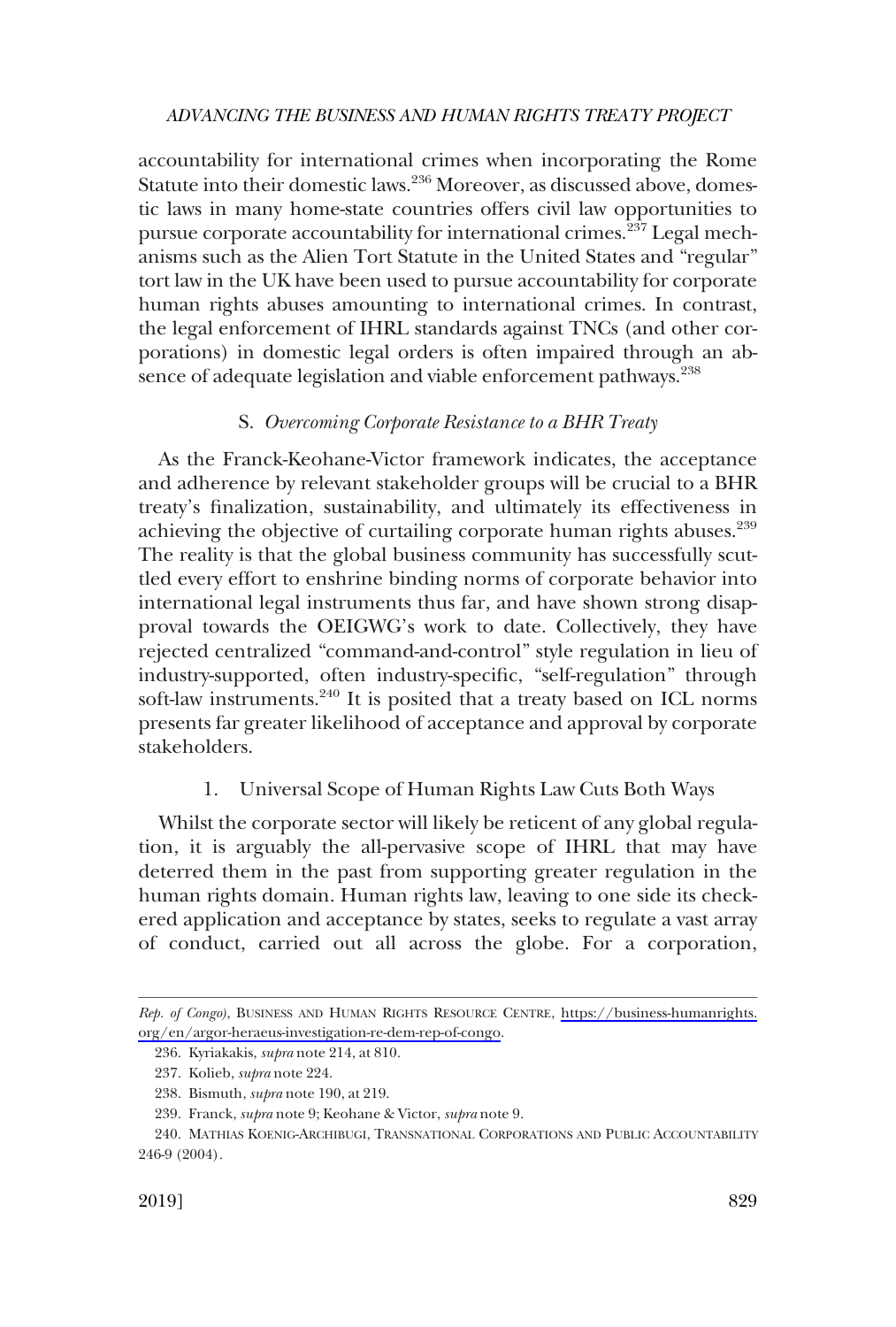regulation of a human rights legal character would apply to all their operations, everywhere and anywhere they operate. Respecting, protecting, and securing the human rights of people affected by a corporation's operations would doubtless result in signifcant compliance costs for many corporations—both small, local companies and TNCs. Furthermore, fulflling these human rights obligations would need to be reconciled with a company's explicit obligations to its shareholders, including an obligation to maximize profts.

This may well be an admirable objective, but for the purposes of advancing the BHR agenda it is, at least for the foreseeable future, likely to encounter stiff resistance from the global business community. Indeed, the International Chamber of Commerce has expressed "deep concern" over the current treaty process,  $241$  and in a 2015 position paper prominent global business groups stated that any BHR treaty should "not create new legal liabilities for companies for social standards" and place no "direct [human rights] obligations on companies."242 Similarly, a 2017 position paper issued in response to the OEIGWG's release of draft treaty elements indicated that business groups perceive treaty efforts thus far as a "big step backwards."<sup>243</sup>

This resistance to treaty efforts may imperil the eventual coming into force and effectiveness of any such BHR treaty, in particular ratifcation by developed countries—the home-states of many of the largest TNCs. Indeed, efforts to implement a broadly-drafted BHR treaty—such as the "revised draft" instrument—may unnecessarily complicate and interfere with attempts to effectively end corporate contributions to egregious human rights violations, such as those resulting in widespread violence and environmental harm.

A more modest and qualifed paradigm and body of law, such as ICL—one that targets only the most egregious human rights abuses has a greater chance of being accepted and perceived as fair by

<sup>241.</sup> *See* Press Release, International Chamber of Commerce *supra* note 16.

<sup>242.</sup> INTERNATIONAL ORGANIZATION OF EMPLOYERS, BUSINESS AND INDUSTRY ADVISORY COMMITTEE TO THE OECD, INTERNATIONAL CHAMBER OF COMMERCE, WORLD BUSINESS COUNCIL FOR SUSTAINABLE DEVELOPMENT, U.N. TREATY PROCESS ON BUSINESS AND HUMAN RIGHTS: INITIAL OBSERVATIONS BY THE INTERNATIONAL BUSINESS COMMUNITY ON A WAY FORWARD 3 (Position Paper, June 29, 2015).

<sup>243.</sup> BUSINESS AND INDUSTRY ADVISORY COMMITTEE TO THE OECD, INTERNATIONAL ORGANIZATION OF EMPLOYERS, INTERNATIONAL CHAMBER OF COMMERCE, FOREIGN TRADE ASSOCIATION, UN TREATY PROCESS ON BUSINESS AND HUMAN RIGHTS: RESPONSE OF THE INTERNATIONAL BUSINESS COMMUNITY TO THE "ELEMENTS" FOR A DRAFT LEGALLY BINDING INSTRUMENT ON TRANSNATIONAL CORPORATIONS AND OTHER BUSINESS ENTERPRISES WITH RESPECT TO HUMAN RIGHTS 1 (Position Paper, Oct. 20, 2017).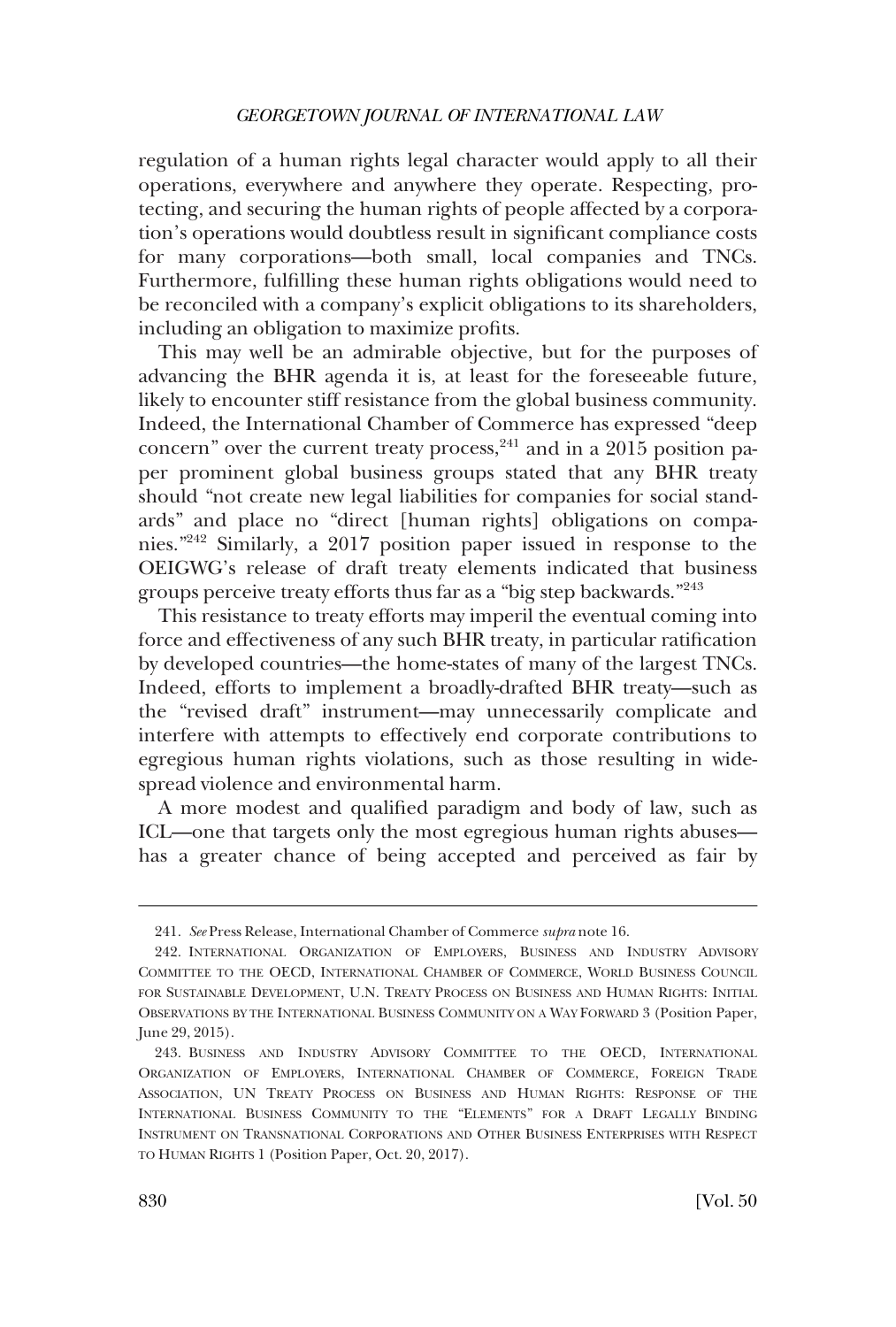<span id="page-42-0"></span>governments and the private sector, which is recognized as a crucial element of regime effectiveness.<sup>244</sup> Ultimately, it will be these actors that bear the burden of implementing the treaty's provisions. In this way, a more confned BHR treaty could be more sustainable and capable of attracting the requisite legitimacy and acceptance sought.

A narrowly-defned set of ICL-based corporate human rights standards may well be more effective in achieving the BHR goals of enhancing corporate adherence to human rights, and encouraging businesses to embrace their social and environmental responsibilities writ large.

## 2. A Plea for Incrementalism: Refecting on the Fate of the U.N. Norms

The fate of the draft U.N. Norms on the Responsibilities of Transnational Corporations and other Business Enterprises with Regard to Human Rights (U.N. Norms) must serve as a cautionary tale. $245$ Attempting to mandate excessively high standards of conduct for corporations may be counter-productive, and avoiding this type of treaty that prompted a fair amount of the business community's animus towards the U.N. Norms.<sup>246</sup> If such an initiative fails to garner sufficient government and business support from around the world, much as the U.N. Norms failed to do, despite decades of advocacy, it risks setting back attempts to regulate the corporate sector's impacts on human rights.<sup>247</sup>

In contrast, the diplomatic success of the Ruggie-led U.N. Guiding Principles in garnering near-universal support for its more inclusive gradualism to the issue of business' human rights obligations suggests that sometimes incrementalism and inclusivity may very well be the more prudent and effective options.<sup>248</sup> In fulfilling his mandate,

246. Int'l Chamber of Commerce & Int'l Org. of Empl'rs, *Joint views of the IOE and ICC on the draft "Norms on the Responsibilities of Transnational Corporations and Other Business Enterprises with Regard to Human Rights,"* (Mar. 2004), [http://www.reports-and-materials.org/IOE-ICC-views-UN](http://www.reports-and-materials.org/IOE-ICC-views-UN-norms-March-2004.doc)[norms-March-2004.doc.](http://www.reports-and-materials.org/IOE-ICC-views-UN-norms-March-2004.doc)

<sup>244.</sup> Keohane & Victor, *supra* note 9.

<sup>245.</sup> U.N. Hum. Rts. Comm'n, Sub-Comm'n on the Promotion and Protection of Hum. Rts., Norms on the Responsibilities of Transnational Corporations and Other Business Enterprises with Regard to Human Rights, U.N. Doc. E/CN.4/Sub.2/2003/12/Rev.2 (2003); *see also* Khalil Hamdani & Lorraine Ruffng, *Lessons from the UN Centre on Transnational Corporations for the Current Treaty Initiative*, *in* BUILDING A TREATY ON BUSINESS AND HUMAN RIGHTS: CONTEXTS AND CONTOURS 27 (Surya Deva & David Bilchitz eds., 2017).

<sup>247.</sup> U.N. Sub-Comm'n on Promotion and Protection of Hum. Rts. Norms on the Responsibilities of Transnational Corporations and Other Business Enterprises with Regard to Human Rights (draft), U.N. Doc. E/CN.4/Sub.2/2003/12/Rev.2 (Aug.13, 2003).

<sup>248.</sup> Karin Buhmann, *Business and Human Rights: Understanding the UN Guiding Principles from the Perspective of Transnational Business Governance Institutions*, 6 TRANSNAT'L LEGAL THEORY 399, 399 (2015).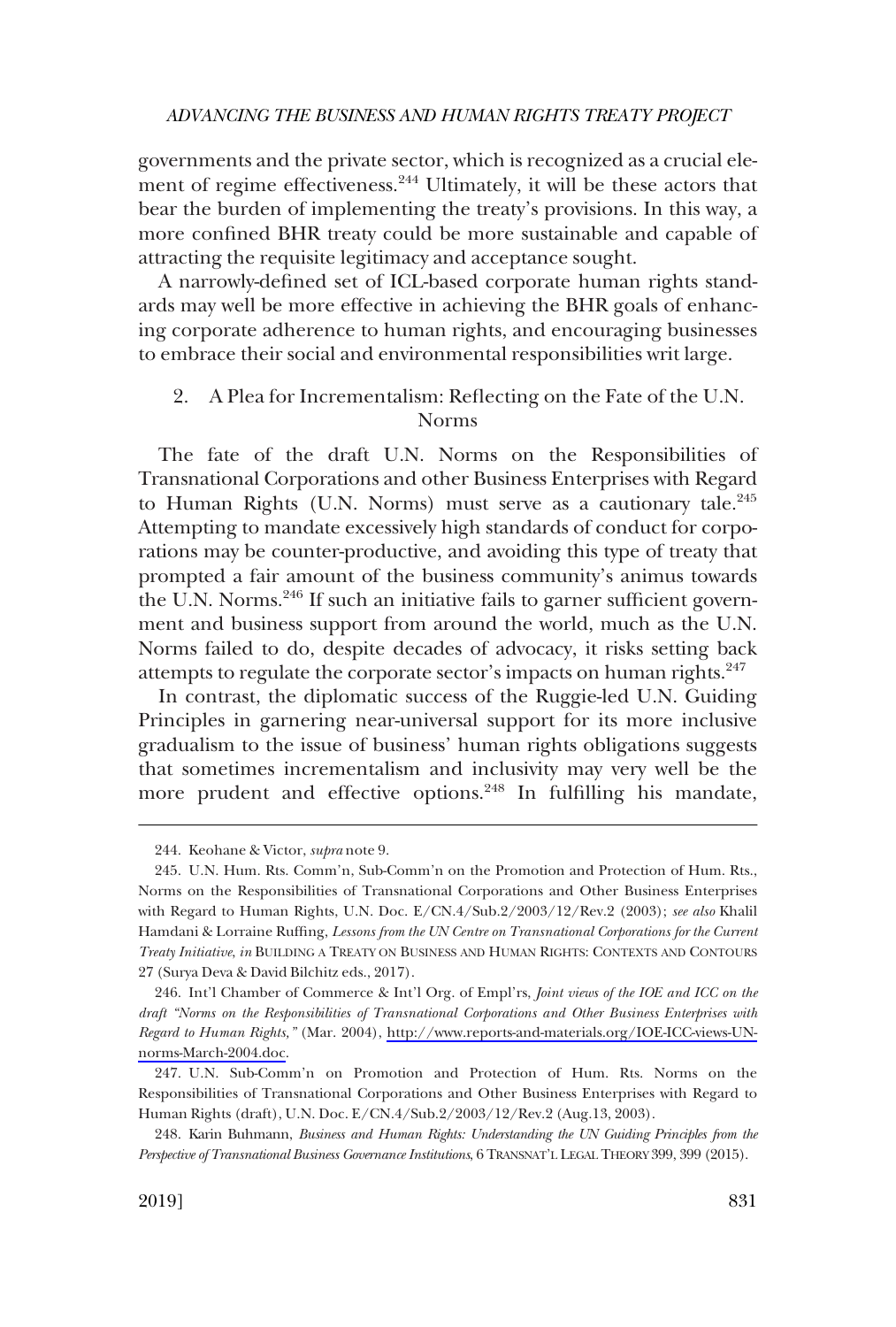Ruggie consciously "steered clear of employing concepts cognate to international human rights law."249

Indeed, the product of Ruggie's mandate is a strong indication that many governments, and certainly the global business community, reject any direct applicability of treaty or customary international human rights law to corporations and have a "distinct preference for limiting the debate to voluntary standards and self-regulation."250 There simply does not exist the requisite political appetite for a wide-ranging, binding corporate human rights legal standards akin to the U.N. Norms. On the contrary, as the submissions to the Guiding Principles drafting process indicate, there is a "marked reluctance" amongst states to affrm *any* binding corporate human rights obligations under international law.<sup>251</sup>

The resistance and rancor that greeted the introduction of the U.N. Human Rights Council resolution in 2014 initiating the latest treatydrafting process is further evidence that there remains considerable reluctance on the part of the international community (both governments and business) to formally recognize binding human rights obligations of businesses in international law.<sup>252</sup> While the Ecuadorian and South African-sponsored resolution garnered signifcant support from developing countries, it failed to attract any substantial support from OECD countries.253 Leading business interests strongly opposed such a move, suggesting that it placed too great a fnancial burden on companies, misapprehended the purpose of the corporation, and unfairly saddled private companies with what should appropriately be considered state obligations.<sup>254</sup> In the face of resistance from developed countries—from which most powerful TNCs originate—it is hard to be

<sup>249.</sup> KARAVIAS, *supra* note 1, at 83; *see also* RUGGIE, *supra* note 36.

<sup>250.</sup> INTERNATIONAL COUNCIL ON HUMAN RIGHTS POLICY, *supra* note 27, at 2.

<sup>251.</sup> KARAVIAS, *supra* note 1, at 83.

<sup>252.</sup> Statement on behalf of a Group of Countries at the 24rd session of the Human Rights Council (Sept. 2013), [https://business-humanrights.org/en/pdf-statement-on-behalf-of-a-group](https://business-humanrights.org/en/pdf-statement-on-behalf-of-a-group-of-countries-at-the-24rd-session-of-the-human-rights-council)[of-countries-at-the-24rd-session-of-the-human-rights-council.](https://business-humanrights.org/en/pdf-statement-on-behalf-of-a-group-of-countries-at-the-24rd-session-of-the-human-rights-council)

<sup>253.</sup> HUM. RTS. COUNCIL RES., *supra* note 2 (20 votes for: Algeria, Benin, Burkina Faso, China, Congo, Côte d'Ivoire, Cuba, Ethiopia, India, Indonesia, Kazakhstan, Kenya, Morocco, Namibia, Pakistan, Philippines, Russia, South Africa, Venezuela, Vietnam; 13 votes against: Austria, Czech Republic, Estonia, France, Germany, Ireland, Italy, Japan, Montenegro, South Korea, Romania, the Former Yugoslavia, UK, USA; 13 abstentions: Argentina, Botswana, Brazil, Chile, Costa Rica, Gabon, Kuwait, Maldives, Mexico, Peru, Saudi Arabia, Sierra Leone, UAE).

Bus. & Indus. Advisory Comm. to the OECD, *BIAC Comments: Ecuador Proposal for a New*  254. *Business and Human Rights Treaty* (June 19, 2014), [http://biac.org/wp-content/uploads/2014/](http://biac.org/wp-content/uploads/2014/12/FIN-14-06-COM-proposed-treaty-on-business-and-human-rights2.pdf)  [12/FIN-14-06-COM-proposed-treaty-on-business-and-human-rights2.pdf;](http://biac.org/wp-content/uploads/2014/12/FIN-14-06-COM-proposed-treaty-on-business-and-human-rights2.pdf) John Ruggie, *A UN Business and Human Rights Treaty?*, HARV. KENNEDY SCH. OF GOV'T (2014).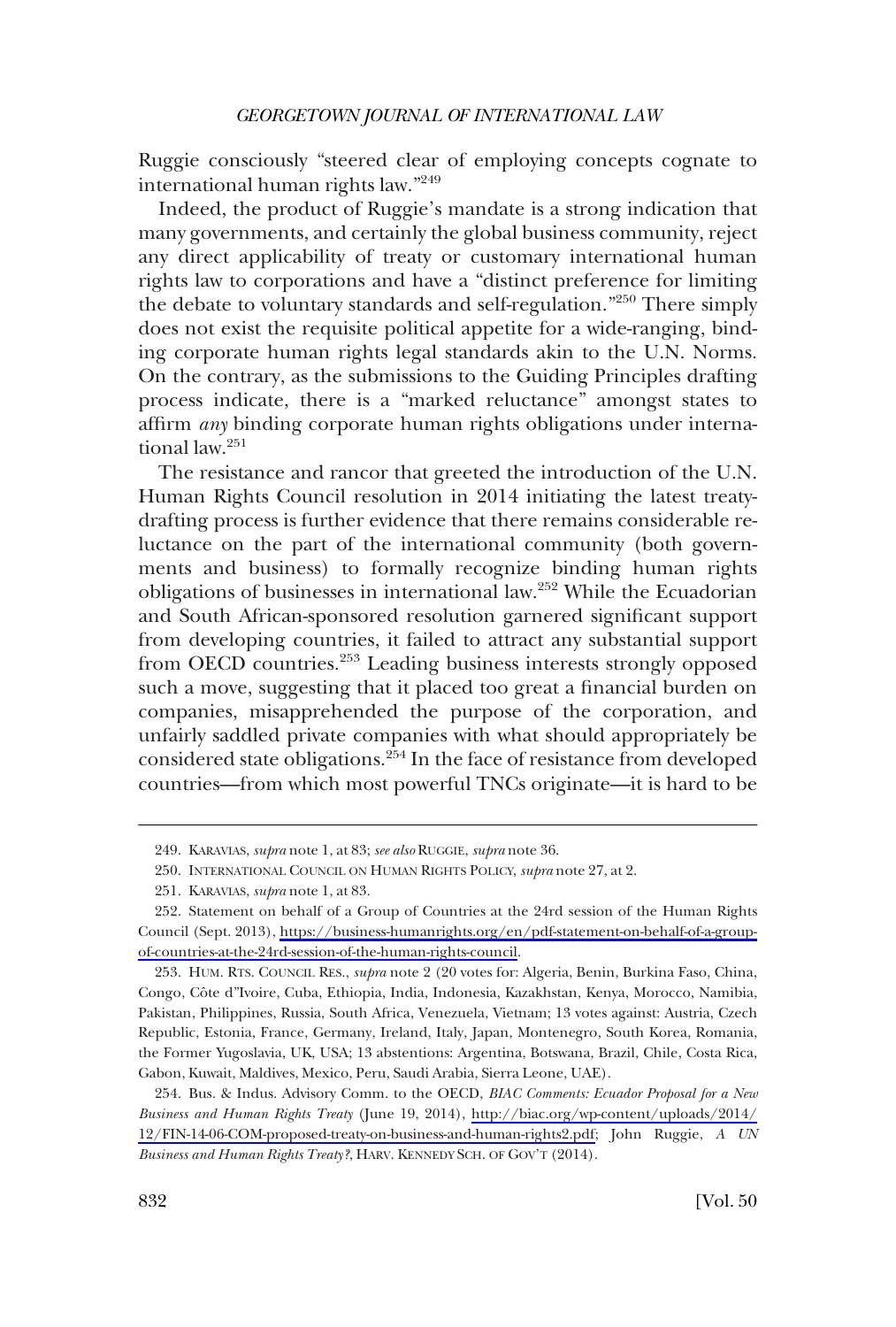<span id="page-44-0"></span>optimistic about the chances of success for this initiative, despite its continuing efforts. On the contrary, the day after this resolution was adopted, the Human Rights Council adopted a rival resolution drafted by Norway calling for the U.N. to embrace a more incremental approach to increasing corporate respect for human rights, one that is focused on implementing the soft-law Guiding Principles.255 This proposal attracted support from OECD countries, which indicates that there is little appetite among the major TNC "home-countries" for a reprise of the draft U.N. Norms. 256 Efforts to foist human rights obligations or other legal obligations perceived as overly burdensome on a non-cooperative global business community seem unlikely to succeed anytime soon.

The power of corporations, and the weakening of state-based global governance institutions, has only increased in the intervening years since the draft U.N. Norms were shelved. Leaders of powerful countries openly question the utility of global governance regimes such as the U. N. and its human rights system. The recent wave of populism in the United States, Europe, and elsewhere suggests that this may be an inopportune historical moment to attempt such a heavy lift as securing broad human rights obligations for corporations.

Pursuing ambitious goals is admirable but extending the scope of any BHR treaty too far may well be counterproductive and ultimately self-defeating. The inevitable battle with the business community resulting from any attempt to extend a broad range of universally-applicable human rights obligations could be overcome by choosing to base corporate human rights obligations on ICL. On the other hand, as has been clearly displayed in the response to the drafting of a legally-binding BHR instrument, a treaty which includes sweeping corporate human rights duties will likely lack the necessary corporate and political support to be concluded, let alone implemented and adhered to.

## V. CONCEPTUALIZING THE PLACE OF IHRL WITHIN BHR GOVERNANCE **REGIME**

The preceding analysis suggests that ICL is the most relevant and legitimate body of international law from which to derive a set of minimum standards to be enshrined in the frst binding BHR treaty. The choice of ICL also offers the best likelihood of successfully concluding and implementation of any such treaty. However, this is *not* to dismiss

<sup>255.</sup> Human Rights Council Res. 26/22, U.N. Doc. A/HRC/RES/26/22 (June 27, 2014).

<sup>256.</sup> Nine OECD countries listed as the co-sponsors of the Norwegian-drafted Human Rights resolution. *See* Human Rights Council Res. 26/L.1, UN Doc. A/HRC/26/L.1 (June 23, 2014).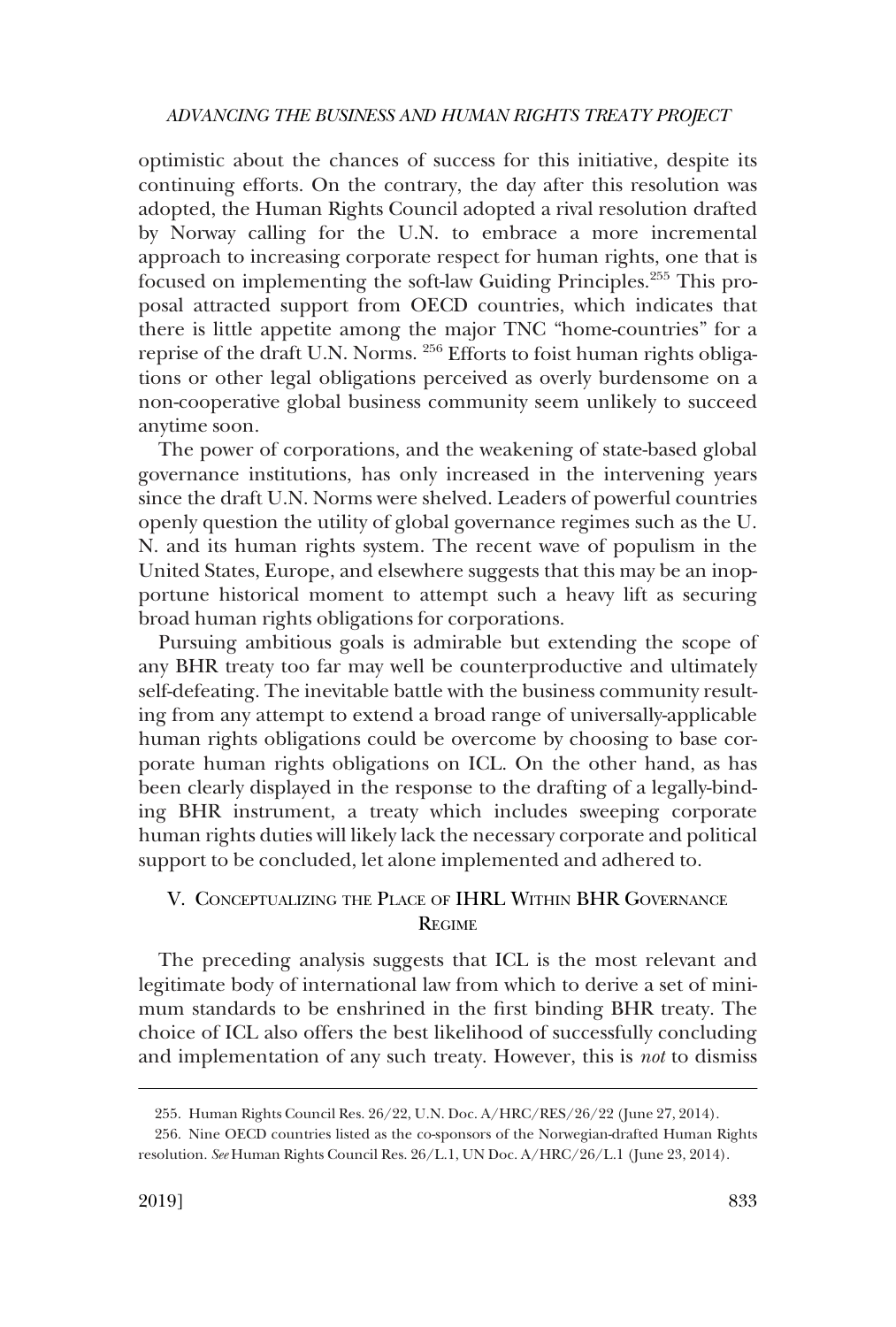the value of IHRL in the governance of corporate human rights obligations. On the contrary, IHRL has a vital and signifcant role in the stillevolving complex BHR governance regime that aims to improve corporations' respect and protection of human rights across the globe.

Ever since the "naming and shaming" public campaigns of the 1990s against corporate giants such as Royal Dutch Shell (for its conduct in Nigeria) and Nike (for its sweatshop Asian workforce), global businesses are now routinely expected to secure and respect human rights.257 Moreover, the bulk of regulatory activity surrounding corporate engagement with the communities in which they operate, including in weak-governance areas, has been within a human rights paradigm.258 Many leading global corporations embrace the lexicon of human rights to benchmark their social responsibility, especially in developing country contexts.<sup>259</sup> Soft law multi-stakeholder governance initiatives, such as the U.N. Global Compact that employ the law and language of human rights are popular amongst states and industry. For instance, according to one study, 220 of the Fortune 500 largest corporations in the world are members of the U.N. Global Compact.<sup>260</sup>

Nevertheless, given its ambitious goals, aspirational wording, and incredible breadth of rights, the corpus of IHRL is better conceptualized as contributing to the aspirational regulation of corporations vis-à-vis their respect for human rights, rather than forming legally binding standards for which non-compliance risks legal liability.<sup>261</sup> Existing state-based initiatives that seek to improve corporate human rights conduct—such as the OECD Guidelines and the U.N. Guiding Principles—embrace this role for human rights law. As the names suggests, these instruments are not prescriptive in nature, nor do they coerce or compel compliance.

<sup>257.</sup> Deitelhoff and Wolf, *supra* note 33, at 222-23.

<sup>258.</sup> *See, e.g*., VOLUNTARY PRINCIPLES ON SECURITY AND HUM. RTS., *supra* note 31; *see also* U.N. GLOBAL COMPACT, *supra* note 31; Ruggie, *supra* note 15, at 224.

<sup>259.</sup> See, e.g., SINOPEC CORP., 2017 Communication on Progress for Sustainable Development (2017), [https://s3-us-west-2.amazonaws.com/ungc-production/attachments/cop\\_2018/462479/original/](https://s3-us-west-2.amazonaws.com/ungc-production/attachments/cop_2018/462479/original/COP2017-SINOPEC.pdf?1523344464)

[COP2017-SINOPEC.pdf?1523344464;](https://s3-us-west-2.amazonaws.com/ungc-production/attachments/cop_2018/462479/original/COP2017-SINOPEC.pdf?1523344464) COCA-COLA CO., *2017 Sustainability Report* (2017), [https://www.](https://www.coca-colacompany.com/2017-sustainability-report)  [coca-colacompany.com/2017-sustainability-report](https://www.coca-colacompany.com/2017-sustainability-report); SIEMENS, *Sustainability Information 2018*, (2018), [https://www.siemens.com/investor/pool/en/investor\\_](https://www.siemens.com/investor/pool/en/investor_relations/siemens_sustainability_information2018.pdf)

[relations/siemens\\_sustainability\\_information2018.pdf;](https://www.siemens.com/investor/pool/en/investor_relations/siemens_sustainability_information2018.pdf) BHP BILLITON, *2013 Sustainability Report*  (2013), [https://www.bhp.com/-/media/documents/community/2013/bhpbillitonsustainability](https://www.bhp.com/-/media/documents/community/2013/bhpbillitonsustainabilityreport2013_interactive.pdf?la=en)  [report2013\\_interactive.pdf?la=en;](https://www.bhp.com/-/media/documents/community/2013/bhpbillitonsustainabilityreport2013_interactive.pdf?la=en) RIO TINTO, *Sustainable Development Report, Rio Tinto 2015* (2015), <http://www.riotinto.com/our-commitment-107.aspx>.

<sup>260.</sup> Michel Coulmont et al., *The Global Compact and its Concrete Effects*, 8 J. GLOBAL RESP. 300, 303 (2017). For full list of signatories, *see* U.N. Global Compact, *supra* note 31.

<sup>261.</sup> Jonathan Kolieb, *When to Punish, When to Persuade and When to Reward: Strengthening Responsive Regulation with the Regulatory Diamond*, 41 MONASH U. L. REV. 136, 145 (2015).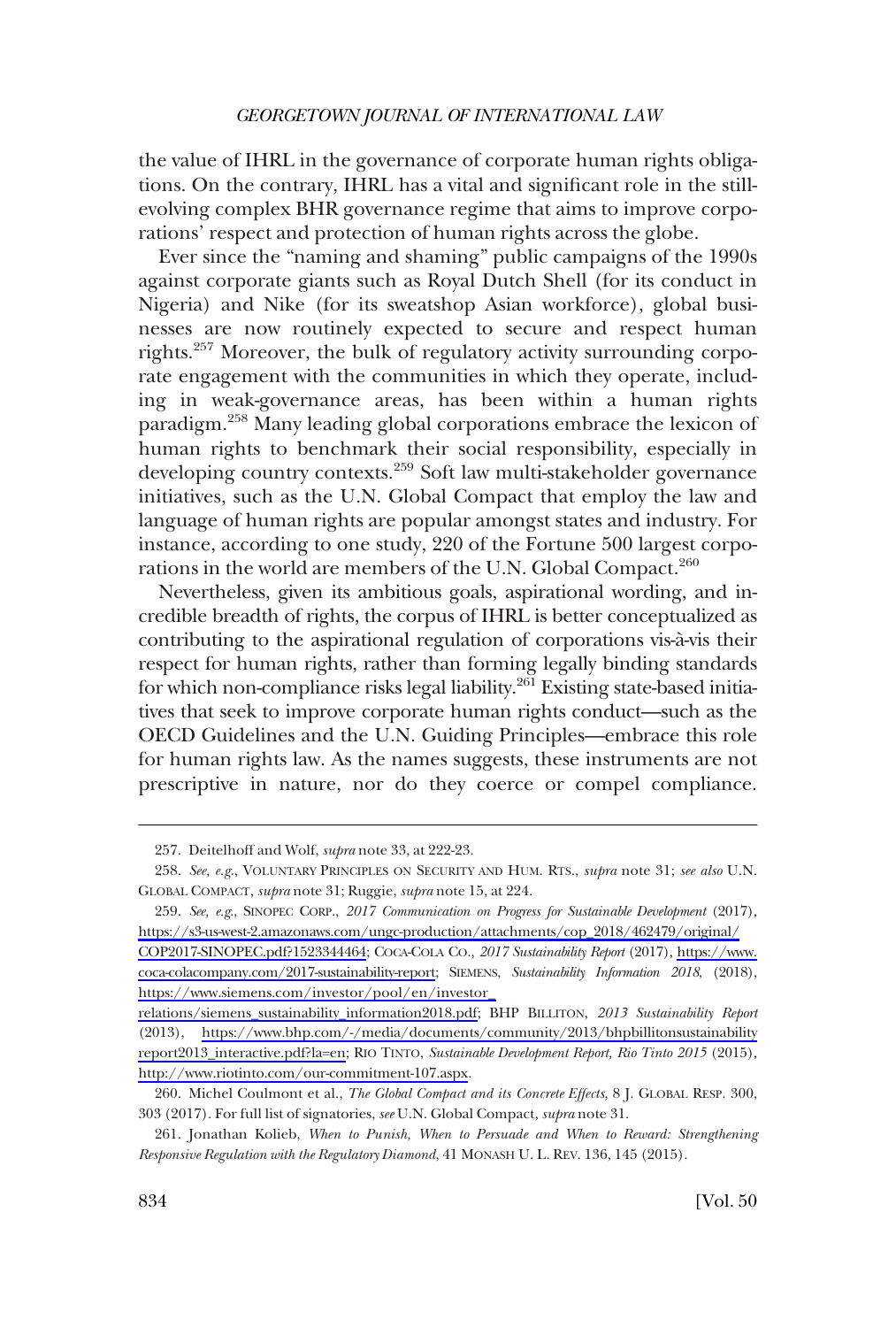Neither do they possess punitive accountability measures for non-compliance. Rather, they exert regulatory force through education and persuasion and adopt an unashamedly collaborative and voluntary approach. Multi-stakeholder governance initiatives, such as the U.N. Global Compact, Voluntary Principles for Security and Human Rights and Extractive Industries Transparency Initiative do similarly.<sup>262</sup>

Indeed, "the idea of human rights encompasses much more than law" and does more than *merely* enforce minimum standards of behavior.263 These human rights instruments refect this understanding and remain critical in encouraging corporations to go beyond mere compliance with legal standards and endeavor to continuously improve their conduct in the realm of human rights. These instruments have garnered considerable political and corporate acceptance—in no small measure due to their soft-law, non-legal nature. They—and IHRL should be considered vital elements in a global "polycentric governance" regime that aims to strengthen corporate respect for and protection of the human rights of their customers, employees, and the people and communities impacted by their operations.264 Their role is a signifcant one. As John Braithwaite and other regulatory scholars have observed, the ultimate purpose of regulation is to encourage corporations to go beyond compliance with minimum legal standards of conduct and "to catalyze continuous improvement."<sup>265</sup>

Moreover, there is tremendous scope for developing new and innovative measures that encourage and even incentivize greater corporate respect for the breadth of IHRL and the ideals it represents. As Anita Ramasastry, American legal academic and member of the U.N. Working Group on Business and Human Rights, notes, in this sense, the BHR discourse could borrow from the corporate social responsibility discourse to re-focus not only on the *legal* accountabilities of corporations but on conceptualizing what "role companies might play in a larger protection and fulfllment of human rights."266

List of activities and publications within each initiative can be found on their respective 262. web platforms: [www.globalcompact.org;](http://www.globalcompact.org) [www.voluntaryprinciples.org;](http://www.voluntaryprinciples.org) [www.eiti.org.](http://www.eiti.org)

<sup>263.</sup> INT'L COUNCIL ON HUM. RTS. POL'Y, *supra* note 27, at 2.

<sup>264.</sup> Elinor Ostrom, *Beyond Markets and States: Polycentric Governance of Complex Economic Systems*  100 AM. ECON. REV. 641 (2010); Ruggie, *supra* note 254, at 2.

<sup>265.</sup> JOHN BRAITHWAITE ET AL., REGULATING AGED CARE: RITUALISM AND THE NEW PYRAMID 322 (Edward Elgar ed. 2007); Kolieb, *supra* note 261, 159.

<sup>266.</sup> Anita Ramasastry, *Corporate Social Responsibility Versus Business and Human Rights: Bridging the Gap Between Responsibility and Accountability*, 14 J. HUM. RTS. 237, 238 (2015).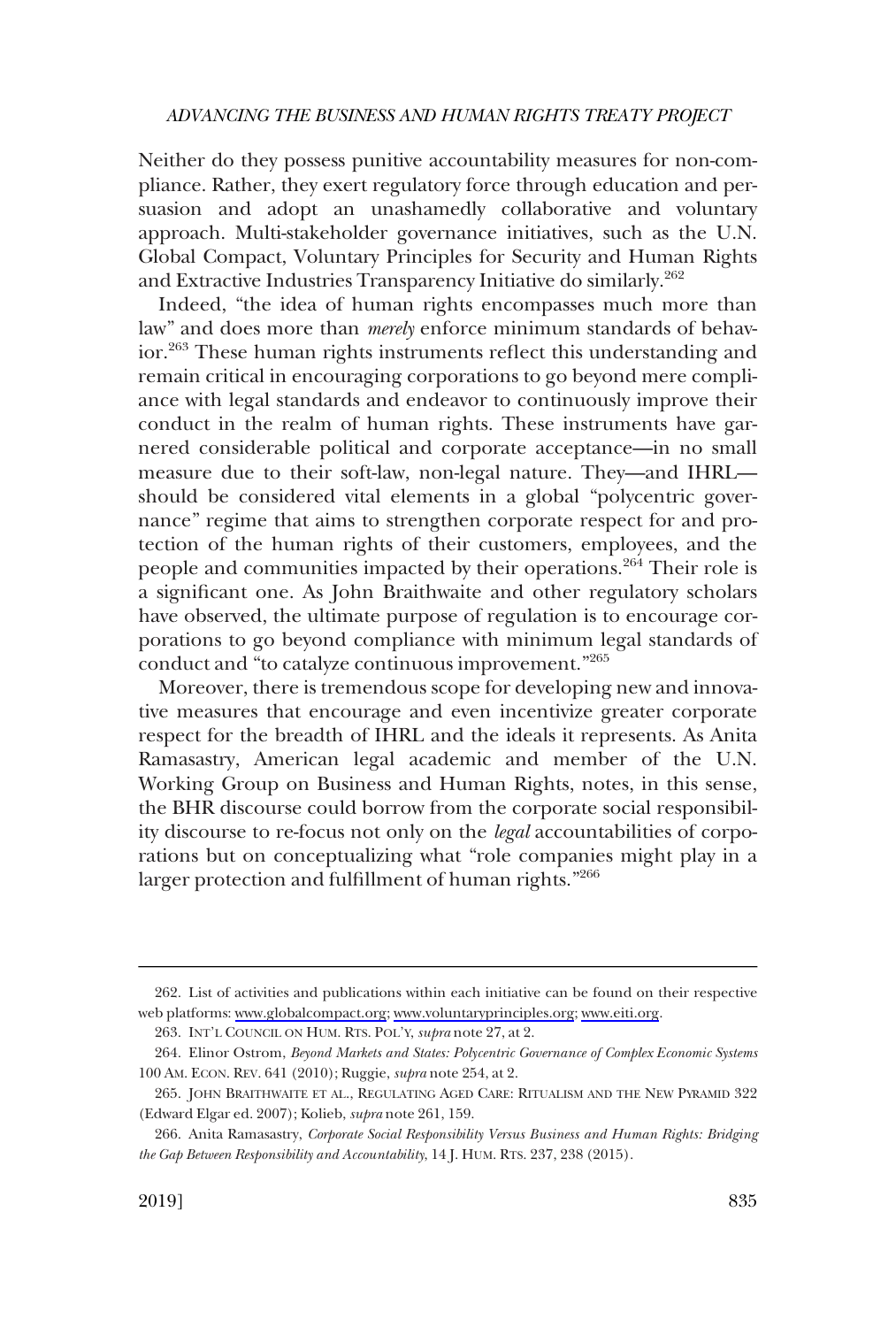#### A. *Start Here and Seek Continuous Improvement*

<span id="page-47-0"></span>Suggesting that the BHR treaty's legally binding corporate human rights obligations should be derived from ICL rather than IHRL raises the question of whether this is setting the regulatory bar too low. After all, ICL norms will not stretch to encompass and effectively respond to the social harms caused by corporations' general "business as usual" conduct. Various commentators have expressed concerns that a treaty based on ICL norms would be so narrowly focused that it would fail to "capture how people are suffering in diverse ways . . . from human rights abuses linked to corporate activities."267 Unfair labor and welfare conditions, intentional breaches of building safety or environmental laws, even those resulting in deaths, may not amount to international criminal conduct. Surely, the international community should expect more of corporations than merely refraining from committing war crimes or crimes against humanity. For example, some scholars advocate for international law to oblige corporations to protect all human rights within their "spheres of infuence."268 Moreover, it is worthwhile to note that this is a criticism leveled against the U.N. Guiding Principles as well. Christine Parker and John Howe, two notable governance scholars, write in their critique of the U.N. Guiding Principles that Ruggie "distances [himself] from the distributive justice concerns of activists and local communities that motivated the crisis that prompted the Ruggie process" in the first place.<sup>269</sup>

There is unquestionably merit to the assertion that expectations for corporate respect for human rights should be higher. But that is not the same as to suggest that applicable *minimum legal* standards for the *frst* BHR treaty should be. The aspirational hopes for the regulation of corporations must be checked with a dose of reality and a clear-eyed feasibility assessment of the options to advance the BHR agenda. It is hoped that this Article's analysis serves not to temper the enthusiasm of those advancing the BHR agenda, but rather to ensure that their energies and resources are appropriately directed to achieve the objective of enhancing corporations' respect for, and protection of human rights.

Corporate impunity for international criminal acts is not a historical aberration, but rather an enduring, contemporary concern. Encouraging wide-ranging human rights-based social responsibility programs with lofty objectives are worthwhile regulatory endeavors, but cannot continue in

<sup>267.</sup> Deva, *supra* note 8, at 155; *see also* Bilchitz, *supra* note 18, at 226.

<sup>268.</sup> Kinley & Tadaki, *supra* note 165, at 961-64.

<sup>269.</sup> Parker & Howe, *supra* note 113, at 283.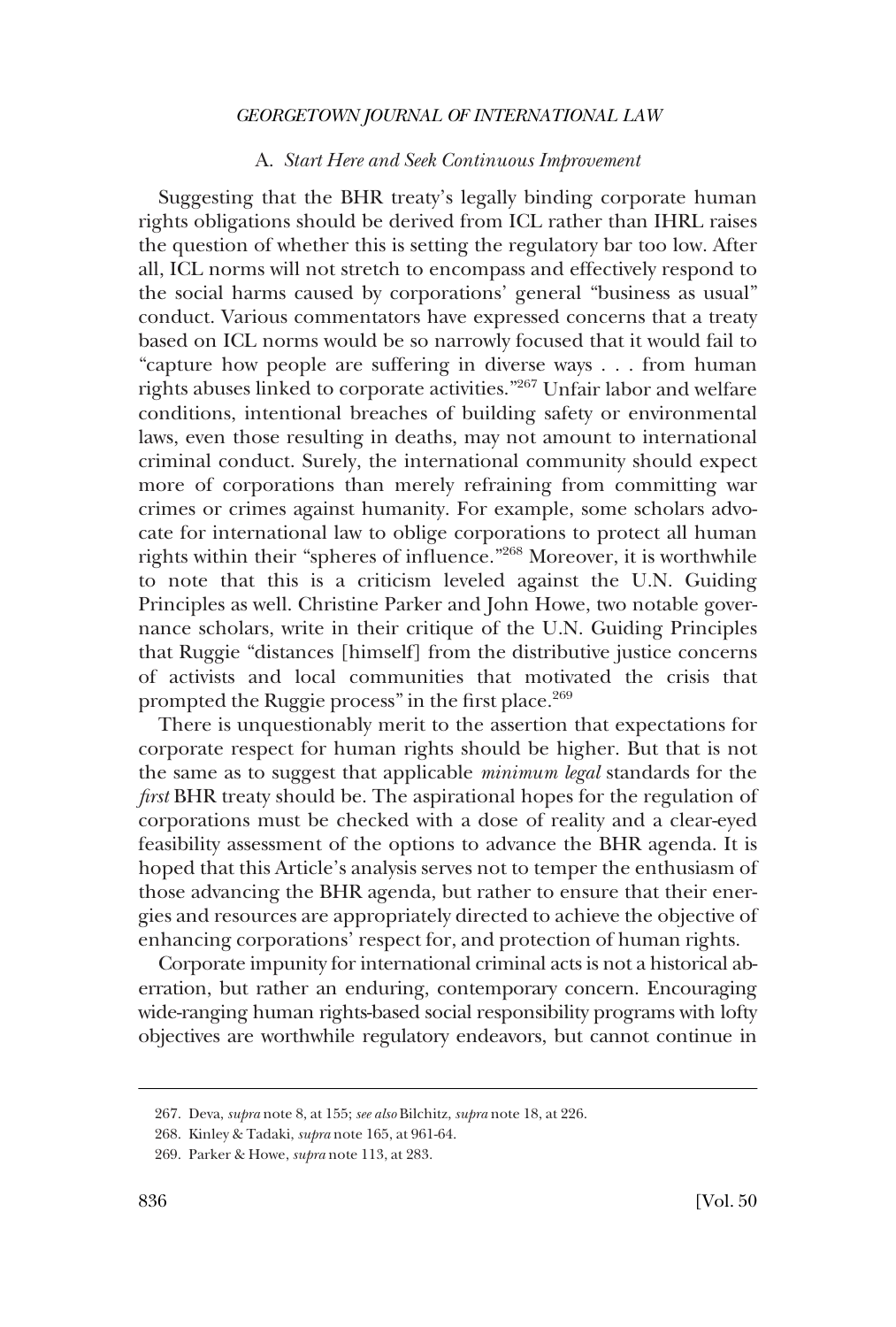<span id="page-48-0"></span>the absence of efforts to frst end impunity for the most egregious and shocking corporate human rights violations.

Besides, the minimum standards designated today as legally binding are not frozen in perpetuity. Nor does the frst BHR treaty need to be the last. An effective BHR regulatory regime should be multifaceted, adaptable, and responsive.<sup>270</sup> It should also possess the flexibility to raise the applicable legally binding human rights standards for corporate conduct in the future, incrementally strengthening the expectations of corporations to uphold human rights and expanding their social and environmental responsibilities.

### VI. CONCLUSION

Efforts over the past decade and a half, led by the diplomatic work at the U.N. and successive campaigns by civil society organizations and corporate watchdog groups, have revived interest in businesses' human rights responsibilities and how to better embed them in global governance regimes. In 2014, this work culminated in the commencement of a drafting process for the frst international BHR treaty. Led by the OEIGWG, a "zero-draft" of such a treaty was presented to the U.N. Human Rights Council in July 2018, and a "revised draft" in July 2019, with consultations currently underway to further refne the text. The scope of this draft instrument is as broad as it possibly could be; signatories would be legally obliged to regulate corporate conduct with reference to "all human rights." This is a fawed approach to the scope of the frst BHR treaty, one that may prove fatal to its chances for adoption let alone implementation. For anyone concerned with achieving the improved humanitarian outcomes that the BHR project has set itself, this should give pause.

As has been laid out in the preceding analysis based on a framework derived from the work of Franck, Keohane, and Victor, a broad set of minimum standards derived from IHRL is ill-suited to be the source of minimum standards of corporate conduct to be enshrined in the frst BHR treaty, especially when contrasted to ICL. Employing ICL for the purpose of defning the scope of the frst BHR treaty would refect more of the qualities and features that Franck, Keohane and Victor consider determinative of the legitimacy and effectiveness of an international legal regime. This challenges advocates of a BHR treaty to consider whether their limited resources and the goodwill engendered

<sup>270.</sup> *See, e.g*., EXPLAINING COMPLIANCE: BUSINESS RESPONSES TO REGULATION (Christine Parker & Vibeke Lehmann Nielsen eds., 2011); John Braithwaite, *Fasken Lecture: The Essence of Responsive Regulation* 44 UNIV. B.C. L. REV. 475 (2011); JOHN BRAITHWAITE, REGULATORY CAPITALISM: HOW IT WORKS, IDEAS FOR MAKING IT WORK BETTER (2008); Kolieb, *supra* note 261.